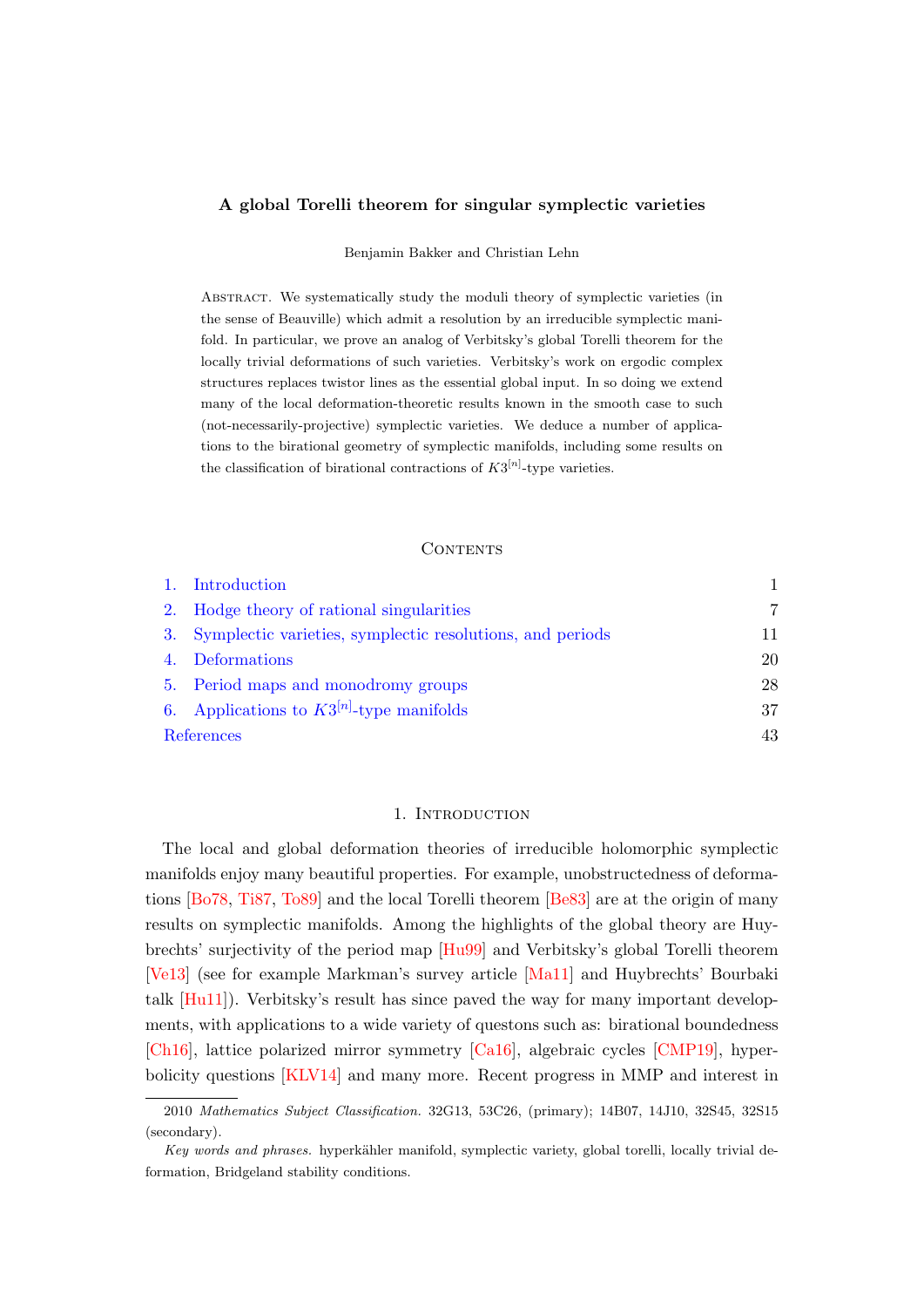<span id="page-1-1"></span>singular symplectic varieties [\[GKP11\]](#page-44-2) has made it apparent that a global deformation theory of singular symplectic varieties would be equally valuable. As for smooth varieties, it is of utmost importance here to consider not-necessarily-projective Kähler varieties—even if one is mainly interested in moduli spaces of projective varieties, see e.g. Remark [5.22.](#page-36-1)

In the present article we initiate a systematic study of the moduli theory of compact Kähler singular symplectic varieties, beginning with those that admit symplectic resolutions by irreducible symplectic manifolds. We prove general results concerning their deformation theory and building on this we develop a global moduli theory for locally trivial families of such varieties. To fix ideas, recall that a *symplectic variety* X in the sense of Beauville  $[Be00,$  Definition 1.1 is a normal complex variety whose regular part admits a nondegenerate holomorphic 2-form that extends to some (hence any) resolution. Usually the extension will have zeroes, but if there is a resolution  $\pi: Y \to X$  by an (irreducible) holomorphic symplectic manifold Y, we call  $\pi$  an (irreducible) symplectic resolution.

Namikawa shows [\[Na01b,](#page-46-3) Theorem 2.2] that a projective variety  $X$  admitting a resolution  $\pi: Y \to X$  by a symplectic manifold Y has unobstructed deformations, and that there is a natural finite map  $Def(Y) \to Def(X)$ . However, a generic deformation of  $\pi$  becomes an isomorphism, and therefore the only natural period map is that of the resolution  $Y$ . From a Hodge-theoretic perspective it is therefore more natural to consider the *locally trivial* deformations of  $X$  as in this case the pure weight two Hodge structure on  $H^2(X,\mathbb{Z})$  varies in a local system, and the resulting theory is very closely analogous to the smooth situation. Our first result is the following

<span id="page-1-0"></span>**Theorem 1.1** (see Propositions [4.5](#page-21-0) and [5.8\)](#page-30-0). Let  $\pi : Y \to X$  be an irreducible symplectic resolution of a symplectic variety X and  $N = N_1(Y/X) \subset H_2(Y,\mathbb{Z})$  the group of 1-cycles contracted by  $\pi$ . The base space  $\mathrm{Def}^{\mathrm{lt}}(X)$  of the universal locally trivial deformation is smooth, and there is a diagram



where  $\mathscr{X} \longrightarrow \mathrm{Def}^{\mathrm{lt}}(X)$  is the universal locally trivial deformation of  $X, \mathscr{Y} \longrightarrow \mathrm{Def}(Y, N) \subset$  $Def(Y)$  is the restriction of the universal deformation of Y to the closed subspace along which N remains Hodge, and  $\mathscr{Y} \longrightarrow \mathscr{X}$  specializes to  $\pi$ .

The case of a divisorial contraction  $\pi: Y \to X$  of a projective symplectic variety was treated by Pacienza and the second author in [\[LP16,](#page-45-1) Proposition 2.3], where it was shown that locally trivial deformations of X correspond to deformations of Y such that all irreducible components of the exceptional divisor  $\text{Exc}(\pi)$  of  $\pi$  deform along. The space  $\mathrm{Def}^{\mathrm{lt}}(X)$  of locally trivial deformations of X is smooth of dimension  $h^{1,1}(X) = h^{1,1}(Y) - m$  where m is the number of irreducible components of  $\text{Exc}(\pi)$ .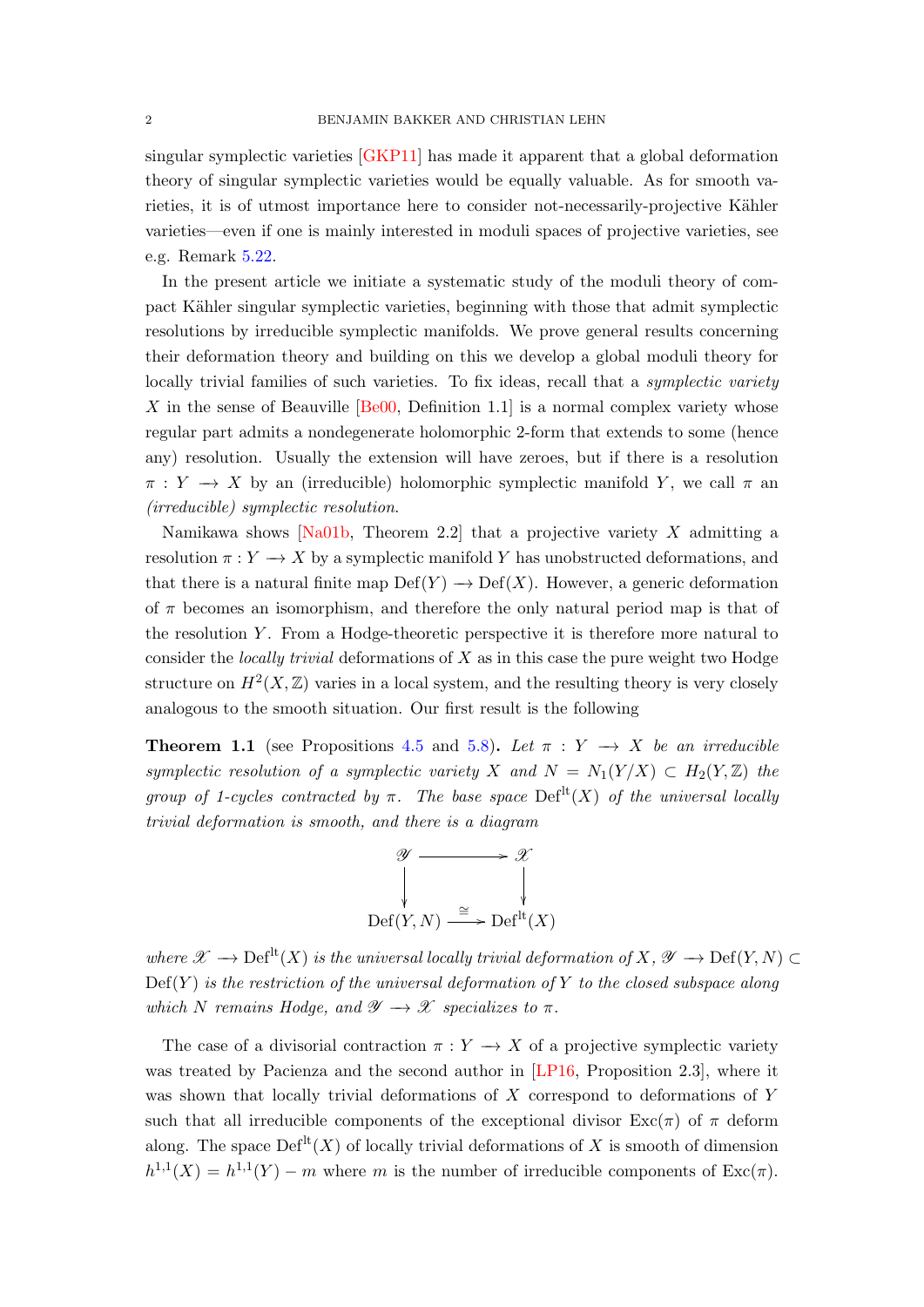<span id="page-2-2"></span>This description is equivalent to that of Theorem [1.1,](#page-1-0) since the Beauville–Bogomolov– Fujiki form  $q_Y$  on  $H^2(Y, \mathbb{Z})$  yields an isomorphism  $\widetilde{q}_Y : H^2(Y, \mathbb{Q}) \xrightarrow{\cong} H_2(Y, \mathbb{Q})$  identifying the subspace of  $H^2(Y, \mathbb{Q})$  spanned by  $\text{Exc}(\pi)$  with  $N_{\mathbb{Q}}$ . In the case where  $\pi$ is a small contraction,  $X$  is not  $\mathbb{Q}$ -factorial, but we can still recast the description in Theorem [1.1](#page-1-0) in terms of line bundles: under  $\tilde{q}_Y$ , the Hodge classes in the orthogonal  $N^{\perp} \subset H^2(Y,\mathbb{Q})$  are the Q-line bundles on Y that vanish on N and can be pushed forward to  $\mathbb Q$ -line bundles on  $X$  (as the singularities are rational).

An important theorem of Huybrechts [\[Hu03,](#page-44-3) Theorem 2.5] shows that birational <sup>[1](#page-2-0)</sup> irreducible holomorphic symplectic manifolds are deformation equivalent. Of course, birational singular symplectic varieties are not necessarily locally trivially deformation equivalent, and the correct analog of Huybrechts' theorem is the following.

**Theorem 1.2** (See Theorem [4.9\)](#page-22-0). Let  $\pi : Y \to X$  and  $\pi' : Y' \to X'$  be irreducible symplectic resolutions of symplectic varieties  $X, X'$ . Assume that there is a birational map  $\phi: Y \dashrightarrow Y'$  such that the induced map  $\phi^* : H^2(Y', \mathbb{C}) \longrightarrow H^2(Y, \mathbb{C})$  sends  $H^2(X',\mathbb{C})$  isomorphically to  $H^2(X,\mathbb{C})$ . Then X and X' are locally trivial deformations of one another.

Let us now turn to global moduli theoretic questions. Fixing a lattice  $\Lambda$ , there is a natural locally trivial  $\Lambda$ -marked moduli space  $\mathfrak{M}^{\rm lt}_\Lambda$  obtained by gluing the universal locally trivial deformation spaces together, and we also have a corresponding notion of parallel transport operator. Further, there is a period map  $P : \mathfrak{M}^{\text{lt}}_{\Lambda} \to \Omega_{\Lambda}$  to the associated period domain  $\Omega_{\Lambda}$  that is a local isomorphism.

The following is an analog of Verbitsky's global Torelli theorem [\[Ve13,](#page-47-0) Theorem 1.17], also encompassing analogs of Huybrechts' surjectivity of the period map [\[Hu99,](#page-44-0) Theorem 8.1], and Markman's description of the fibers of the period map in terms of the Kähler cone decomposition  $[Ma11, Theorem 5.16]$ .

<span id="page-2-1"></span>**Theorem 1.3.** Let X be a symplectic variety with  $b_2(X) > 4$  that admits an irreducible symplectic resolution. Let  $\mathfrak{N}_{\Lambda}^{\text{lt}} \subset \mathfrak{M}_{\Lambda}^{\text{lt}}$  be a connected component containing  $(X, \nu)$ . Then

- (1) The period map  $P : \mathfrak{N}_{\Lambda}^{\mathfrak{lt}} \to \Omega_{\Lambda}$  is surjective, generically injective, and the points in any fiber are pairwise nonseparated. Moreover, varieties underlying points in the same fiber are birational.
- (2) The points in the fiber containing  $(X, \nu)$  are in bijective correspondence with the cones obtained by restricting the Kähler chambers of a resolution to  $H^{1,1}(X,\mathbb{R})$ .
- (3) The locally trivial weight two monodromy group  $Mon^2(X)^{lt}$  is a finite index subgroup of  $O(H^2(X,\mathbb{Z}))$ .

See Section [5](#page-27-0) for more precise statements. The finiteness of the index of the monodromy group in the smooth case is proved by Verbitsky [\[Ve19,](#page-47-1) Theorem 2.6].

<span id="page-2-0"></span><sup>&</sup>lt;sup>1</sup>We will use the term birational instead of bimeromorphic for compact Kähler varieties as well.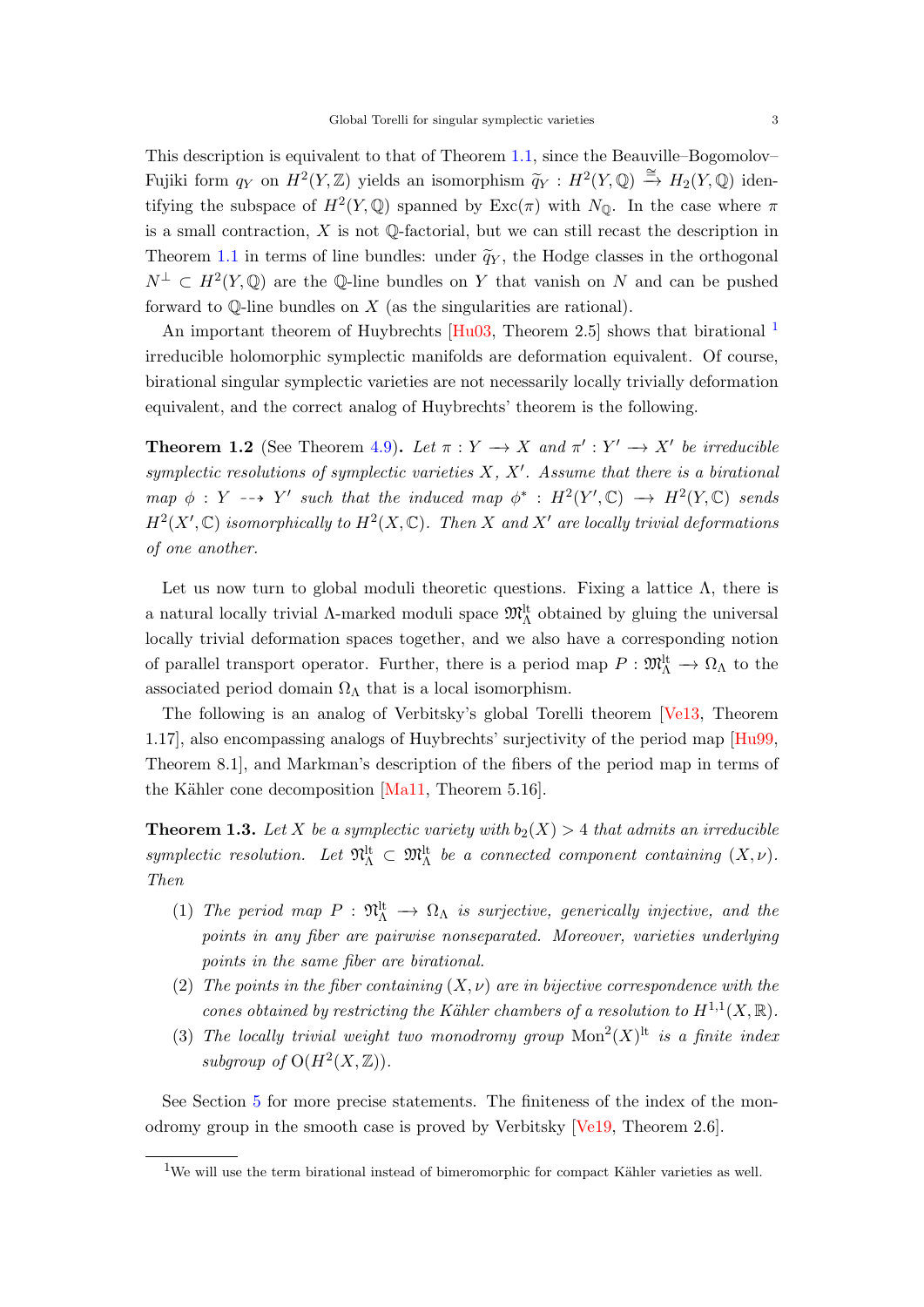<span id="page-3-2"></span>The analogous results in the smooth case heavily rely on the existence of a hyperkähler metric, the theory of twistor lines, and deformations of complex structures. This presents a major difficulty for singular varieties as the aforementioned techniques are not available or much less understood as in the smooth case. We therefore deduce the largeness of the image of the period map by density results built on Ratner theory (as first explored in this context by Verbitsky in [\[Ve15\]](#page-47-2), see e.g. Theorem 3.9 and Theorem 4.8 of that paper and Proposition [3.11](#page-15-0) in Section 5 of the present paper), and this is responsible for the numerical conditions on  $b_2(X)$ . To the best of our knowledge this is the first general result in this direction which makes a statement about large deformations of singular symplectic varieties. Note that X with  $b_2(X) = 3$  are locally trivially rigid in the sense that their only locally trivial deformation is what should be the (unique) twistor deformation, and unlike in the smooth case we can give examples (see Remark [5.10\)](#page-31-0). These density results have many applications, and for instance we have the following application pointed out by Amerik–Verbitsky [\[AV19,](#page-43-6) Theorem 5.6].

**Theorem 1.4** (See Corollary [5.9\)](#page-31-1). Let Y be a smooth irreducible symplectic manifold with  $b_2(Y) > 5$  $b_2(Y) > 5$  $b_2(Y) > 5$  and  $\tau \subset H^{1,1}(Y,\mathbb{R})$  a face<sup>2</sup> of the Kähler cone meeting the positive cone for which<sup>[3](#page-3-1)</sup> dim  $\tau > 2$ . Then there is a birational contraction  $\pi : Y \to X$  contracting precisely  $\tau^{\perp}$ .

Somewhat surprisingly, we also obtain a generalization to the non-projective setting of a result of Namikawa, see [\[Na01b,](#page-46-3) Theorem (2.2)].

**Theorem 1.5** (See Proposition [5.24\)](#page-36-2). Let  $\pi : Y \to X$  be an irreducible symplectic resolution with  $b_2(X) > 4$ . Then  $\mathrm{Def}(X)$  is smooth of the same dimension as  $\mathrm{Def}(Y)$ and the induced map  $p : Def(Y) \longrightarrow Def(X)$  is finite.

This is noteworthy because one important ingredient in Namikawa's proof of the corresponding statement for projective varieties is a vanishing theorem by Steenbrink which we do not know to hold in the Kähler case. Our proof works by reduction to the projective case using the monodromy action.

Much more can be said when  $X$  admits a resolution deformation equivalent to a Hilbert scheme of points on a  $K3$  surface. The possible projective contractions  $M \to X$  of a moduli space of sheaves M on a K3 surface is completely described by wall-crossing in the space of Bridgeland stability conditions by work of Bayer–Macri [\[BM14b\]](#page-43-7); Theorem [1.1](#page-1-0) combined with density results then implies that no new singularities occur for general  $X$ :

**Theorem 1.6** (See Proposition [6.6\)](#page-38-0). Let  $\pi : Y \to X$  be an irreducible symplectic resolution where Y is a  $K3^{[n]}$ -type manifold. Provided  $b_2(X) > 4$ , X is locally trivially

<span id="page-3-1"></span><span id="page-3-0"></span><sup>&</sup>lt;sup>2</sup>By a face of an open cone we mean a linear subspace meeting the closure with nonempty interior.

 ${}^{3}$ By this we mean the dimension of the real linear subspace generated by  $\tau$ . Note that in this case we know the Kähler cone is locally polyhedral in the positive cone—see Remark [3.16.](#page-16-0)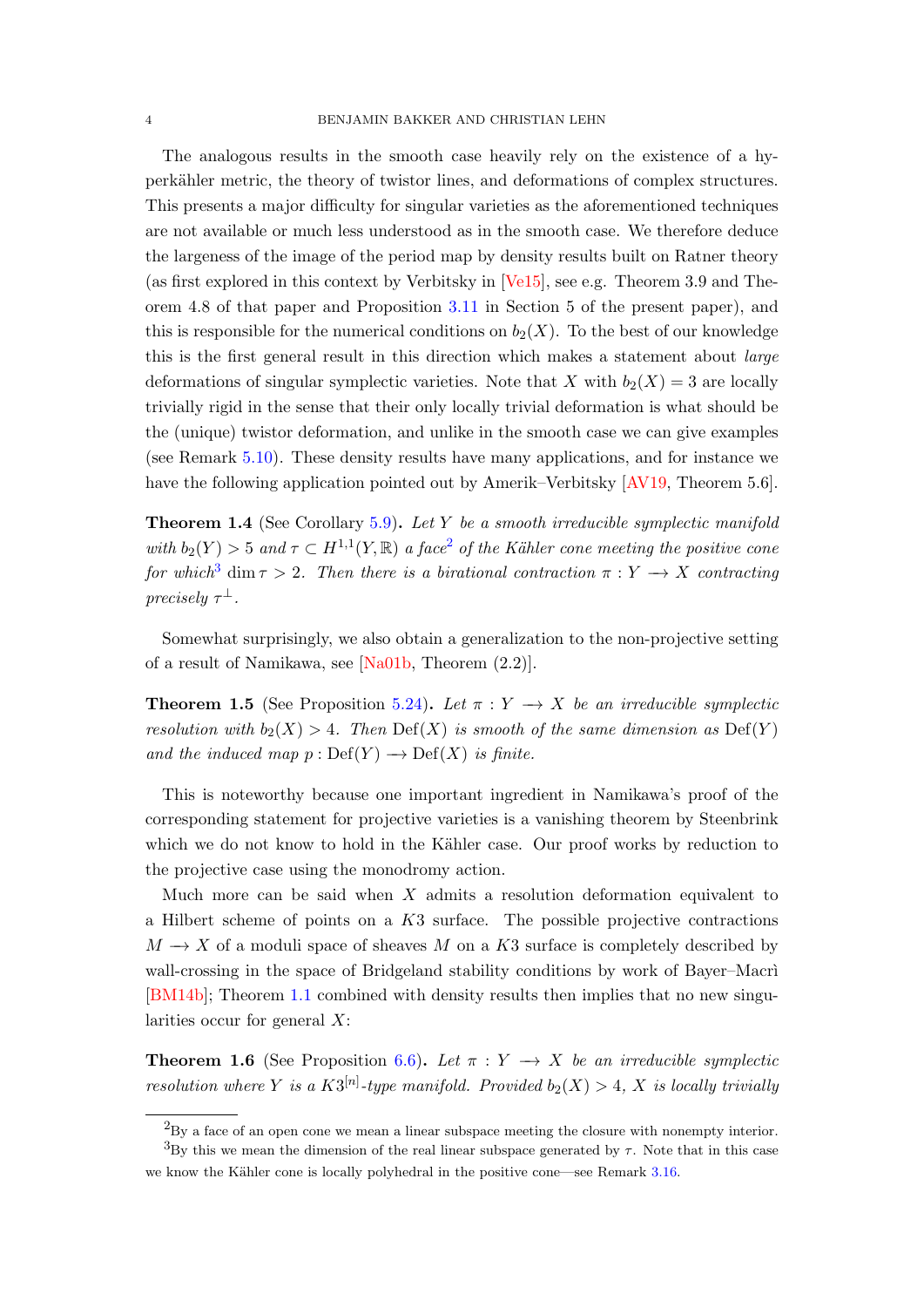<span id="page-4-0"></span>deformation equivalent to a wall-crossing contraction of a moduli space of Bridgeland stable objects on a K3 surface.

Extremal contractions are particularly amenable to the lattice theory involved, and we for example have the following generalization of a beautiful result of Arbarello and Saccà  $[AS18, Theorem 1.1 part i]$ :

**Theorem 1.7** (See Proposition [6.8\)](#page-40-0). Let  $\pi : Y \to X$  be an irreducible symplectic resolution where Y is a  $K3^{[n]}$ -type manifold, and assume  $rk N_1(Y/X) = 1$ . Then for any closed point  $x \in X$  the analytic germ  $(X, x)$  is isomorphic to that of a Nakajima quiver variety.

As another nice application, we are able to rule out the existence of certain contractions on  $K3^{[n]}$ -type varieties:

**Theorem 1.8** (See Corollary [6.11\)](#page-42-1). Let  $\pi : Y \to X$  be an irreducible symplectic resolution where Y is a  $K3^{[n]}$ -type manifold, and assume  $rk N_1(Y/X) = 1$ . Then for a generic closed point  $x \in X^{\text{sing}}$  the analytic germ  $(X, x)$  is isomorphic to  $(S, 0) \times$  $(\mathbb{C}^{2n-2},0)$  where  $(S,0)$  is an  $A_1$ -surface singularity.

The surprising fact is that relative Picard rank one contractions whose generic singularity is transversally an  $A_2$ -surface singularity do not occur on irreducible symplectic manifolds while on other symplectic manifolds they do, see Corollary [6.11](#page-42-1) and the discussion thereafter.

We expect most of our general results to apply to symplectic varieties not necessarily admitting a symplectic resolution by using a Q-factorial terminalization in place of the resolution but we do not pursue that level of generality here. We do note however that this would fit very nicely with another result of Namikawa [\[Na06,](#page-46-4) Main Theorem, p. 97] that every flat deformation of a Q-factorial terminal projective symplectic variety is locally trivial. As for the applications, we only restrict to  $K3^{[n]}$ -type varieties for simplicity, and our theory should yield similar results for the Kummer and O'Grady types. These directions are the topic of a forthcoming article.

Outline. In Sections [2](#page-6-0) and [3](#page-10-0) we explain some basic facts about symplectic varieties admitting irreducible symplectic resolutions and their Hodge structures. We recall that the Hodge structure on the second cohomology of such a symplectic variety is always pure and prove the degeneration of Hodge-de Rham spectral sequence for singular symplectic varieties in a suitable range.

The locally trivial deformation theory of symplectic varieties admitting an irreducible symplectic resolution is studied in Section [4.](#page-19-0) This is one of the two technical centerpieces of the present paper. All our moduli theory builds on this in an essential way. The main results are the proof of smoothness of the Kuranishi space, the comparison of deformations of a symplectic variety admitting an irreducible symplectic resolution and its resolution, the local Torelli theorem, and the analog of Huybrechts'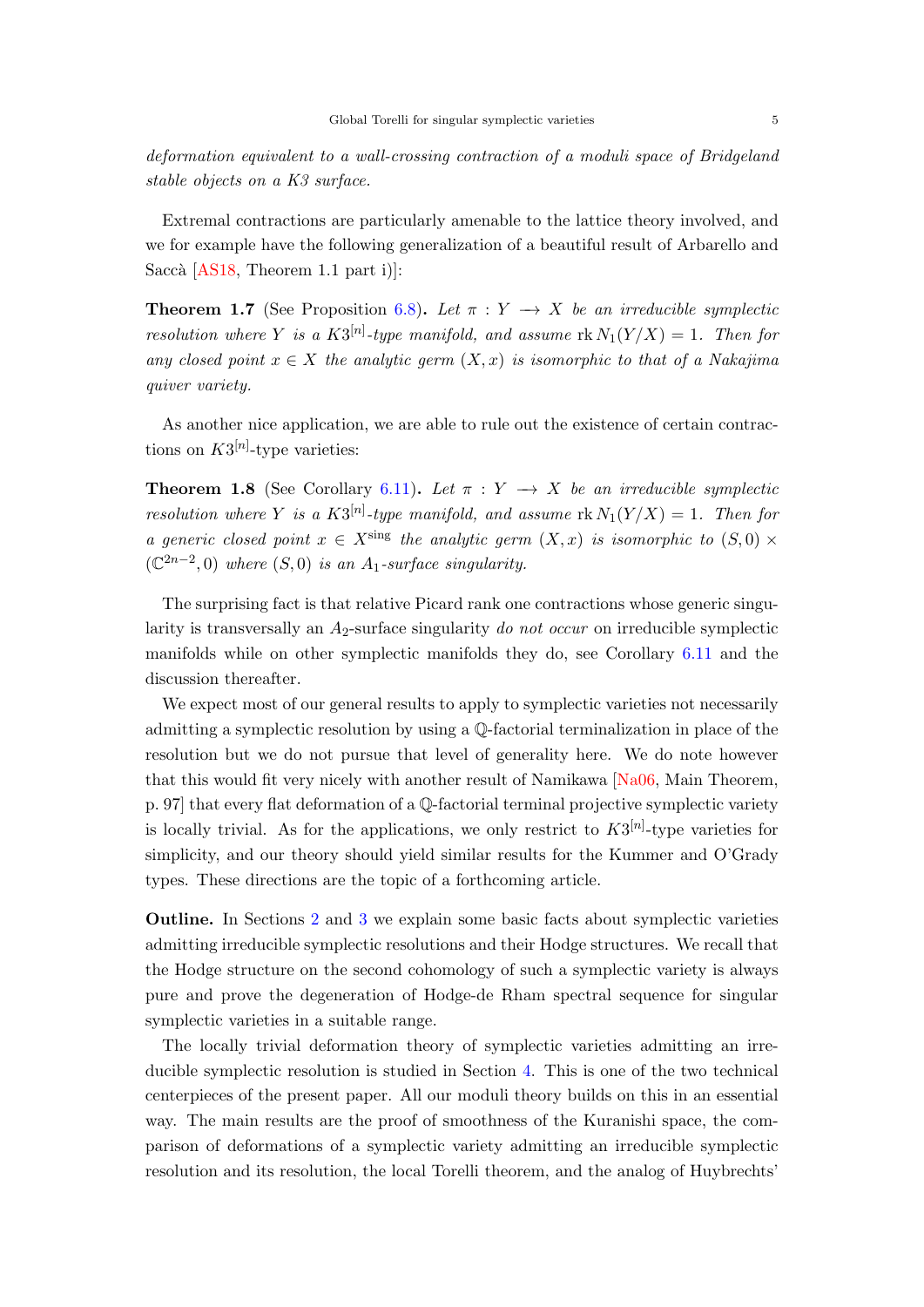<span id="page-5-0"></span>theorem. Even though the deformations of a birational contraction can be characterized locally in the deformation space in terms of Noether-Lefschetz loci, it is—contrary to the surface case—nontrivial to show that a contraction deforms. We also include some remarks and applications to the question of existence of algebraically coisotropic subvarieties.

In Section [5](#page-27-0) we introduce and investigate marked moduli spaces of locally trivial families of symplectic varieties admitting an irreducible symplectic resolution. We study the relation to moduli spaces of the resolution through compatibly marked moduli spaces of irreducible symplectic resolutions as well as various associated monodromy groups. The analysis of how these moduli spaces and their monodromy groups are connected is the second main ingredient of this work, and our analysis makes use of Verbitsky's ergodicity of complex structures (see [\[Ve15,](#page-47-2) Definition 1.12]) and Amerik-Verbitsky's concept of MBM classes (see [\[AV15,](#page-42-2) Definition 1.13]). It becomes clear at this point that it is not sufficient to study the moduli spaces of lattice polarized varieties as this perspective ignores the question of how the contraction deforms on two fronts: locally in terms of how the singularities smooth (and whether the contraction deforms at all) and globally in terms of how the monodromy group of the contraction differs from the isotropy group of the lattice polarization.

In Section [6](#page-36-0) we give applications to  $K3^{[n]}$ -type varieties. We essentially make use of the description of the birational geometry of Bridgeland moduli spaces of stable objects by Bayer and Macr`ı. In principle, our methods allow to extend any result on singularities that can be proven for contractions of Bridgeland moduli spaces to arbitrary  $K3^{[n]}$ -type varieties. The above-mentioned generalization of Arbarello–Saccà's result is proven here.

Acknowledgments. We would like to thank János Kollár for helpful discussions on birational contractions. We benefited from discussions, remarks, emails of Chiara Camere, Daniel Greb, Klaus Hulek, Manfred Lehn, Giovanni Mongardi, Gianluca Pacienza, Jacob Tsimerman, Thomas Peternell, Stefan Kebekus, Stefano Urbinati, and Misha Verbitsky. Both authors are grateful to the referees for a very careful reading and many suggestions that have greatly improved the exposition.

Benjamin Bakker was supported by NSF grants DMS-1702149 and DMS-1848049. Christian Lehn was supported by the DFG through the research grants Le 3093/2-1, Le 3093/2-2, and Le 3093/3-1.

Notation and Conventions. The term variety will denote an integral separated scheme of finite type over C in the algebraic setting or an irreducible and reduced Hausdorff complex space in the complex analytic setting. We will also refer to either (complex) algebraic varieties or (complex) analytic varieties. Mostly, the term variety stands for an analytic variety though.

For a topological group  $G$  we denote by  $G^{\circ}$  the connected component of the identity.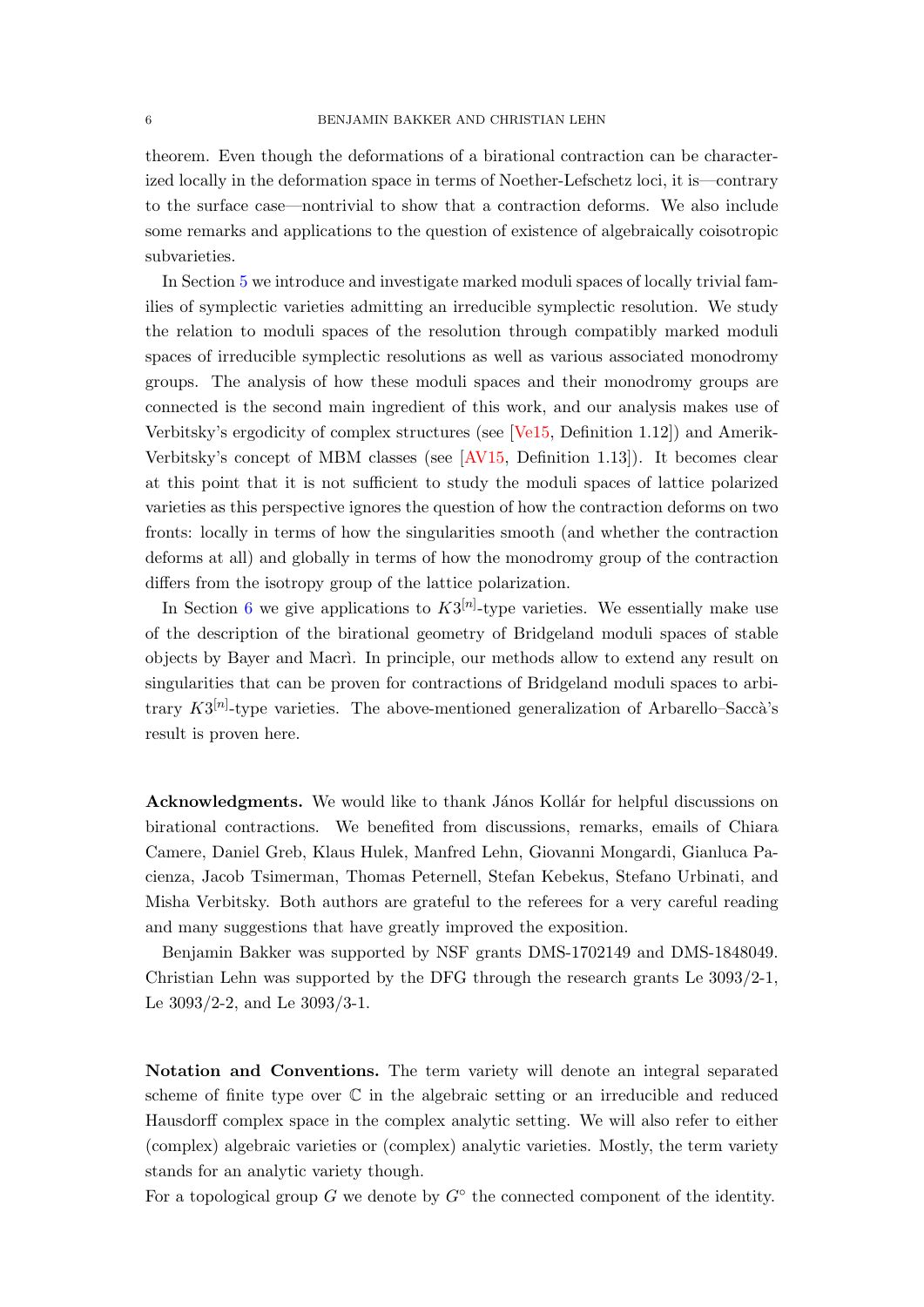### 2. Hodge theory of rational singularities

<span id="page-6-3"></span><span id="page-6-0"></span>In this section we establish some basic facts about the Hodge structure on low degree cohomology groups of varieties with rational singularities. Recall that the Fujiki class  $\mathscr C$ consists of all those compact complex varieties which are meromorphically dominated by a compact Kähler manifold, see  $[Fu78, §1]$ . This is equivalent to saying that there is a resolution of singularities by a compact Kähler manifold by Lemma 1.1 of op. cit. We will speak of a variety of Fujiki class for a variety in class  $\mathscr{C}$ . Let us also recall that by [\[Fu78,](#page-44-4) Corollary 1.7] for each  $k \geq 0$  the singular cohomology of degree k of a smooth compact variety of Fujiki class carries a pure Hodge structure of weight  $k$ .

Let X be a variety carrying a pure Hodge structure on  $H^{2k}(X,\mathbb{Z})$ . We will write  $H^{k,k}(X,\mathbb{Z})$  for the preimage of  $H^{k,k}(X)$  under the map  $H^{2k}(X,\mathbb{Z}) \longrightarrow H^{2k}(X,\mathbb{C})$ . Recall that for  $k = 1$  the transcendental lattice  $H^2(X)_{\text{tr}} \subset H^2(X, \mathbb{Z})$  is defined to be the smallest integral Hodge substructure such that  $H^2(X, \mathbb{C})_{\text{tr}} := H^2(X)_{\text{tr}} \otimes \mathbb{C}$ contains  $H^{2,0}(X)$ .

While the following lemma is well-known, we include it for the reader's convenience.

<span id="page-6-2"></span>**Lemma 2.1.** Let  $\pi: Y \to X$  be a proper birational morphism where X is a complex variety with rational singularities. Then,  $\pi^*$ :  $H^1(X,\mathbb{Z}) \xrightarrow{\pi^*} H^1(Y,\mathbb{Z})$  is an isomorphism and the sequence

<span id="page-6-1"></span>(2.1) 
$$
0 \longrightarrow H^2(X,\mathbb{Z}) \xrightarrow{\pi^*} H^2(Y,\mathbb{Z}) \longrightarrow H^0(X,R^2\pi_*\mathbb{Z})
$$

is exact. In particular, if  $X$  is compact and  $Y$  is a compact manifold of Fujiki class, then  $H^{i}(X,\mathbb{Z})$  carries a pure Hodge structure for  $i=1,2$ . Moreover, the restriction  $\pi^*: H^2(X)_{\rm tr} \to H^2(Y)_{\rm tr}$  is an isomorphism, and  $\pi^* H^{1,1}(X,\mathbb{Z})$  is the subspace of  $H^{1,1}(Y,\mathbb{Z})$  of all classes that vanish on the classes of  $\pi$ -exceptional curves.

Proof. The pushforward of the exponential sequence gives an exact sequence

$$
\mathcal{O}_X \xrightarrow{\exp} \mathcal{O}_X^{\times} \to R^1 \pi_* \mathbb{Z}_Y \to R^1 \pi_* \mathcal{O}_Y \to \dots
$$

where the map exp is again surjective. Thus, rationality of the singularities implies that  $R^1 \pi_* \mathbb{Z} = 0$ . The Leray spectral sequence tells us now that  $\pi^*$  is an isomorphism on  $H^1$  and that the sequence  $(2.1)$  is exact. As  $H^i(Y, \mathbb{Z})$  carries a pure Hodge structure, also  $H^{i}(X,\mathbb{Z})$  carries a pure Hodge structure for  $i=1,2$  by strictness of morphisms of Hodge structures.

Let us address the last two statements. By [\[KM92,](#page-45-2) (12.1.3) Theorem], the map  $\pi_*: H_2(Y, \mathbb{C}) \to H_2(X, \mathbb{C})$  is surjective and its kernel is generated by algebraic cycles, since  $R^2\pi_*\mathcal{O}_Y = 0$  by the rationality of the singularities. Taking duals, we see that the restriction  $\pi^* : H^2(X)_{tr} \to H^2(Y)_{tr}$  is an isomorphism. Moreover, from loc. cit. we also infer that ker  $\pi_* \subset H_2(Y, \mathbb{C})$  consists of push forwards of homology classes contained in the fibers of  $\pi$ . A closer look at the proof reveals that it is in fact generated by algebraic cycles in the fibers. This is deduced from [\[KM92,](#page-45-2) (12.1.1) Lemma] where it is shown using  $R^2\pi_*\mathcal{O}_Y = 0$  that all degree 2 homology in the fibers of  $\pi$  is algebraic.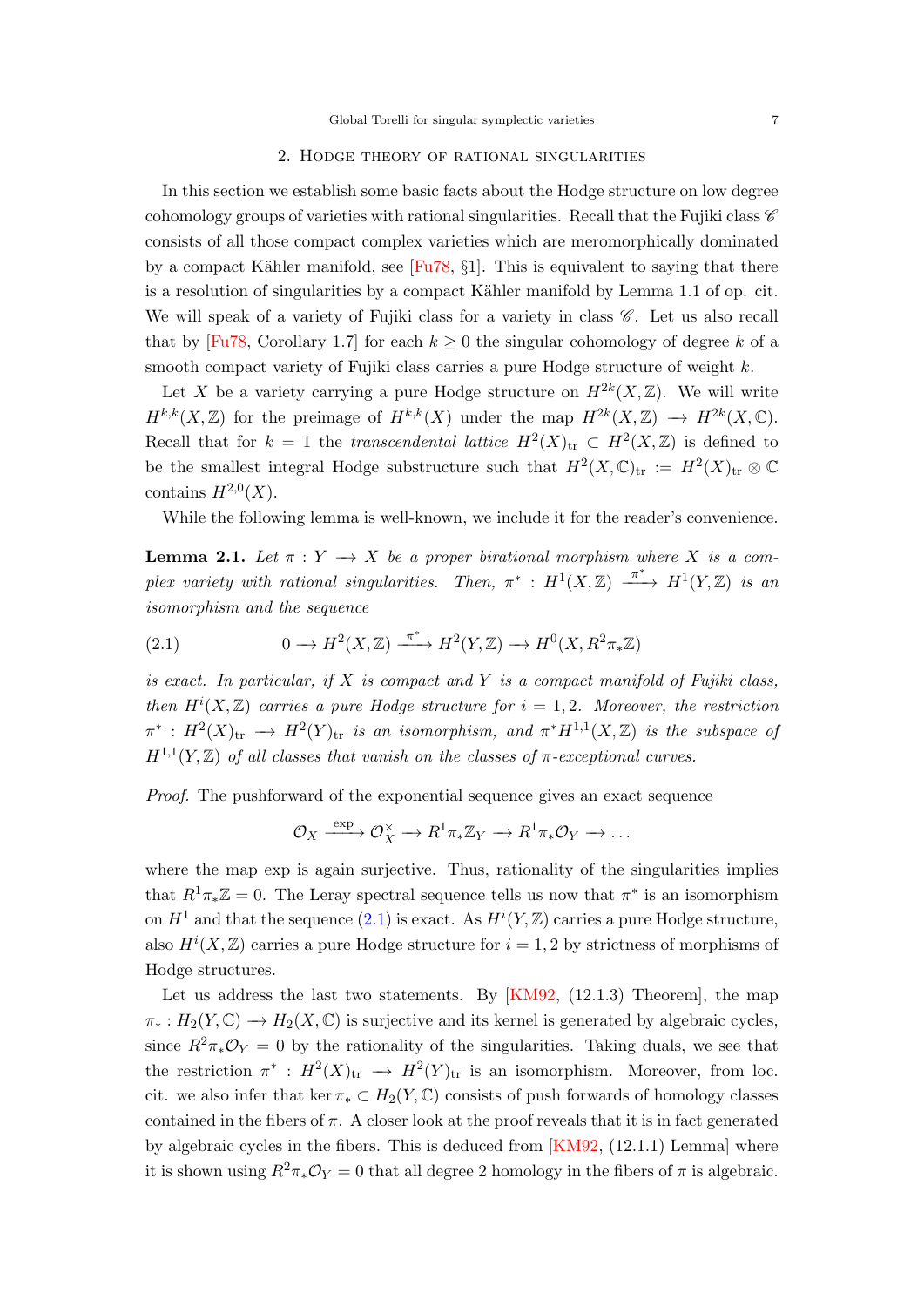<span id="page-7-5"></span>Consequently, the kernel is generated by contracted curves and by taking duals again we may conclude the proof.  $\Box$ 

For projective  $X$  the purity of the Hodge structure on the second cohomology was observed by Namikawa, see e.g. the proof of [\[Na06,](#page-46-4) Proposition 1]. See also [\[Sc16,](#page-46-5) Theorem 7] and [\[PR13,](#page-46-6) Lemma 3.1].

We will need to know to what extent the de Rham complex on either a resolution or the smooth part of a singular variety can be used to compute the singular cohomology and the Hodge decomposition on  $X$ . Note that there is an obvious morphism of complexes  $\mathbb{C}_X \to \Omega_X^{\bullet}$ , and for any resolution  $\pi : Y \to X$  there is a natural pullback map of complexes  $\Omega_X^{\bullet} \to \pi_* \Omega_Y^{\bullet}$ . Likewise for an open embedding  $j: U \to X$  whose complement has codimension  $\geq 2$ , there is a pullback  $\Omega_X^{\bullet} \to j_* \Omega_U^{\bullet}$ . The compositions  $\mathbb{C}_X \to \Omega_X^{\bullet} \to j_*\Omega_U^{\bullet}$  and  $\mathbb{C}_X \to \Omega_X^{\bullet} \to \pi_*\Omega_Y^{\bullet}$  induce canonical maps  $H^k(X,\mathbb{C}) \to$  $\mathbb{H}^k(X, j_*\Omega_U^{\bullet})$  and  $H^k(X,\mathbb{C}) \to \mathbb{H}^k(X, \pi_*\Omega_Y^{\bullet})$  which we analyze in the following lemma.

<span id="page-7-4"></span>**Lemma 2.2.** Let  $X$  be a normal compact variety of Fujiki class with rational singularities and let us denote by  $j: U = X^{\text{reg}} \longrightarrow X$  the inclusion of the regular part. Then the following hold:

- <span id="page-7-0"></span>(1) For each  $p \in \mathbb{N}_0$  the sheaf  $j_*\Omega_l^p$  $^p_U$  is a coherent and reflexive  $\mathcal{O}_X\text{-module}.$
- <span id="page-7-2"></span>(2) For all  $k \leq 2$  the canonical map  $H^k(X, \mathbb{C}) \to \mathbb{H}^k(X, j_*\Omega_U^{\bullet})$  is an isomorphism and the Hodge-de Rham spectral sequence

(2.2) 
$$
E_1^{p,q} = H^q(j_*\Omega_U^p) \Rightarrow \mathbb{H}^{p+q}(X, j_*\Omega_U^{\bullet})
$$

degenerates on  $E_1$  in the region where  $p + q \leq 2$ .

<span id="page-7-1"></span>(3) Let  $\pi: Y \to X$  be a resolution of singularities. Then for all  $k \leq 2$  the canonical map  $H^k(X, \mathbb{C}) \longrightarrow \mathbb{H}^k(X, \pi_*\Omega_Y^{\bullet})$  is an isomorphism and the Hodge-de Rham spectral sequence

(2.3) 
$$
E_1^{p,q} = H^q(\pi_* \Omega_Y^p) \Rightarrow \mathbb{H}^{p+q}(X, \pi_* \Omega_Y^{\bullet})
$$

<span id="page-7-3"></span>degenerates on  $E_1$  in the region where  $p + q \leq 2$ .

*Proof.* Observe that  $\Omega_U^p$  is locally free for each p, in particular torsion free. As X is normal, we infer that  $j_*\Omega_l^p$  $U<sub>U</sub>$  is coherent by Serre's result [\[Se66,](#page-46-7) Théorème 1]. Here we use that  $\Omega_X$  is a coherent extension of  $\Omega_U$ .

By [\[KS18,](#page-45-3) Corollary 1.8], we have  $j_*\Omega^{\bullet}_U = \pi_*\Omega^{\bullet}_Y$  so that in particular  $j_*\Omega^p_U$  $\frac{p}{U}$  is reflexive for every p and [\(1\)](#page-7-0) follows. This equality together with [\(3\)](#page-7-1) also implies [\(2\)](#page-7-2), so it suffices to prove the third statement. For every morphism  $C_{\bullet} \to D_{\bullet}$  of complexes on Y the diagram

(2.4) 
$$
\pi_* C_{\bullet} \longrightarrow \pi_* D_{\bullet}
$$

$$
\downarrow \qquad \qquad \downarrow
$$

$$
R\pi_* C_{\bullet} \longrightarrow R\pi_* D_{\bullet}
$$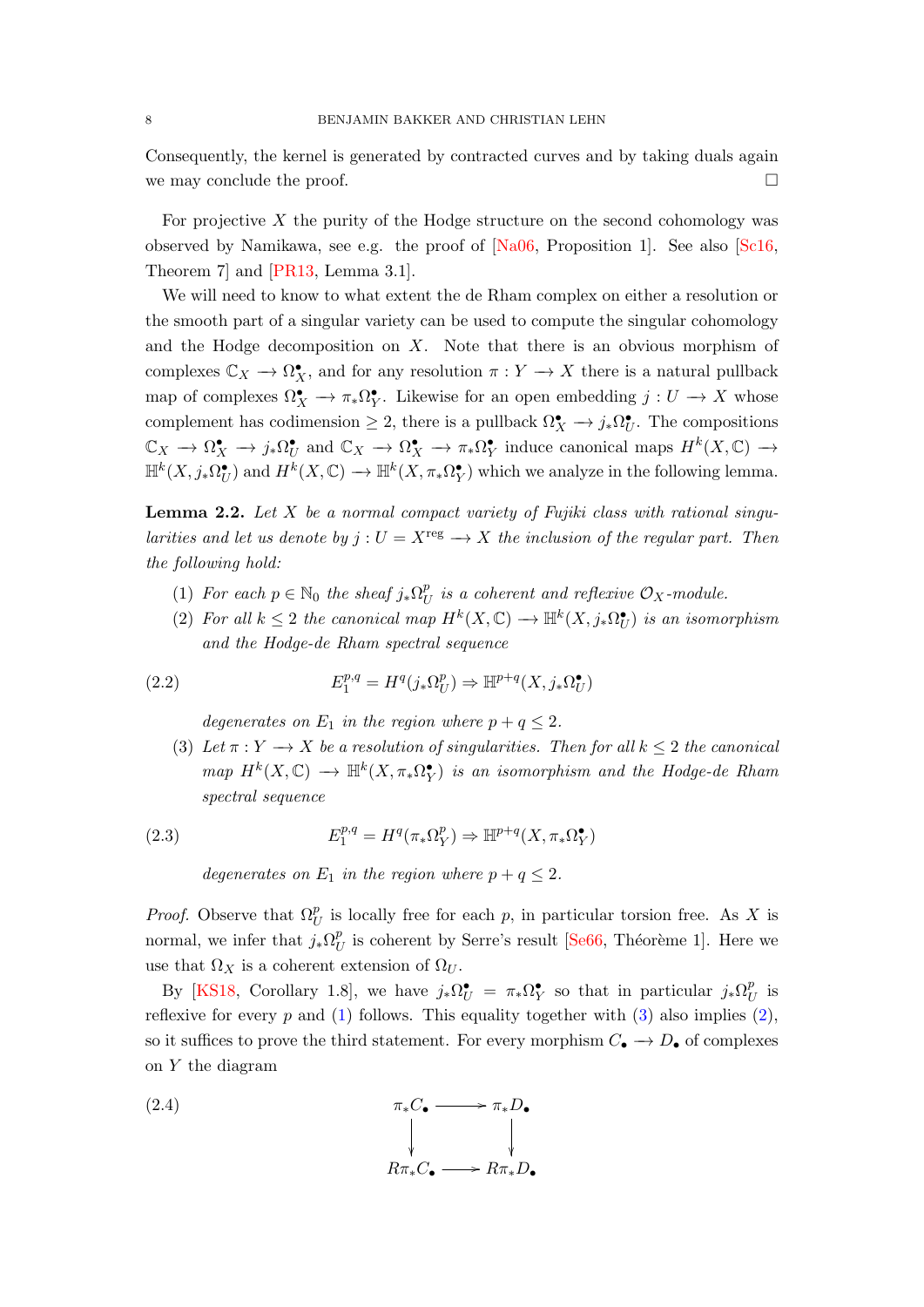<span id="page-8-1"></span>of complexes on X commutes. For  $C_{\bullet} = \mathbb{C} \to \Omega^{\bullet}_{Y} = D_{\bullet}$  we obtain the commuting diagram

(2.5) 
$$
H^{k}(X, \mathbb{C}) \longrightarrow \mathbb{H}^{k}(\pi_{*}\Omega_{Y}^{\bullet})
$$

$$
\downarrow_{\pi^{*}} \qquad \qquad \downarrow_{\psi}
$$

$$
H^{k}(Y, \mathbb{C}) \longrightarrow \mathbb{H}^{k}(\Omega_{Y}^{\bullet})
$$

The lower horizontal map is an isomorphism by Grothendieck's theorem and  $\pi^*$  is injective for  $k \leq 2$  by Lemma [2.1.](#page-6-2) We will show that for  $k \leq 2$  the map  $\psi$  is injective and the codimension of its image is the same as that of  $\pi^*$ .

For the injectivity we compare the spectral sequences on  $X$  and  $Y$ . Let us show first that the  $E_1$ -level of the spectral sequence  $(2.3)$  embeds into the  $E_1$ -level of the spectral sequence of the complex  $\Omega_Y^{\bullet}$ , which degenerates on  $E_1$  by Hodge theory. Note that Y is also of Fujiki class and therefore it carries a Hodge structure on its cohomology and the Hodge-de Rham spectral sequence degenerates on  $E_1$ .

Now, we have  $H^k(X, \mathcal{O}_X) \cong H^k(Y, \mathcal{O}_Y)$  by rationality of singularities for all  $k \in \mathbb{N}_0$ and obviously  $H^0(X, \pi_*\Omega_Y^k) \cong H^0(Y, \Omega_Y^k)$ . The inclusion  $H^1(X, \pi_*\Omega_Y) \subset H^1(Y, \Omega_Y)$ is deduced from the Leray spectral sequence.

Thus, degeneration of the spectral sequence and injectivity of  $\psi$  will follow once we show that  $H^1(X, \pi_*\Omega_Y) \subset H^1(Y, \Omega_Y)$  has codimension equal to  $m := \dim N_1(Y/X) =$  $\dim H^{1,1}(Y) - \dim H^{1,1}(X)$ , where  $N_1(Y/X)$  is the kernel of the surjection  $N_1(Y) \to$  $N_1(X)$ , see [\[KM92,](#page-45-2) (12.1.5)] and note that log terminal singularities are rational. But coker  $\psi^{1,1}$  is the image of  $H^1(\Omega_Y) \to H^0(R^1\pi_*\Omega_Y)$ . So let  $C_1,\ldots,C_m$  be curves in Y contracted to a point under  $\pi$  such that their classes form a basis of  $N_1(Y/X)$  and let  $L_1, \ldots, L_m$  be line bundles on Y such that their Chern classes  $\xi_i := c_1(L_i) \in H^1(\Omega_Y)$ define linearly independent functionals on  $N_1(Y/X)$ . Choose irreducible components  $F_1, \ldots, F_m$  of fibers of  $\pi$  such that  $C_i \subset F_i$  for all i. Take resolutions of singularities  $\nu_i : F_i \to F_i$  and curves  $C_i \subset F_i$  such that  $\nu_{i*}C_i = C_i$  for all i. If we denote  $F := \coprod F_i$  and by  $\nu : F \longrightarrow Y$  the composition of the resolutions with the inclusion, then by the projection formula  $\nu^*\xi_i \cdot \tilde{C}_j = \xi_i C_j$  so that the  $\nu^*\xi_i$  are still linearly independent. This implies that the  $\xi_i$  are mapped to an m-dimensional subspace of  $H^1(F, \Omega_F)$  under the composition  $H^1(\Omega_Y) \to H^0(R^1\pi_*\Omega_Y) \to H^1(F, \Omega_F)$ . In particular, rk  $(H^1(\Omega_Y) \to H^0(R^1\pi_*\Omega_Y)) \geq m$ , which completes the proof of the lemma.  $\square$ 

From the proof of the preceding lemma we deduce

<span id="page-8-0"></span>Corollary 2.3. Let  $X$  be a normal compact variety of Fujiki class with rational singularities, let  $\pi : Y \longrightarrow X$  be a resolution of singularities, and denote by  $j : U = X^{\text{reg}} \longrightarrow$ X the inclusion of the regular part. Then for  $k, p + q \leq 2$  we have

- (1)  $H^{p,q}(X) \cong H^q(X, \pi_*\Omega^p)$  $Y^p(Y) \cong H^q(X, j_*\Omega_U^p)$  $_U^p),$
- (2)  $H^k(X, \mathbb{C}) \cong \mathbb{H}^k(X, \pi_*\Omega_Y^{\bullet}) \cong \mathbb{H}^k(X, j_*\Omega_U^{\bullet}),$  and
- (3)  $F^p H^k(X, \mathbb{C}) \cong \mathbb{H}^k(X, \pi_*\Omega^{\geq p}_Y)$  $(\sum_{Y}^{\geq p}) \cong \mathbb{H}^{k}(X, j_*\Omega_U^{\geq p})$  $\tilde{\bar U}^p$ ).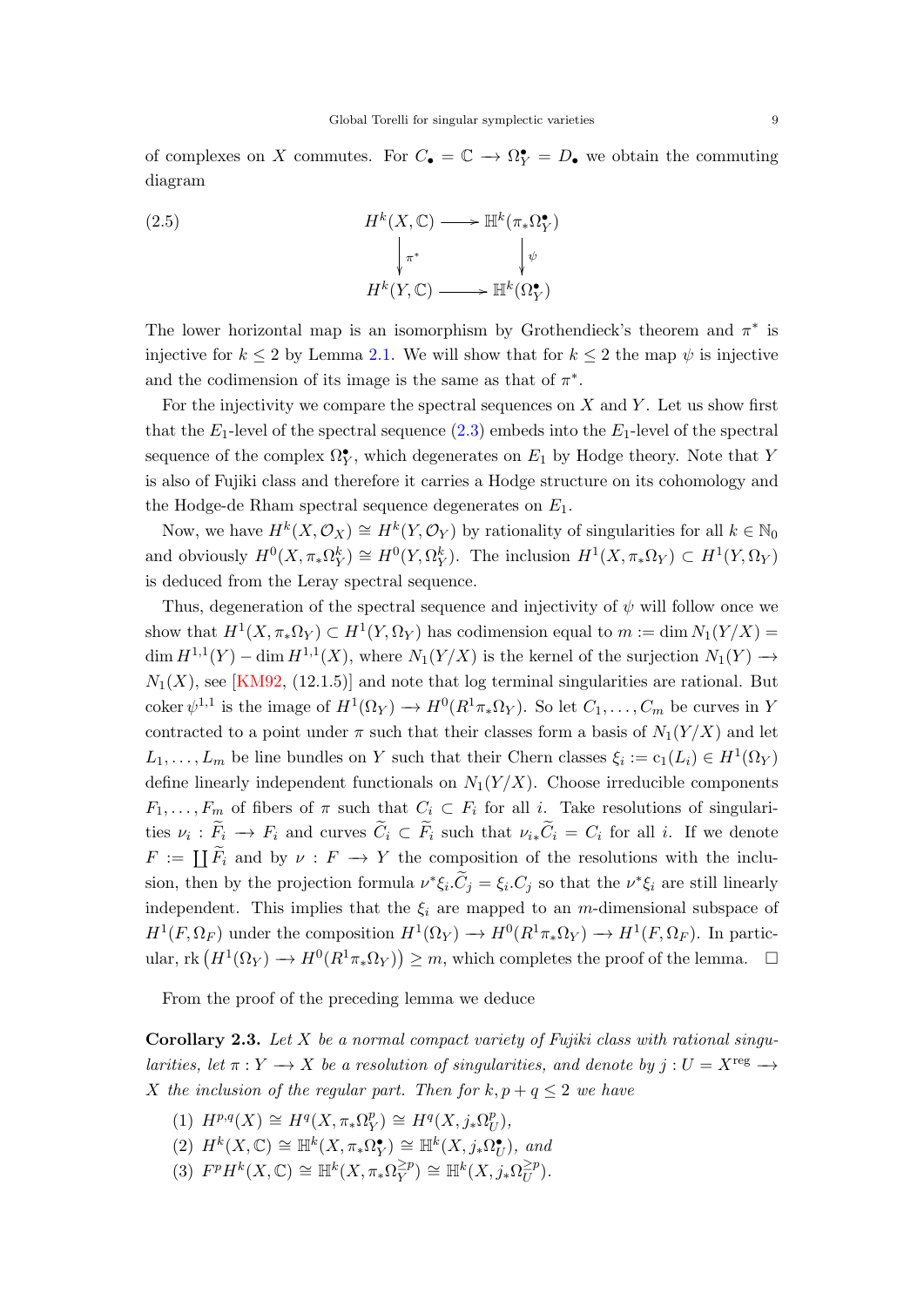<span id="page-9-5"></span>*Proof.* The isomorphism  $H^{p,q}(X) \cong H^q(X, \pi_*\Omega_Y^p)$  $_Y^p$ ) was shown in the proof of Lemma [2.2.](#page-7-4) There, we saw that  $H^{p,q}(X) \subset H^q(X, \pi_*\Omega_Y^p)$  $_Y^p$ ) and both spaces were shown to have the same codimension in  $H^p(Y, \Omega^q_Y)$  $_Y^q$ ). Therefore, they are equal. The statement about the pushforward of  $\Omega_U^p$  is again deduced from [\[KS18,](#page-45-3) Corollary 1.8]. The second statement is contained in Lemma [2.2](#page-7-4) and the third statement is a consequence of it together with the first statement of the corollary.

Again, the second statement was shown by Schwald in [\[Sc16,](#page-46-5) Theorem 7] for projective varieties. Now we turn to the relative situation. The following result follows from the absolute case by homological algebra.

<span id="page-9-4"></span>**Lemma 2.4.** Let  $X_0$  be a normal compact variety of Fujiki class with rational singularities, let  $f: X \longrightarrow S$  be a flat deformation of  $X_0$  over a local Artinian base scheme S of finite type over  $\mathbb{C}$ , let  $j_0 : U_0 \hookrightarrow X_0$  be the inclusion of the regular locus and let  $U \rightarrow S$  be the induced deformation of  $U_0$ . Let us denote by  $j: U \hookrightarrow X$  the inclusion and suppose that  $j_*\Omega^{\bullet}_{U/S}$  is flat over S. Then the following hold:

- <span id="page-9-0"></span>(1) For each  $p \in \mathbb{N}_0$  and for every closed subscheme  $S' \hookrightarrow S$  we have  $(j_* \Omega^p_{U/S}) \otimes_{\mathcal{O}_S}$  $\mathcal{O}_{S'}=j'_*\Omega^p_{U'/S'}$  where  $j':U'\hookrightarrow X'$  is the base change of j to S'. Moreover, the sheaf  $j_*\Omega^p_{U/S}$  is a coherent  $\mathcal{O}_X$ -module.
- <span id="page-9-1"></span>(2) For all  $k \leq 2$  the canonical map  $H^k(X, f^{-1}\mathcal{O}_S) \longrightarrow \mathbb{H}^k(X, j_*\Omega_{U/S}^{\bullet})$  is an isomorphism and the Hodge-de Rham spectral sequence

(2.6) 
$$
E_1^{p,q} = H^q(j_*\Omega_{U/S}^p) \Rightarrow \mathbb{H}^{p+q}(X, j_*\Omega_{U/S}^{\bullet})
$$

degenerates on  $E_1$  in the region where  $p + q \leq 2$ .

<span id="page-9-2"></span>(3) The  $\mathcal{O}_S$ -modules  $H^q(X, j_*\Omega^p_{U/S})$  are free for  $p+q \leq 2$  and compatible with arbitrary base change.

*Proof.* We put  $R := \Gamma(S, \mathcal{O}_S)$  and denote by  $\mathfrak{m} \subset R$  its maximal ideal. The case  $R = \mathbb{C}$ was treated in Lemma [2.2.](#page-7-4)

For the proof of [\(1\)](#page-9-0), we first note that  $(j_* \Omega_{U/S}^p) \otimes_{\mathcal{O}_S} \mathcal{O}_{S'} = (j_* \Omega_{U/S}^p) \otimes_{j_*\mathcal{O}_U} j'_* \mathcal{O}_{U'} =$  $j'_* \Omega^p_{U'/S'}$  by normality of  $X_0$ . It remains to prove coherence. Let us assume  $\mathfrak{m} \neq 0$  and denote by  $n \in \mathbb{N}$  the unique natural number such that  $\mathfrak{m}^n \neq 0$  but  $\mathfrak{m}^{n+1} = 0$ . We will argue by induction on n. From now on, let  $S' \hookrightarrow S$  be the closed subscheme defined by  $\mathfrak{m}^n$  and let  $j': U' \hookrightarrow X' \longrightarrow S'$  be the base change of  $j: U \hookrightarrow X$  to  $S'$ . By normality of  $X_0$  we have that  $(j_* \Omega_{U/S}^p) \otimes \mathcal{O}_{S'} = j'_* \Omega_{U'/S'}^p$  and thus by flatness for each p there is an exact sequence

<span id="page-9-3"></span>(2.7) 
$$
0 \to j_{0*} \Omega_{U_0}^p \otimes \mathfrak{m}^n \to j_* \Omega_{U/S}^p \to j'_* \Omega_{U'/S'}^p \to 0
$$

Note that  $\mathfrak{m}^n$  is a  $R/\mathfrak{m} = \mathbb{C}$ -vector space. By the inductive hypothesis, the left and the right term in the sequence are coherent, thus the same holds for the middle term.

The strategy for  $(2)$  and  $(3)$  is basically the same as in the proof of  $\sqrt{2}$ . Theorème 5.5. The differentials on all modules  $E_1^{p,q}$  with  $p + q = k$  will be zero if and only if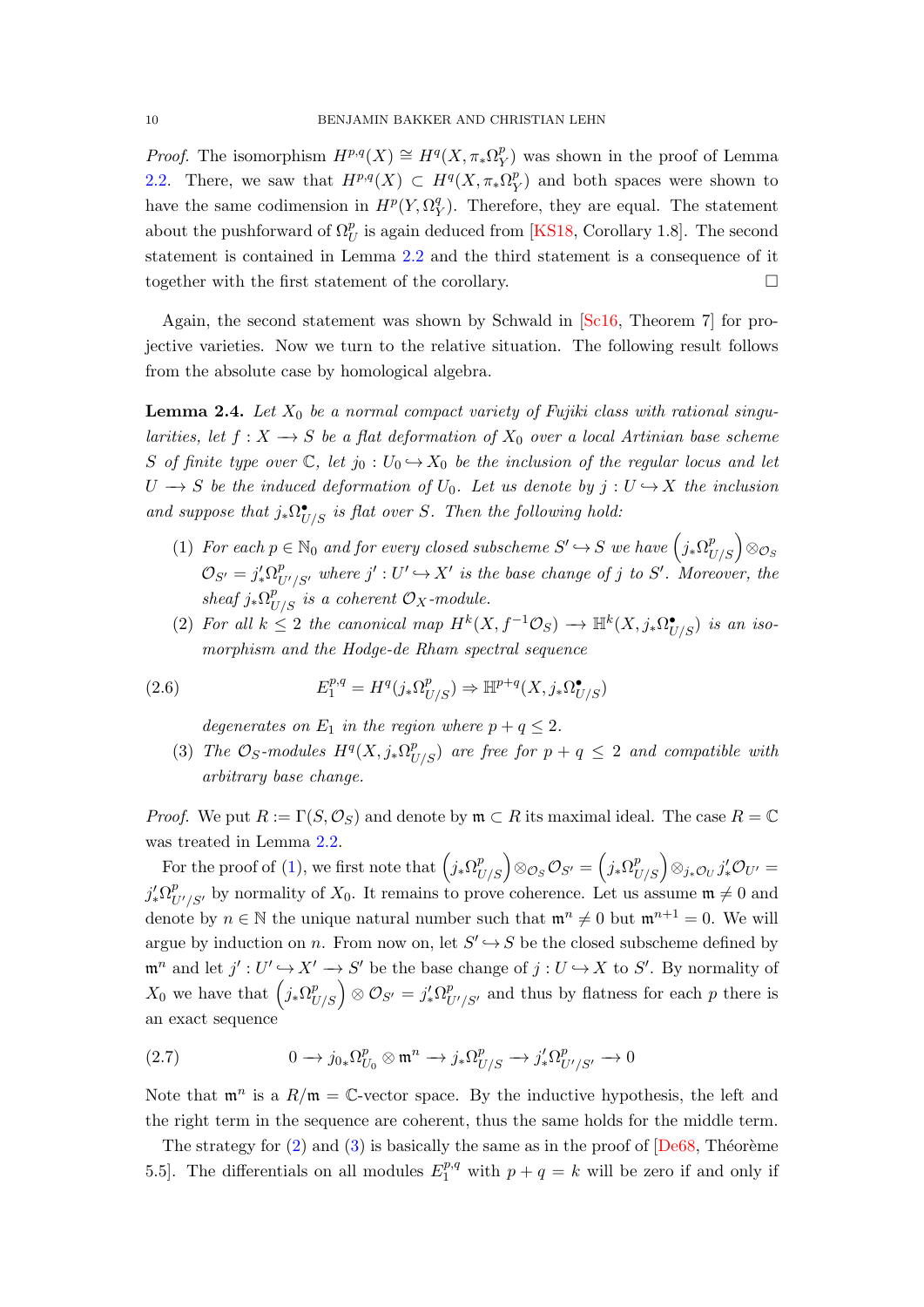<span id="page-10-2"></span> $\sum_{p+q=k} \lg_R E_1^{p,q} = \lg_R \mathbb{H}^k(X, j_* \Omega_{U/S}^{\bullet})$  where  $\lg_R$  denotes the length as an R-module. Note that both sides are finite.

Flatness and coherence of  $j_*\Omega^{\bullet}_{U/S}$  entail that there is a bounded below complex  $L^{\bullet}$ of free R-modules of finite rank such that there is an isomorphism  $H^q(X, j_*\Omega^p_{U/S} \otimes$  $f^*M \cong H^q(L \otimes_R M)$  which is functorial in the R-module M, see [\[BS77,](#page-43-10) Ch 3, Théorème 4.1]. This is where in the algebraic category, Deligne uses  $[EGA3, Théorème$  $(6.10.5)$ ] instead. By [\[De68,](#page-43-9) (3.5.1)], we obtain that  $\lg_R H^q(X, j_*\Omega^p_{U/S}) \leq \lg R$ .  $\lg_R H^q(X_0, j_{0*}\Omega_l^p)$  $U_U^{(p)}$  and equality holds if and only if  $H^q(X, j_*\Omega^p_{U/S})$  is R-free.

<span id="page-10-1"></span>For  $k \leq 2$  we have

(2.8)  
\n
$$
\lg_R \mathbb{H}^k(X, j_*\Omega_{U/S}^{\bullet}) \le \sum_{p+q=k} \lg_R H^q(X, j_*\Omega_{U/S}^p)
$$
\n
$$
\le \lg R \cdot \sum_{p+q=k} \dim_{\mathbb{C}} H^q(X_0, j_{0*}\Omega_{U_0}^p)
$$
\n
$$
= \lg R \cdot H^k(X_0, \mathbb{C})
$$

where the first inequality is the existence of the spectral sequence, the second one was explained just before and the equality is the degeneracy of the spectral sequence for  $X_0$ , see Lemma [2.2.](#page-7-4)

As in the proof of [\(1\)](#page-9-0) we may assume  $\mathfrak{m} \neq 0$ , and we will show by induction on the minimal  $n \in \mathbb{N}$  satisfying  $\mathfrak{m}^{n+1} = 0$  that  $\mathbb{H}^k(X, j_*\Omega_{U/S}^{\bullet}) = H^k(X, f^{-1}\mathcal{O}_S) =$  $H^k(X, \underline{R}_X)$  for  $k \leq 2$  where  $\underline{R}_X$  denotes the constant sheaf R. The complexes in [\(2.7\)](#page-9-3) have natural augmentations from  $\mathbb{C}_X \otimes \mathfrak{m}^n$ ,  $\underline{R}_X$ , and  $\underline{R}'_X$  where  $R' = R/\mathfrak{m}^n =$  $\Gamma(S', \mathcal{O}_{S'})$ . Applying cohomology we obtain the following diagram with exact rows. The upper row is exact by the universal coefficient theorem.

$$
0 \longrightarrow H^{k}(X_{0}, \mathbb{C}) \otimes \mathfrak{m}^{n} \longrightarrow H^{k}(X_{0}, \underline{R}_{X}) \longrightarrow H^{k}(X_{0}, \underline{R}'_{X'}) \longrightarrow 0
$$
  
\n
$$
\downarrow \qquad \qquad \downarrow \qquad \qquad \downarrow
$$
  
\n
$$
\cdots \longrightarrow \mathbb{H}^{k}(X_{0}, j_{0*}\Omega_{U_{0}}^{\bullet}) \otimes \mathfrak{m}^{n} \stackrel{\beta_{k}}{\longrightarrow} \mathbb{H}^{k}(X, j_{*}\Omega_{U/S}^{\bullet}) \stackrel{\alpha_{k}}{\longrightarrow} \mathbb{H}^{k}(X', j'_{*}\Omega_{U'/S'}^{\bullet}) \longrightarrow \cdots
$$

where the outer vertical morphisms are isomorphisms by induction. Thus,  $\alpha_k$  is surjective for all  $k \leq 2$ . As the bottom row is part of the long exact sequence in cohomology, surjectivity of  $\alpha_{k-1}$  implies injectivity of  $\beta_k$ . Thus, the middle vertical morphism is an isomorphism by the 5-lemma. Therefore, the inequality in  $(2.8)$  is an equality which entails all the freeness statements we wanted to prove.

The base change property follows from the local freeness by [\[BS77,](#page-43-10) Ch 3, Corollaire 3.10] (this is the analog of [\[EGA3,](#page-44-5)  $(7.8.5)$ ] in the analytic case).

# 3. Symplectic varieties, symplectic resolutions, and periods

<span id="page-10-0"></span>In this section we collect some definitions and summarize mostly known results that will be used in subsequent sections. Some of the proven results are probably wellknown to experts but we include the proofs for the precise statements that we need. In Section [3.1](#page-11-0) we introduce our main object of study, singular symplectic varieties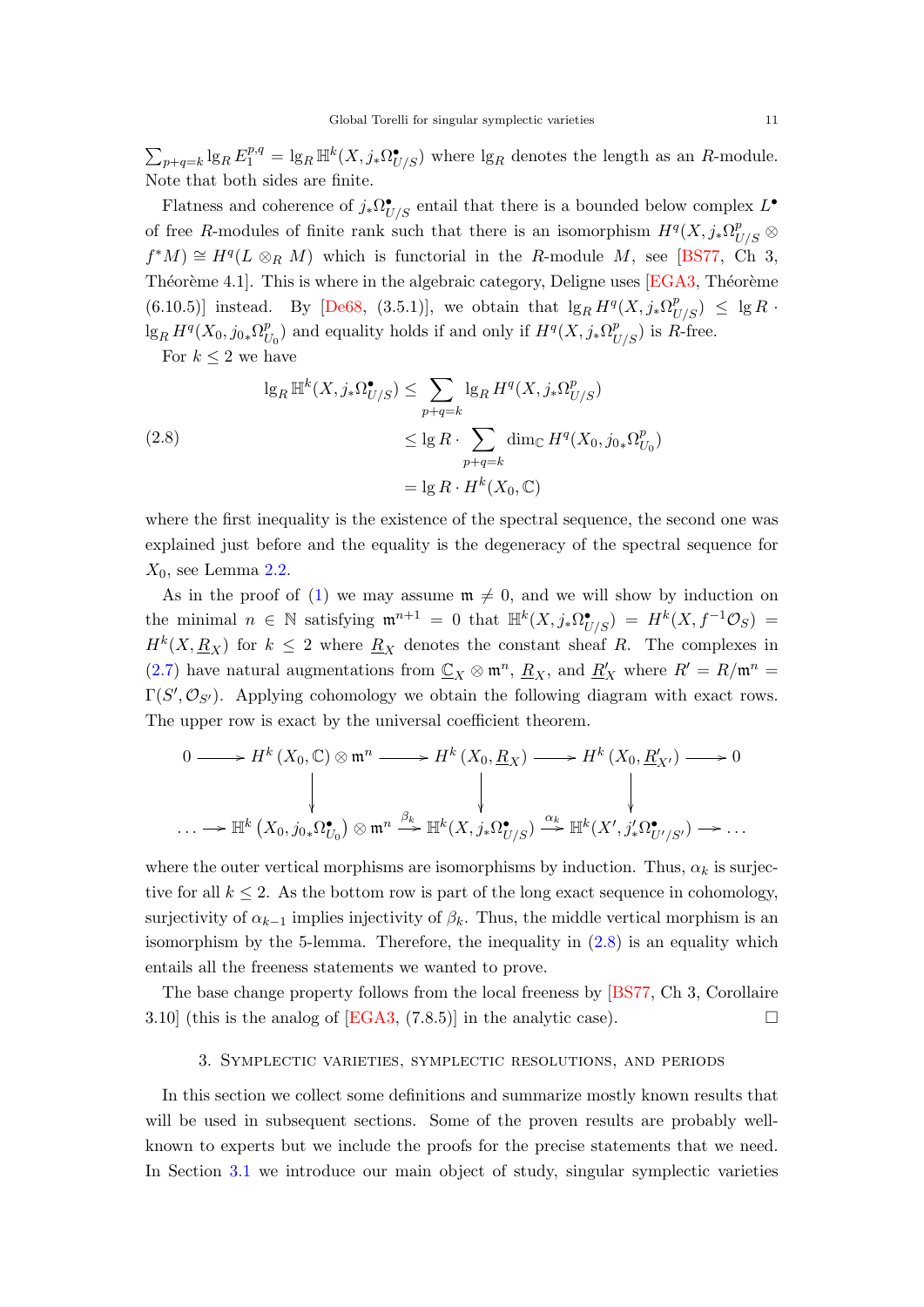<span id="page-11-2"></span>and their irreducible symplectic resolutions. We also provide some basic results about these varieties that will be essential in Section [4.](#page-19-0) In Section [3.7](#page-14-0) we discuss properties of their periods, and the associated period domains. In Sections [3.9](#page-14-1) and [3.13](#page-15-1) we summarize work of Verbitsky on the classification of monodromy orbit closures in the period domain and the space of Kähler cones.

<span id="page-11-0"></span>3.1. Symplectic varieties and symplectic resolutions. Recall from [\[Be83,](#page-43-1) Proposition 4 that an *irreducible symplectic manifold* is a simply connected compact Kähler manifold Y such that  $H^0(Y, \Omega_Y^2) = \mathbb{C}\sigma$  for a holomorphic symplectic 2-form  $\sigma$ . By [\[Be83,](#page-43-1) Théorème 5], there is a nondegenerate quadratic form  $q_Y : H^2(Y, \mathbb{Z}) \to \mathbb{Z}$  of signature  $(3, b_2(Y) - 3)$ , the *Beauville–Bogomolov–Fujiki form*. Thus, the associated bilinear form gives an injection  $\widetilde{q}_Y : H^2(Y, \mathbb{Z}) \hookrightarrow H_2(Y, \mathbb{Z})$  which becomes an isomorphism over Q.

We will need the notion of a Kähler complex space, due to Grauert, see  $\lbrack Gr62, \S 3, 3., \rbrack$ p. 346]. Let X be a reduced complex space. A Kähler form on X is given by an open covering  $X = \bigcup_{i \in I} U_i$  and smooth strictly plurisubharmonic functions  $\varphi_i : U_i \to \mathbb{R}$ such that on  $U_{ij} := U_i \cap U_j$  the function  $\varphi_i|_{U_{ij}} - \varphi_j|_{U_{ij}}$  is pluriharmonic, i.e., locally the real part of a holomorphic function. Here, a *smooth function* on  $X$  is by definition just a function  $f: X \to \mathbb{R}$  such that under a local holomorphic embedding of X into an open set  $U \subset \mathbb{C}^n$ , there is a smooth (i.e.,  $C^{\infty}$ ) function on U (in the usual sense) that restricts to f on X. A Kähler space is then a reduced complex space admitting a Kähler form. Note that the form is not part of the structure.

We do not need many further details on Kähler spaces. Indeed, we will only use that compact Kähler spaces can be resolved by compact Kähler manifolds (see e.g. [\[Va89,](#page-47-3) II, 1.3.1 Proposition]) and therefore come equipped with mixed Hodge structures on their cohomology groups.

**Definition 3.2.** We will use the term *symplectic variety* in the same sense as Beauville<sup>[4](#page-11-1)</sup> to mean a normal complex Kähler variety  $X$  together with a holomorphic symplectic 2-form  $\sigma$  on its regular part that extends holomorphically to one (and hence to any) resolution of singularities, see [\[Be00,](#page-43-5) Definition 1.1]. An (irreducible) symplectic resolution is a resolution  $\pi : Y \longrightarrow X$  of a compact Kähler symplectic variety X by an (irreducible) symplectic manifold Y .

Remark 3.3.

(1) Different classes of singular symplectic varieties have been studied recently. The class of irreducible symplectic varieties defined by Greb–Kebekus–Peternell [\[GKP11,](#page-44-2) Definition 8.16] for example is the relevant class of symplectic varieties showing up in the singular version of the Beauville-Bogomolov decomposition. The decomposition theorem has been established by Höring–Peternell [\[HP19\]](#page-44-7) building on work of Druel [\[Dru18\]](#page-43-11) and Greb–Guenancia–Kebekus [\[GGK19\]](#page-44-8).

<span id="page-11-1"></span><sup>4</sup>To be precise, Beauville studied algebraic varieties whereas we work in the complex analytic category. Apart from that the definition is however literally the same.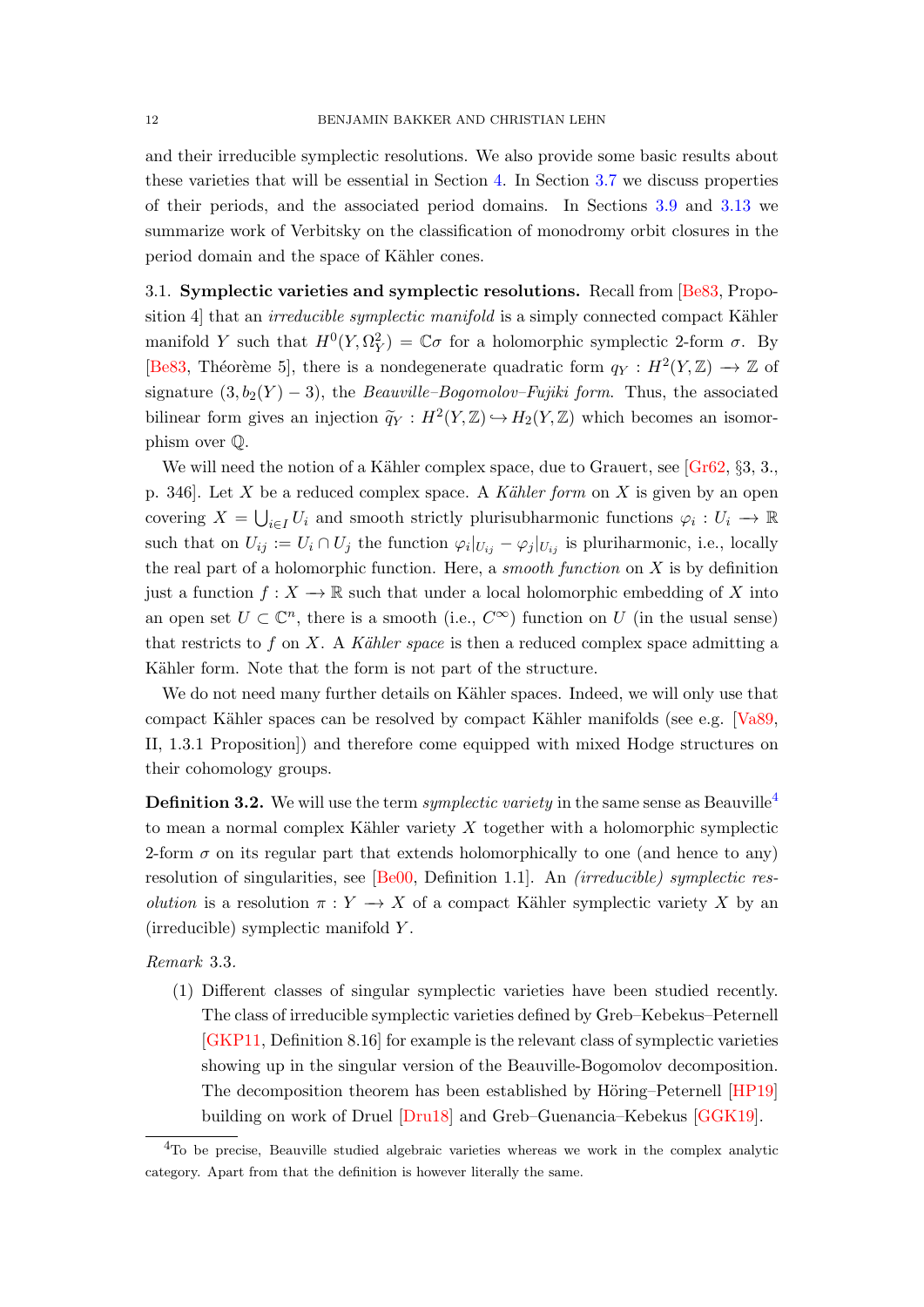<span id="page-12-1"></span>(2) Of course a symplectic resolution of a symplectic variety is not guaranteed to exist. Let  $\pi : Y \longrightarrow X$  be a resolution of singularities of a symplectic variety X. Then  $\pi$  is a symplectic resolution if and only if it is a crepant resolution. It is well-known that not every variety has a crepant resolution, see e.g. Example [3.4](#page-13-0) [\(5\)](#page-13-0) below. To ask for the existence of a symplectic resolution is thus a strong assumption. We expect however, that the techniques developed here are applicable in greater generality, namely by replacing the crepant resolution by a Q-factorial terminalization (for some recent progress see [\[BL18\]](#page-43-12), especially Theorems 1.1 and 1.5). Note that every algebraic variety with klt singularities has a Q-factorial terminalization by [\[BCHM10,](#page-43-13) Corollary 1.4.3].

### <span id="page-12-0"></span>Example 3.4.

- (1) Recall that there are the following known deformation types of irreducible symplectic manifolds, all arising from moduli spaces of sheaves on  $K3$  or abelian surfaces: for any  $n > 1$ , the Hilbert scheme  $S^{[n]}$  of length n subschemes of a  $K3$  surface S as described in [\[Be83,](#page-43-1) Section 6.] is an irreducible symplectic manifold, which by Lemme 2 of op. cit. satisfies  $b_2 = 23$ . For any  $n > 1$ , the generalized Kummer variety  $K_n(A)$ , i.e., the Hilbert scheme of zero-sum length  $n+1$  subschemes of an abelian surface A as described in [\[Be83,](#page-43-1) Section 7.] is irreducible symplectic and satisfies  $b_2 = 7$  by Proposition 8 of op. cit. There are two more sporadic examples: in dimension 10, the symplectic resolution constructed in  $[OG99]$  of a singular moduli space of sheaves on a K3 surface S with a certain Mukai vector is an irreducible symplectic manifold. It has  $b_2 = 24$  by [\[Ra08,](#page-46-9) Theorem 1.1]. In dimension 6, the symplectic resolution of a singular moduli space of trivial-determinant sheaves on an abelian surface A is an irreducible symplectic manifold with  $b_2 = 8$ , see [\[OG03,](#page-46-10) (1.4) Theorem]. Note that the Betti numbers are different in all these examples; as of now these are all the known examples of irreducible symplectic manifolds up to deformation.
- (2) Evidently, if  $\pi: Y \to X$  is a proper birational morphism from an (irreducible) symplectic manifold Y to a normal Kähler variety X, then X is a symplectic variety and  $\pi$  is an (irreducible) symplectic resolution. Thus, symplectic resolutions can instead be viewed as birational contractions of symplectic manifolds.

As all known deformation types of irreducible symplectic manifolds arise from moduli spaces of sheaves, a rich source of symplectic resolutions is given by wall-crossing contractions associated to non-generic polarizations. We systematically investigate such examples in Section [6.](#page-36-0)

(3) Divisorial contractions yield  $\mathbb Q$ -factorial X, and these were studied in [\[LP16\]](#page-45-1), see especially Section 2 there. The more general context dealt with in the current paper allows for small contractions, the easiest example of which is the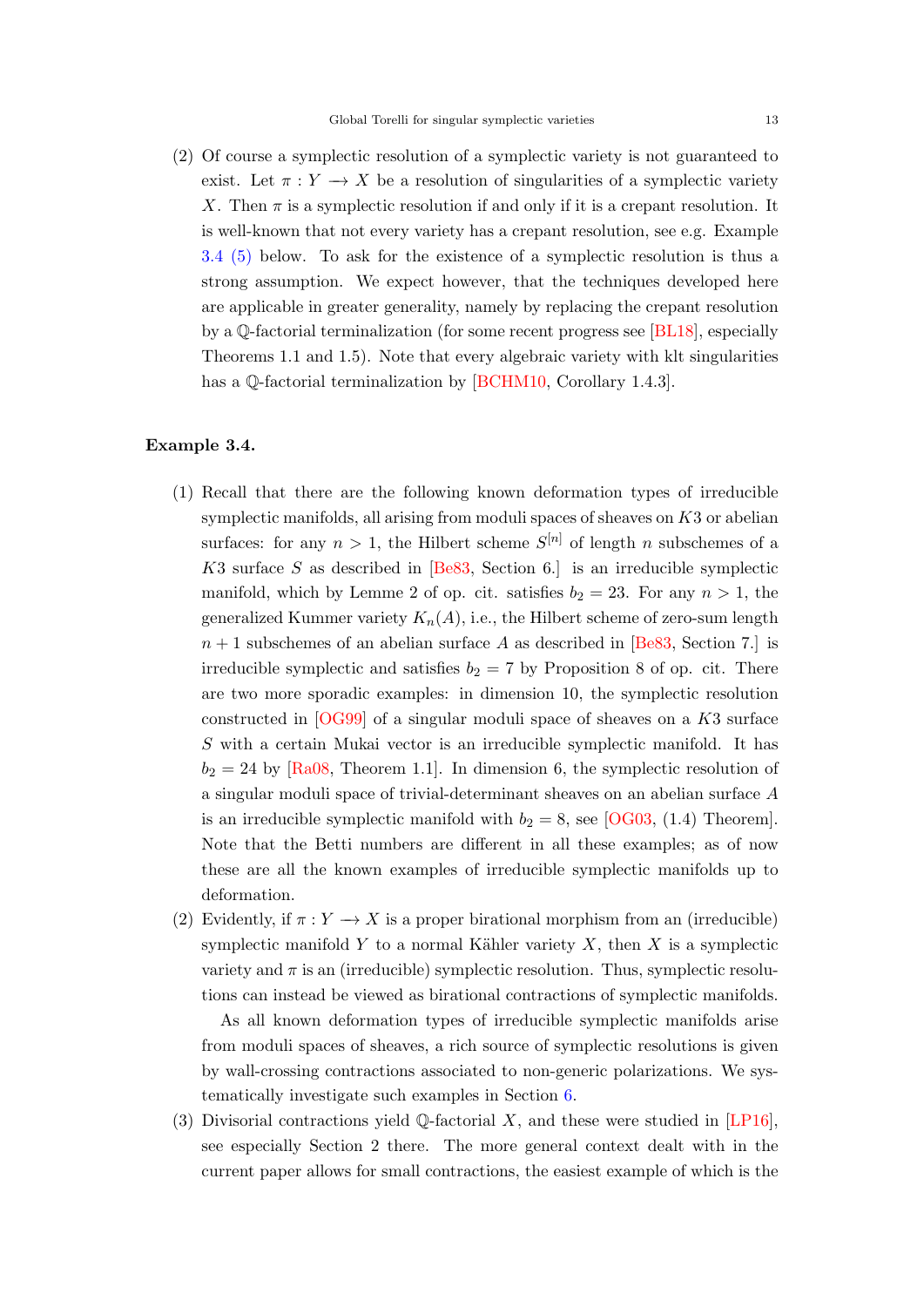<span id="page-13-3"></span>contraction of a Lagrangian projective space to a point. See [\[Ba15,](#page-43-14) Examples 8-10] for explicit examples.

- (4) Let  $Y \subset \mathbb{P}^5$  be a singular cubic fourfold with ADE singularities not containing a plane. Then it has been shown in [\[Le18,](#page-45-4) Theorem 3.3] that the variety  $M_1(Y)$ of lines on Y is a symplectic variety which is birational to the second punctual Hilbert scheme of an associated K3 surface. It follows that  $M_1(Y)$  admits a crepant resolution by an irreducible symplectic manifold, see [\[Le18,](#page-45-4) Corollary 5.6. A similar statement is deduced for the target space  $Z(Y)$  of the MRCfibration of the Hilbert scheme compactification of the space of twisted cubics on  $Y$ , see Theorem 1.1, Corollary 5.5, and Corollary 6.2 of op. cit.
- <span id="page-13-0"></span>(5) As mentioned above, not every symplectic variety admits a symplectic resolution. For example, every Q-factorial, terminal symplectic variety is either smooth or does not have any symplectic resolution. Indeed, Q-factoriality implies that the exceptional locus of a resolution is a divisor and terminality then implies that every irreducible component of this divisor has strictly positive discrepancy, in particular, the resolution cannot be crepant. The n-th symmetric product  $X^{(n)}$  with  $n \geq 2$  of a smooth symplectic variety X of dimension  $\geq 4$ provides a concrete example, since group quotients are always Q-factorial and terminality for symplectic varieties is equivalent to the singular locus having codimension  $\geq 4$ , see [\[Nam01c,](#page-46-11) Corollary 1].

Given a symplectic resolution  $\pi: Y \to X$ , from [\[KM92,](#page-45-2) (12.1.3) Theorem] it follows that we have a short exact sequence

<span id="page-13-1"></span>(3.1) 
$$
0 \to H_2(Y/X, \mathbb{Q}) \to H_2(Y, \mathbb{Q}) \to H_2(X, \mathbb{Q}) \to 0.
$$

Here,  $H_2(Y/X, \mathbb{Q})$  denotes the subspace of  $H_2(Y, \mathbb{Q})$  generated by all pushforwards of cohomology classes in the fibers of  $\pi$ . Let us recall that  $N_1(Y)$  is defined as the abelian group of algebraic 1-cycles modulo numerical equivalence and that  $N_1(Y/X) \subset N_1(Y)$ is defined as the kernel of the push forward map  $\pi_* : N_1(Y) \to N_1(X)$ . Then by loc. cit.  $H_2(Y/X, \mathbb{Q})$  is generated by algebraic cycles and therefore coincides with  $N_1(Y/X)_{\mathbb{Q}} := N_1(Y/X) \otimes \mathbb{Q}$ . As in the introduction, we denote  $\widetilde{q}_Y : H^2(Y,\mathbb{Q}) \to$  $H_2(Y, \mathbb{Q})$  the isomorphism induced by the quadratic form  $q_Y$ .

The following lemma is an elementary consequence of the results of Section [2](#page-6-0) and is fundamental in what follows, especially for the study of locally trivial deformations, see Section [4.](#page-19-0) Among other things it will be used in the description of deformations of Y that induce locally trivial deformations of  $X$ , see Proposition [4.5.](#page-21-0)

<span id="page-13-2"></span>**Lemma 3.5.** Let  $\pi : Y \to X$  be an irreducible symplectic resolution. Then  $\pi^*$ :  $H^2(X,\mathbb{Z}) \longrightarrow H^2(Y,\mathbb{Z})$  is injective and this injection is an equality on the transcendental part  $H^2(X)_{tr} = H^2(Y)_{tr}$ . The restriction of  $q_Y$  to  $H^2(X, \mathbb{Z})$  is nondegenerate. The qy-orthogonal complement to  $H^2(X, \mathbb{Q})$  in  $H^2(Y, \mathbb{Q})$  is  $N := (\widetilde{q}_Y)^{-1}(N_1(Y/X)_{\mathbb{Q}})$ . Moreover, N is negative definite with respect to  $q_V$ .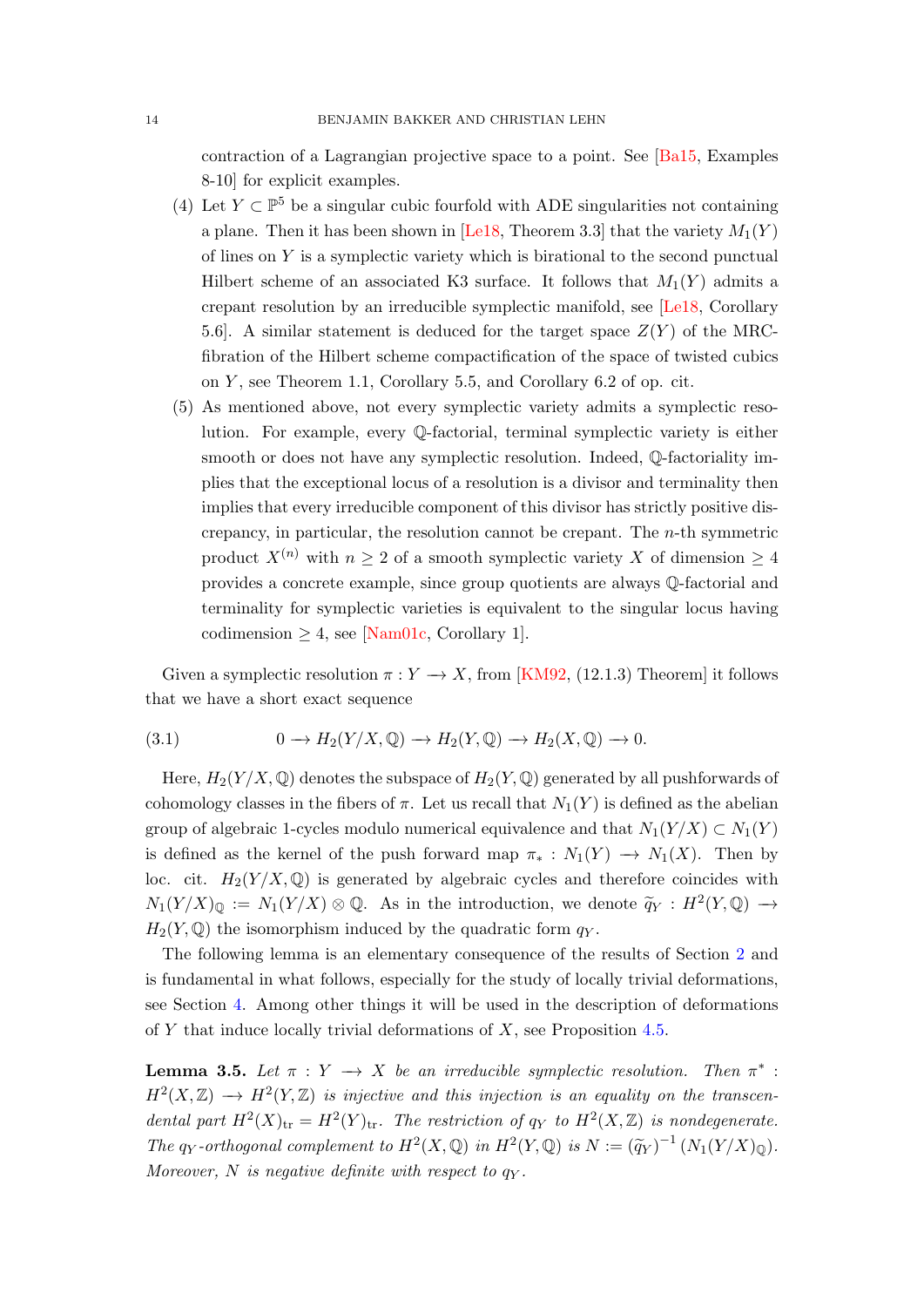<span id="page-14-4"></span>Proof. Injectivity and equality of the transcendental parts follow from Lemma [2.1.](#page-6-2) To see that N is q<sub>Y</sub>-orthogonal to  $H^2(X, \mathbb{Q})$  we only have to unravel the definition of N: let C be a curve in Y that is contracted to a point under  $\pi$ . Then  $D_C := \widetilde{q}_Y^{-1}$  $\widetilde{\gamma}^1([C]) \in$  $H^2(X, \mathbb{Q})$  is the unique class such that  $C.\pi^*\alpha = q_Y(D_C, \pi^*\alpha)$  for all  $\alpha \in H^2(X, \mathbb{Q})$ . But  $C.\pi^*\alpha = 0$  by the projection formula, so indeed  $N \perp H^2(X,\mathbb{Q})$ .

From [\(3.1\)](#page-13-1) and the equality  $H_2(Y/X,\mathbb{Q}) = N_1(Y/X)_0$ , we infer that dim N +  $b_2(X) = b_2(Y)$ . To conclude the proof it therefore suffices to show that N is negative definite. For this we may extend the coefficients to R. The restriction of  $q<sub>Y</sub>$ to  $H^{1,1}(Y)$  is nondegenerate with one positive direction and  $N \subset H^{1,1}(Y)$ . We fix a Kähler class h on X. Then  $q_Y(h) > 0$  as h is big and nef on Y, so  $h^{\perp} \subset H^{1,1}(Y)$  is negative definite. But  $N \subset h^{\perp}$  which is what we needed to show.

The following is an essential ingredient in the proof of Theorem [4.1](#page-19-1) about the unobstructedness of locally trivial deformations.

<span id="page-14-2"></span>**Proposition 3.6.** Let  $\pi : Y \to X$  be an irreducible symplectic resolution and let  $j: U \longrightarrow X$  be the inclusion of the regular locus. Then, we have

$$
T_X = j_* T_U = j_* \Omega_U = \pi_* \Omega_Y.
$$

*Proof.* Indeed, as X is integral,  $T_X$  is reflexive so that the first equality follows from normality of  $X$ . The second equality comes from the symplectic form on the regular part, and the third is again [\[KS18,](#page-45-3) Corollary 1.8].

<span id="page-14-0"></span>3.7. Hodge structures of hyperkähler type. Let  $\Lambda$  be a free finitely-generated Z-module. Let q be a nondegenerate symmetric form on  $\Lambda$  of signature  $(3, \text{rk}(\Lambda) - 3)$ .

**Definition 3.8.** A Hodge structure of hyperkähler type on  $(\Lambda, q)$  is a weight two integral Hodge structure H on  $\Lambda$  with  $h^{2,0} = h^{0,2} = 1$  such that  $q : H \otimes H \longrightarrow \mathbb{Z}(-2)$  is a morphism of Hodge structures and for which the restriction of q to  $(H^{2,0} \oplus H^{0,2})_{\mathbb{R}}$  is positive definite.

<span id="page-14-3"></span>Hodge structures of hyperkähler type  $H$  are parametrized by the period domain

(3.2) 
$$
\Omega_{\Lambda} := \{ [\sigma] \in \mathbb{P}(\Lambda_{\mathbb{C}}) \mid q(\sigma, \sigma) = 0, q(\sigma, \bar{\sigma}) > 0 \}.
$$

We denote by  $H_p$  the Hodge structure on  $\Lambda$  corresponding to  $p \in \Omega_{\Lambda}$ . The positive real plane  $(H^{2,0} \oplus H^{0,2})_{\mathbb{R}}$  is canonically oriented by  $\text{Re}(\sigma) \wedge \text{Im}(\sigma)$  where  $\sigma \in H^{2,0}$  is a generator. Conversely, a positive oriented plane P in  $\Lambda_{\mathbb{R}}$  determines an element  $\sigma \in \Omega_{\Lambda}$ via  $\sigma = v + iw$  where  $(v, w)$  is an oriented orthonormal basis of P. Thus, the period domain  $\Omega_{\Lambda}$  can alternatively be thought of as the space of oriented positive-definite planes in  $\Lambda_{\mathbb{R}}$ .

<span id="page-14-1"></span>3.9. Monodromy orbit closures. We will also need Verbitsky's classification [\[Ve17,](#page-47-4) Theorem 2.5 of orbit closures of hyperkähler periods under arithmetic lattices in the orthogonal group. We make the following definition: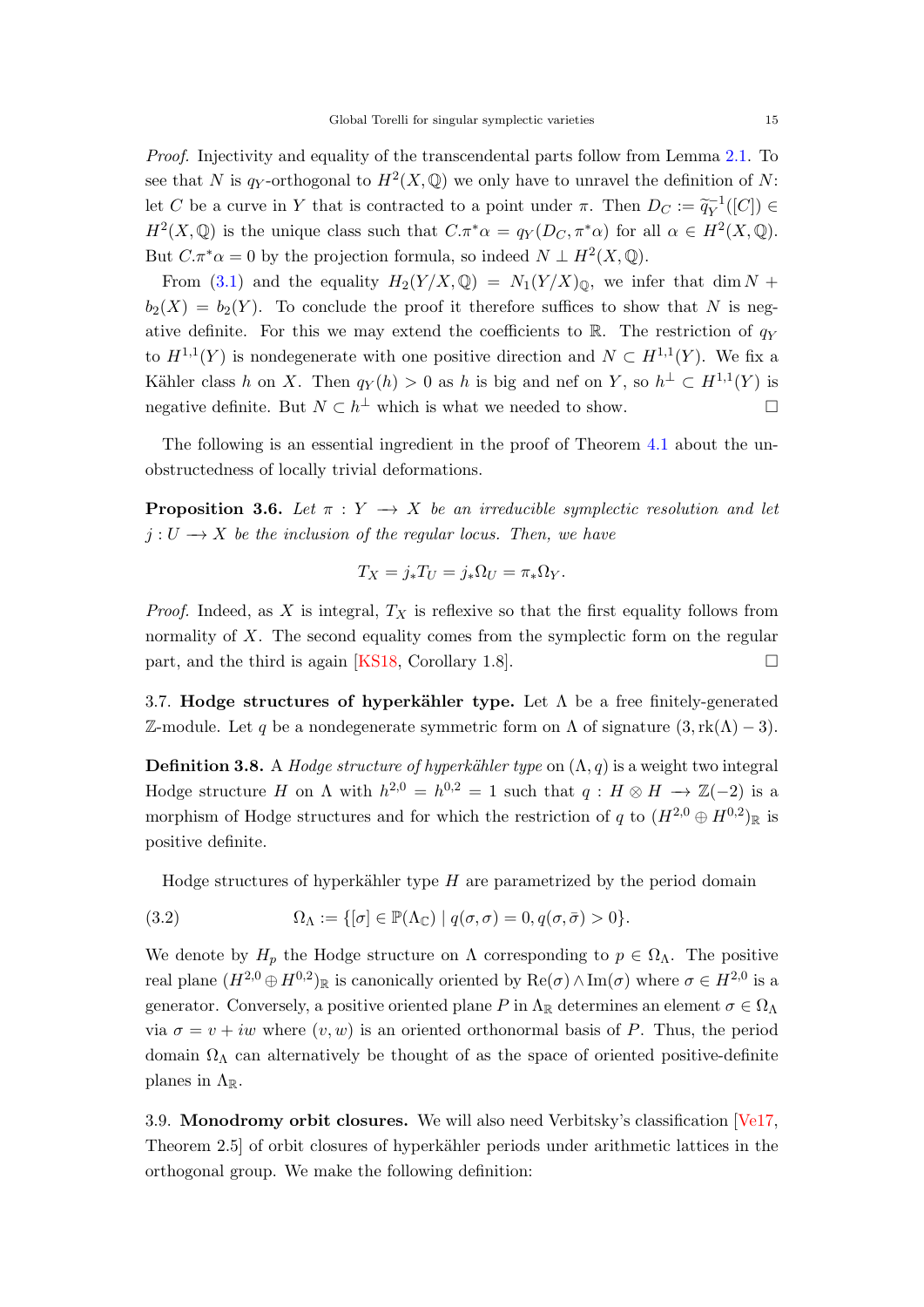<span id="page-15-4"></span>**Definition 3.10.** Let H be a pure weight two integral Hodge structure with underlying Z-module Λ. The *rational rank* of H is  $\text{rrk}(H) := \text{rk}((H^{2,0} \oplus H^{0,2}) \cap \Lambda)$ . Note that  $0 \leq \text{rrk}(H) \leq 2 \cdot h^{2,0}$ . For  $p \in \Omega_{\Lambda}$  we will also denote by  $\text{rrk}(p) := \text{rrk}(H_p)$  the rational rank of the Hodge structure  $H_p$  on  $\Lambda$  corresponding to p.

Fixing an oriented positive-definite plane  $P_0 \in \Omega_{\Lambda}$  as a basepoint, we obtain an isomorphism

(3.3) 
$$
\Omega_{\Lambda} \cong SO(\Lambda_{\mathbb{R}})^{\circ} / SO(P_0) \times SO(P_0^{\perp})^{\circ}
$$

where the superscript stands for the identity component. Let us assume from now on that  $rk(\Lambda) > 4$ . This hypothesis ensures that  $SO(P_0^{\perp})^{\circ}$  is generated by unipotents. Now the only closed connected Lie subgroups of  $SO(3, n)^\circ$  containing  $SO(1, n)^\circ$  are SO $(1, n)$ °, SO $(2, n)$ °, and SO $(3, n)$ ° (see [\[Ve17,](#page-47-4) Theorem 2.1]). Thus, the smallest closed connected Lie subgroup of  ${\rm SO}(\Lambda_{\mathbb{R}})^\circ$  which contains  ${\rm SO}(P_0^\perp)$  and is defined over  $\mathbb Q$  is  $\mathrm{SO}((\ell_0^{\perp})_{\mathbb R})^{\circ}$ , where  $\ell_0 := P_0 \cap \Lambda$ . Note we have  $\mathrm{rrk}(P_0) = \mathrm{rk}(\ell_0)$ . Given an arithmetic lattice  $\Gamma \subset O(\Lambda)$ , we set  $\Gamma^{\circ} := SO(\Lambda_{\mathbb{R}})^{\circ} \cap \Gamma$ . By an application of Ratner's theorem (see [\[Ve15,](#page-47-2) Theorem 4.2] for the precise statement, or  $[Mo15, §1.1.15(2)]$  and [\[Mo15,](#page-46-12) §1.1.19] for further background), the orbit closure of  $\Gamma^{\circ} \cdot id \in \Gamma^{\circ} \backslash SO(\Lambda_{\mathbb{R}})^{\circ}$ under  $SO(P_0^{\perp})^{\circ}$  is the (closed) orbit under  $SO((\ell_0^{\perp})_{\mathbb{R}})^{\circ}$ . It follows then that the orbit closure under  $SO(P_0) \times SO(P_0^{\perp})^{\circ}$  is either the orbit itself,  $(\Gamma^{\circ} \cdot id) SO((\ell_0^{\perp})^{\circ}_{\mathbb{R}}) SO(P_0)$ , or all of  $\Gamma^{\circ} \backslash SO(\Lambda_{\mathbb{R}})^{\circ}$  when  $rk(\ell_0) = 2, 1$ , or 0, respectively. Note that for the middle case,  $(\Gamma^{\circ} \cdot \text{id}) \text{SO}((\ell_0^{\perp})^{\circ}_{\mathbb{R}}) \text{SO}(P_0)$  is closed (as  $(\Gamma^{\circ} \cdot \text{id}) \text{SO}((\ell_0^{\perp})^{\circ}_{\mathbb{R}})$  is closed and  $\text{SO}(P_0)$ compact) and contained in the orbit closure, hence equal to it.

<span id="page-15-0"></span>**Proposition 3.11** (Theorem 2.5 in [\[Ve17\]](#page-47-4)). There are three possibilities for the orbit closure of  $P_0 \in \Omega_\Lambda$  under an arithmetic lattice  $\Gamma \subset O(\Lambda)$  depending on  $r = \text{rrk}(P_0)$ :

- $(r = 2)$  the orbit is closed;
- $(r = 1)$  the orbit closure is the union of  $G_{\gamma \ell_0}$  for  $\gamma \in \Gamma$ , where  $G_{\ell}$  is the subset of positive planes  $P$  containing  $\ell$ ;
- $(r = 0)$  the orbit is dense.

*Remark* 3.12. The  $r = 1$  case was omitted in [\[Ve15,](#page-47-2) Theorem 4.8] and corrected recently in [\[Ve17\]](#page-47-4). Note that in the  $r = 1$  case,  $G_\ell \subset \Omega_\Lambda$  is a real-analytic submanifold of real codimension  $rk \Lambda - 2$  in  $\Omega_{\Lambda}$ .

<span id="page-15-1"></span>3.13. Decompositions of the positive cone. By  $\Lambda$  we still denote a lattice of signature  $(3, \text{rk}(\Lambda) - 3)$ . Let  $\Gamma \subset O(\Lambda)$  be an arithmetic lattice.

<span id="page-15-2"></span>**Definition 3.14.** An MBM collection of  $\Lambda$  (for  $\Gamma$ ) is a Γ-invariant set  $M \subset \Lambda - \{0\}$ of classes of bounded negative square.

<span id="page-15-3"></span>Setup 3.15. In the following, we refer to [\[Ma11,](#page-46-2) §4] for details. We denote by  $C(\Lambda) \subset$  $\Lambda_{\mathbb{R}}$  the cone of positive vectors. It has the homotopy type of a 2-sphere, in particular, it is connected. For a hyperkähler Hodge structure H on  $\Lambda$ , we define  $C^{1,1}(H) \subset H^{1,1}_\mathbb{R}$  to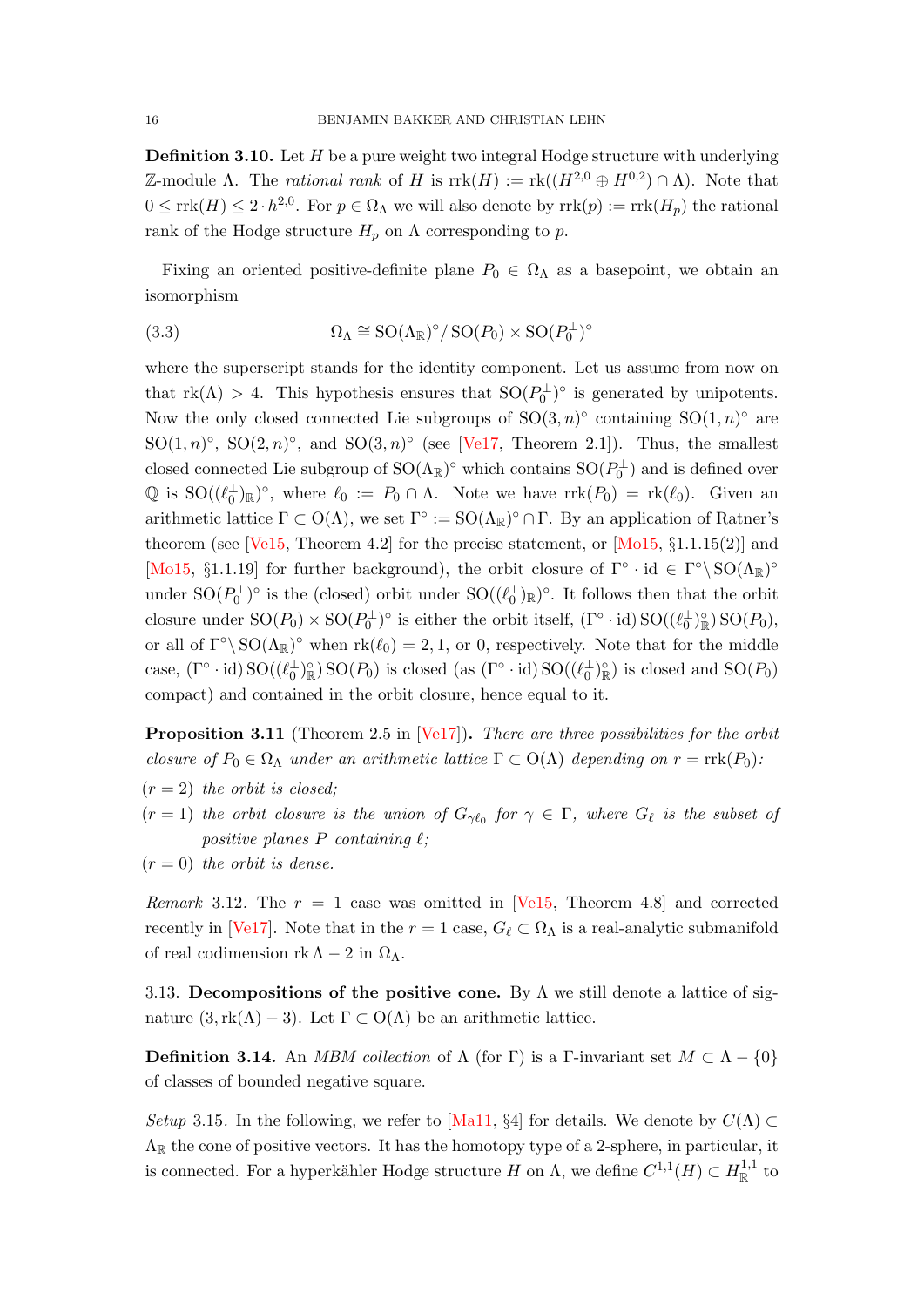<span id="page-16-5"></span>be the cone of positive vectors in the  $(1, 1)$ -part. This cone has two components, and a choice of component is equivalent to a choice of generator of  $H^2(C(\Lambda), \mathbb{Z})$ . We fix such a generator of  $H^2(C(\Lambda), \mathbb{Z})$  and denote by  $C^{1,1}(H)^+$  the corresponding component of  $C^{1,1}(H)$ . Let M be an MBM collection of  $\Lambda$  for  $\Gamma$ . For each  $p \in \Omega_{\Lambda}$ , the collection M induces a wall-and-chamber decomposition of  $C^{1,1}(H_p)^+$  whose open chambers are the connected components of

<span id="page-16-1"></span>
$$
(3.4) \tC1,1(Hp)+ - \bigcup_{\alpha \in M_p} \alpha^{\perp}
$$

where  $M_p = M \cap H_p^{1,1}$ .

<span id="page-16-0"></span>Remark 3.16. Note that the collection of hyperplanes  $\bigcup_{\alpha \in M_p} \alpha^{\perp}$  is locally finite in  $C^{1,1}(H_p)^+$  since the squares of the classes in M are bounded. Indeed, for any  $\omega \in$  $C^{1,1}(H_p)^+$  the space  $\omega^{\perp} \cap (H_p^{1,1})_{\mathbb{R}}$  is negative definite, and the fixed radius closed balls in  $\omega^{\perp} \cap (H_p^{1,1})_{\mathbb{R}}$  form a proper family over  $C^{1,1}(H_p)^+$ , hence only finitely many walls  $\alpha^{\perp}$  can intersect any given compact subset of  $C^{1,1}(H_p)^+$ .

<span id="page-16-3"></span>**Definition 3.17.** The open chambers of  $C^{1,1}(H_p)^+$  defined by [\(3.4\)](#page-16-1) are called Kählertype chambers. The hyperplanes  $\alpha^{\perp}$  for  $\alpha \in M_p$  are called Kähler-type walls.

Let  $\mathscr{C}^{1,1}(\Omega_\Lambda)^+$  be the universal type  $(1,1)$  positive cone—that is, the subspace of the product  $\Omega_{\Lambda} \times C(\Lambda)$  consisting of pairs  $(p,\omega)$  for which  $\omega \in C^{1,1}(H_p)^+$ . Define

$$
\Omega_{\Lambda}^{\rm class}:=\mathscr{C}^{1,1}(\Omega_\Lambda)^+ - \bigcup_{\alpha \in M} \alpha^\perp \times \alpha^\perp.
$$

As in Remark [3.16,](#page-16-0) for any  $(p, \omega) \in \mathscr{C}^{1,1}(\Omega_{\Lambda})^+$  the fixed radius closed balls in  $\omega^{\perp} \cap$  $(H_p^{1,1})_\mathbb{R}$  form a proper family over  $\mathscr{C}^{1,1}(\Omega_\Lambda)^+$ , so the collection  $\bigcup_{\alpha\in M}\alpha^\perp\times\alpha^\perp$  of universal hyperplanes is locally finite in  $\mathscr{C}^{1,1}(\Omega_\Lambda)^+$  and in particular  $\Omega_\Lambda^{class}$  is open in  $\mathscr{C}^{1,1}(\Omega_\Lambda)^+$ .

Evidently, the fiber of  $\Omega_{\Lambda}^{class}$  over  $p \in \Omega_{\Lambda}$  is the union of the open chambers of the wall-and-chamber decomposition of  $C^{1,1}(H_p)^+$  defined above. We define the space  $\Omega_{\Lambda}^{\text{cone}}$  to consist of pairs  $(p, C)$  for  $p \in \Omega_{\Lambda}$  and  $C$  an open chamber of the decomposition of  $C^{1,1}(H_p)^+$ , topologized as a quotient of  $\Omega_\Lambda^{\text{class}}$ . The forgetful map  $\Omega_\Lambda^{\text{cone}} \to \Omega_\Lambda$ is continuous since  $\Omega_{\Lambda}^{class} \to \Omega_{\Lambda}$  is. Moreover, for any  $p \in \Omega_{\Lambda}$  and any  $\omega$  in an open chamber of  $C^{1,1}(H_p)^+$ , a sufficiently small ball B around  $(p,\omega)$  in  $\mathscr{C}^{1,1}(\Omega_\Lambda)^+$  is contained in the open subset  $\Omega_A^{class}$ . Such a B therefore defines a section of  $\Omega_A^{cone} \to \Omega_A$ over its image in  $\Omega_{\Lambda}$ , and we have proven the following statement.

# <span id="page-16-4"></span>**Proposition 3.18.** The forgetful map  $\Omega_{\Lambda}^{\text{cone}} \to \Omega_{\Lambda}$  is a local isomorphism.

Note that both  $\Omega_{\Lambda}^{\text{class}}$  and  $\Omega_{\Lambda}^{\text{cone}}$  depend on the choice of  $MBM$  collection M, and that  $\Gamma$  acts on both by continuous maps. We have the following formulation of result of Verbitsky:

<span id="page-16-2"></span>**Theorem 3.19** (Theorem 3.1 of [\[Ve17\]](#page-47-4)). Assume  $rk(\Lambda) > 4$  and let M be an MBM collection of  $\Lambda$  for  $\Gamma$ . Then the forgetful map  $\pi : \Omega_{\Lambda}^{\text{cone}} \to \Omega_{\Lambda}$  commutes with closures.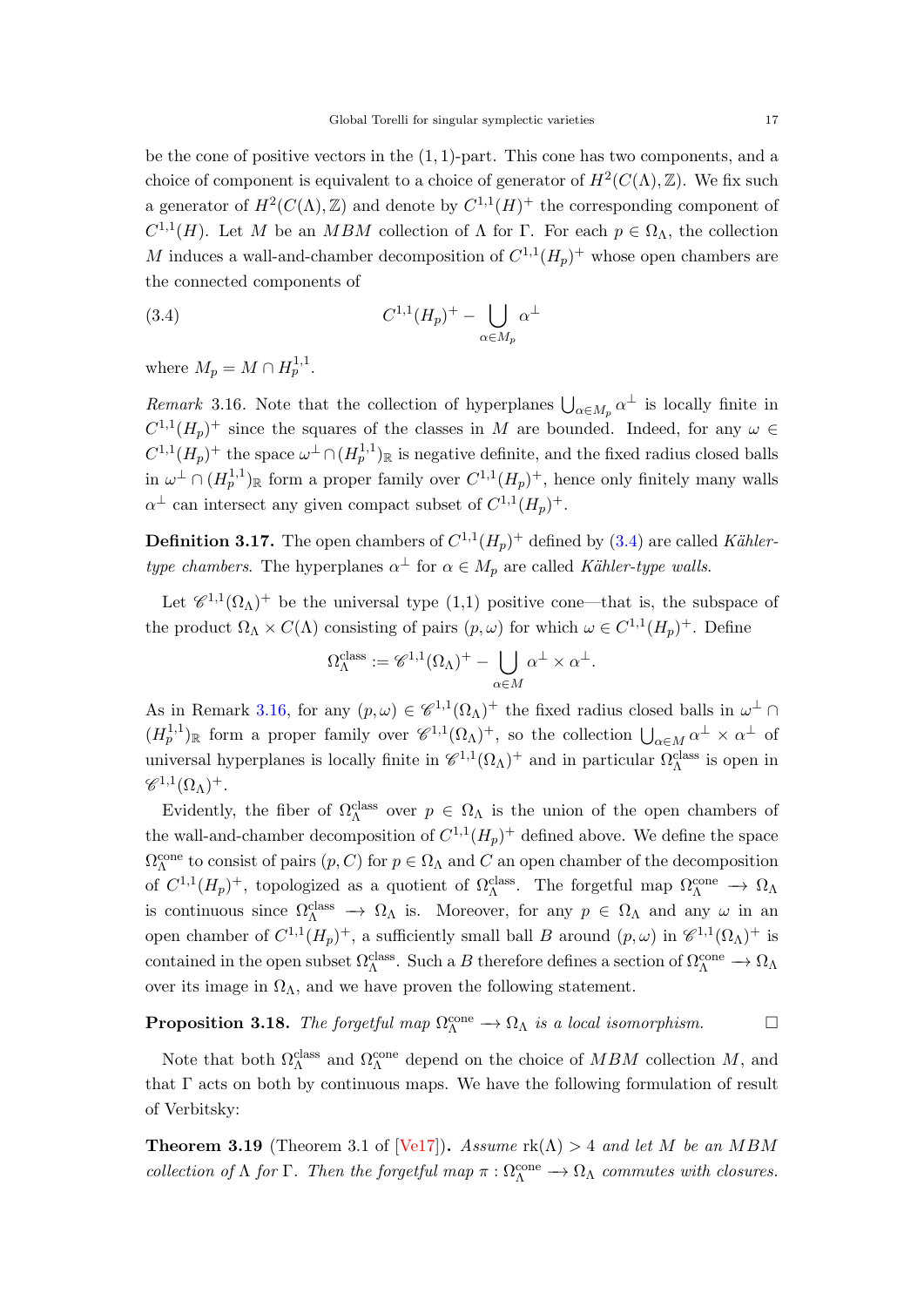<span id="page-17-2"></span>Corollary 3.20. Assume  $rk(\Lambda) > 4$ . For any  $x = (p, C) \in \Omega_\Lambda^{\text{cone}}$  of non-maximal Picard rank, we have  $\overline{\Gamma x} = \pi^{-1} (\overline{\Gamma p})$ .

*Proof.* In view of Theorem [3.19,](#page-16-2) it suffices to show the inclusion  $\supseteq$ . Let  $y \in \overline{\Gamma x}$ , and suppose  $y' \in \pi^{-1}(\pi(y))$ , in other words, y' is inseparable from y. Let U' and U be open neighborhoods of  $y'$  and  $y$ , respectively, which we may assume have the same image in  $\Omega_{\Lambda}$ . Then U' and U must meet at every point in U with Picard rank zero, and therefore meet at a point in  $\overline{\Gamma x}$ . Hence every open neighborhood of y' meets  $\overline{\Gamma x}$ which proves the claim.  $\Box$ 

We will finally need to understand how the cone decompositions defined above restrict to sublattices.

<span id="page-17-0"></span>**Definition 3.21.** Suppose M' is an MBM collection of  $\Lambda'$  for  $\Gamma'$ , and that  $\Lambda \subset \Lambda'$  is a primitive sublattice for which  $N := \Lambda^{\perp}$  is negative definite and rationally generated by classes in M'. Let  $\Gamma \subset \Gamma'$  be the stabilizer of N. We define the *induced MBM* collection of  $\Lambda$  (for Γ) to be the set  $M \subset \Lambda - \{0\}$  of primitive vectors of negative square which are up to scaling the orthogonal projections of classes in  $M' - N$ .

Evidently M is invariant under the subgroup Γ. Note that the order of the scaling is bounded by the size of the discriminant group of  $\Lambda$ , and it follows that the classes of  $M$  are indeed of bounded square. Thus,  $M$  is again an MBM collection in the sense of Definition [3.14.](#page-15-2) Note that in Definition [3.21](#page-17-0) it is necessary to impose negativity of the square as the following example shows.

Example 3.22. Let  $\Lambda'$  be a lattice containing a sublattice spanned by two (−2)-classes  $c_1, c_2$  with  $c_1.c_2 = 2n$ . We let M' denote the Γ-orbit of  $\{c_1, c_2\}$ . If  $N = \mathbb{Z}c_2$  and  $\Lambda = N^{\perp}$ , then  $c_1 + nc_2$  has square  $2(n^2 - 1)$  and is the orthogonal projection of  $c_1$ . Note that this situation is realized geometrically by K3 surface with two smooth rational curves intersecting in 2n points.

<span id="page-17-1"></span>Setup 3.23. Let us fix an MBM collection  $M' \subset \Lambda'$ , a primitive sublattice  $\Lambda \subset \Lambda'$  such that  $N := \Lambda^{\perp}$  is negative definite and rationally generated by classes in  $M'$ , and let us denote by  $M \subset \Lambda$  the induced MBM collection. We define  $\Omega_{\Lambda'}^{\text{class}}, \Omega_{\Lambda'}^{\text{cone}}$  (respectively  $\Omega_{\Lambda}^{\text{class}}, \Omega_{\Lambda}^{\text{cone}}$ ) as before using the classes  $M'$  (respectively  $M$ ).

Remark 3.24. Given a point  $p \in \Omega_{\Lambda} \subset \Omega_{\Lambda}$ , we denote the corresponding Hodge structures on  $\Lambda$  and  $\Lambda'$  by  $H_p$  and  $H'_p$ . Given Setup [3.23,](#page-17-1) we explicitly describe the relation between the Kähler-type chambers in  $C^{1,1}(H_p)^+$  and in  $C^{1,1}(H'_p)^+$ , see Definition [3.17.](#page-16-3) The classes in  $M_p$  are the projections of classes in  $M_p'$  since  $N \subset$  $(H_p')_{\mathbb{R}}^{1,1}$ . Thus, the walls of  $C^{1,1}(H_p)^+$  are the intersections of the walls of  $C^{1,1}(H_p')^+$ with  $\Lambda$ . Moreover, as N is spanned by classes in M', no open chamber C of  $C^{1,1}(H_p')^+$ intersects  $\Lambda_{\mathbb{R}}$ . It follows that each *closed* chamber of  $C^{1,1}(H_p)^+$  is of the form  $\bar{C} \cap \Lambda_{\mathbb{R}}$ for an open chamber C of  $C^{1,1}(H_p')^+$  for which  $\bar{C} \cap \Lambda_{\mathbb{R}}$  has nonempty interior (i.e. for which  $\Lambda_{\mathbb{R}}$  is a face of C).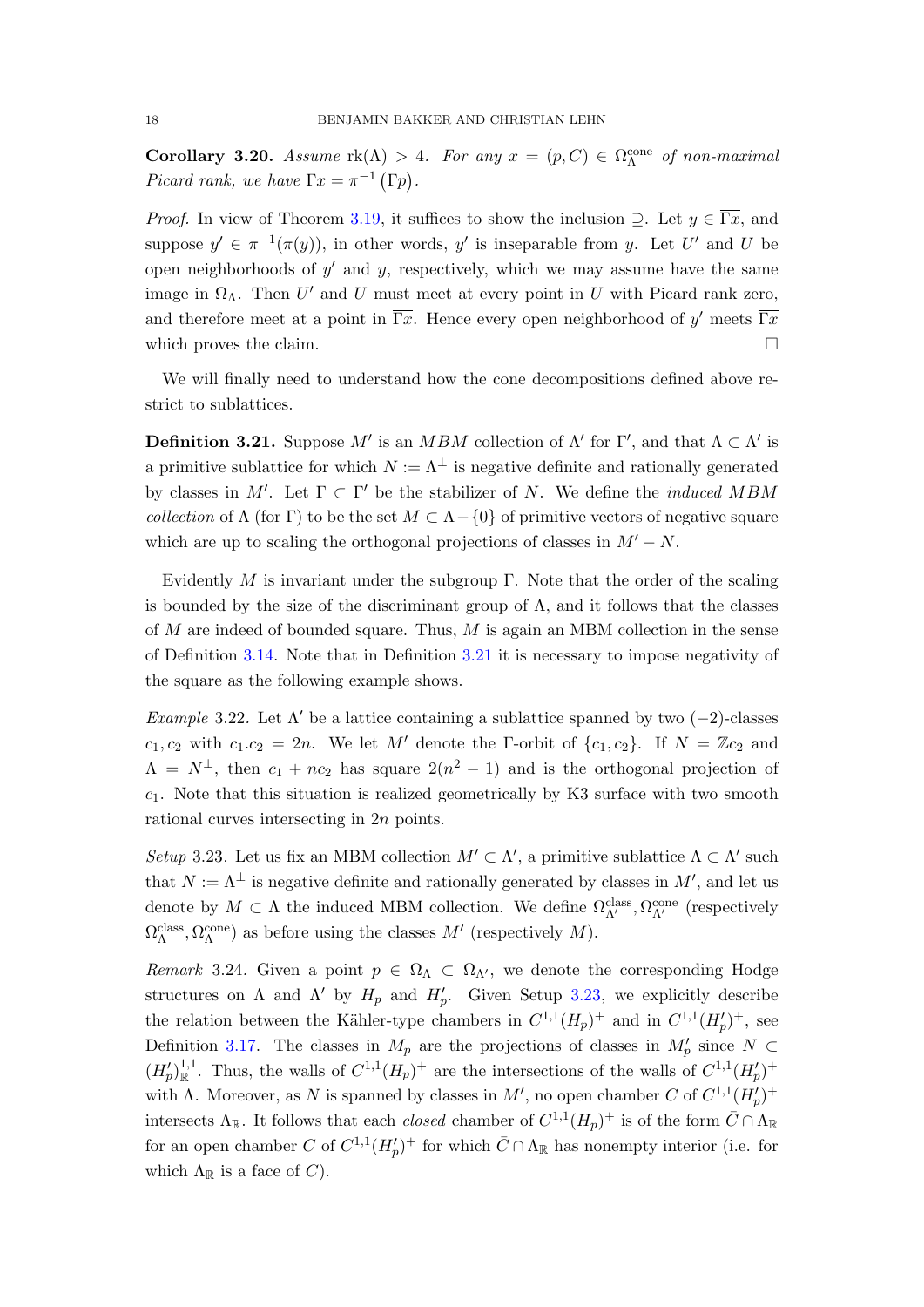**Definition 3.25.** Let  $\Omega_{\Lambda',\Lambda}^{class} \subset \Omega_{\Lambda'}^{class}$  be the subspace of points  $(p,\omega)$  for which  $p \in \Omega_{\Lambda}$ and the chamber of  $C^{1,1}(H_p)^+$  containing  $\omega$  has  $\Lambda_{\mathbb{R}}$  as a face. Let  $\Omega_{\Lambda',\Lambda}^{\text{cone}} \subset \Omega_{\Lambda'}^{\text{cone}}$  be the subspace of points  $(p, C)$  for which  $p \in \Omega_{\Lambda}$  and C has  $\Lambda_{\mathbb{R}}$  as a face.

<span id="page-18-1"></span>**Definition 3.26.** Let us fix  $p \in \Omega_{\Lambda} \subset \Omega_{\Lambda'}$ . In Setup [3.23,](#page-17-1) the *resolution chambers* of  $C^{1,1}(H_p')^+$  (with respect to N) are the finitely many chambers cut out by the finitely many hyperplanes  $\alpha'^{\perp}$  for  $\alpha' \in M' \cap N$ , i.e. the connected components of

<span id="page-18-0"></span>(3.5) 
$$
C^{1,1}(H'_p)^+ - \bigcup_{\alpha \in M' \cap N} \alpha^{\perp}.
$$

Note that any such resolution chamber  $\tau$  uniquely determines a resolution chamber in  $C^{1,1}(H'_t)^+$  for all  $t \in \Omega_\Lambda$  which we will also denote by  $\tau$ . This is because these chambers are cut out by the same inequalities  $q(\omega, \alpha') > 0$  or  $q(\omega, \alpha') < 0$  for  $\alpha' \in M' \cap N$ independently of  $t \in \Omega_{\Lambda}$ . We define  $\Omega_{\Lambda',\Lambda}^{class}(\tau) \subset \Omega_{\Lambda',\Lambda}^{class}$  to be the subspace of  $(p,\omega)$  with  $\omega \in \tau$ . We let  $\Omega_{\Lambda',\Lambda}^{\text{cone}}(\tau) \subset \Omega_{\Lambda',\Lambda}^{\text{cone}}$  be the image of  $\Omega_{\Lambda',\Lambda}^{\text{class}}(\tau)$ .

Note that all resolution chambers have  $\Lambda_{\mathbb{R}}$  as a face. For a very general  $p \in \Omega_{\Lambda} \subset \Omega_{\Lambda}$ it follows from comparison of  $(3.4)$  and  $(3.5)$  that the resolution chambers are exactly the Kähler-type chambers.

<span id="page-18-2"></span>**Proposition 3.27.** The connected components of  $\Omega_{\Lambda',\Lambda}^{\text{cone}}$  are the spaces  $\Omega_{\Lambda',\Lambda}^{\text{cone}}(\tau)$  for all possible resolution chambers  $\tau$ . Moreover, the "face" map

$$
\Omega_{\Lambda',\Lambda}^{\mathrm{cone}} \longrightarrow \Omega_{\Lambda}^{\mathrm{cone}} : (p,C) \mapsto (p,\mathrm{int}(\bar{C} \cap \Lambda_{{\mathbb{R}}}))
$$

is an isomorphism of each component onto  $\Omega_{\Lambda}^{\text{cone}}$ .

*Proof.* As each chamber of  $C^{1,1}(H_p')^+$  having  $\Lambda_{\mathbb{R}}$  as a face is contained in a resolution chamber, it follows that  $\Omega_{\Lambda',\Lambda}^{\text{cone}}$  is covered by the  $\Omega_{\Lambda',\Lambda}^{\text{cone}}(\tau)$ . Replacing the strict inequalities defining  $\Omega_{\Lambda',\Lambda}^{class}(\tau)$  with nonstrict ones defines the same subset, so  $\Omega_{\Lambda',\Lambda}^{class}(\tau)$  is open and closed in  $\Omega_{\Lambda',\Lambda}^{class}$ , as both are topologized as subsets of  $\Omega_{\Lambda'} \times C(\Lambda')$ . As  $\Omega_{\Lambda',\Lambda}^{class}(\tau)$ is saturated with respect to the quotient  $\Omega_{\Lambda',\Lambda}^{\text{class}} \to \Omega_{\Lambda',\Lambda}^{\text{cone}}$ , it follows that the image  $\Omega_{\Lambda',\Lambda}^{\text{cone}}(\tau)$  is also open and closed in  $\Omega_{\Lambda',\Lambda}^{\text{cone}}$ .

We now claim the face map restricts to a bijection  $\Omega_{\Lambda',\Lambda}^{\text{cone}}(\tau) \to \Omega_{\Lambda}^{\text{cone}}$ . Indeed, for any open chamber C of  $C^{1,1}(H_p)^+$  for  $p \in \Omega_{\Lambda}$ , if  $\omega \in C$  then for a sufficiently small open neighborhood B of  $\omega$  in  $C^{1,1}(H_p')^+$ , the only walls B meets are those of the form  $\alpha'^{\perp}$  for  $\alpha' \in N$ . As B must intersect  $\tau$ , there is a unique chamber  $C' \subset C^{1,1}(H_p')^+$ containing  $\tau \cap B$ , and this must be the unique preimage of  $(p, C)$  in  $\Omega_{\Lambda', \Lambda}^{\text{cone}}(\tau)$ .

Noting that  $\Omega_{\Lambda}^{\text{cone}}$  is connected (as the very general fiber over  $\Omega_{\Lambda}$  is a point), for the remainder of the claim it suffices to show  $\Omega_{\Lambda',\Lambda}^{\text{cone}} \to \Omega_{\Lambda}$  is a local isomorphism. As in the argument for Proposition [3.18,](#page-16-4) for any  $p \in \Omega_{\Lambda}$  and any lift  $(p, \omega) \in \Omega_{\Lambda', \Lambda}^{\text{cone}}$ , a small ball B around  $(p, \omega)$  is contained in  $\Omega_{\Lambda',\Lambda}^{\text{cone}}$  and defines a section of  $\Omega_{\Lambda',\Lambda}^{\text{cone}} \to \Omega_{\Lambda}$  over its image.  $\Box$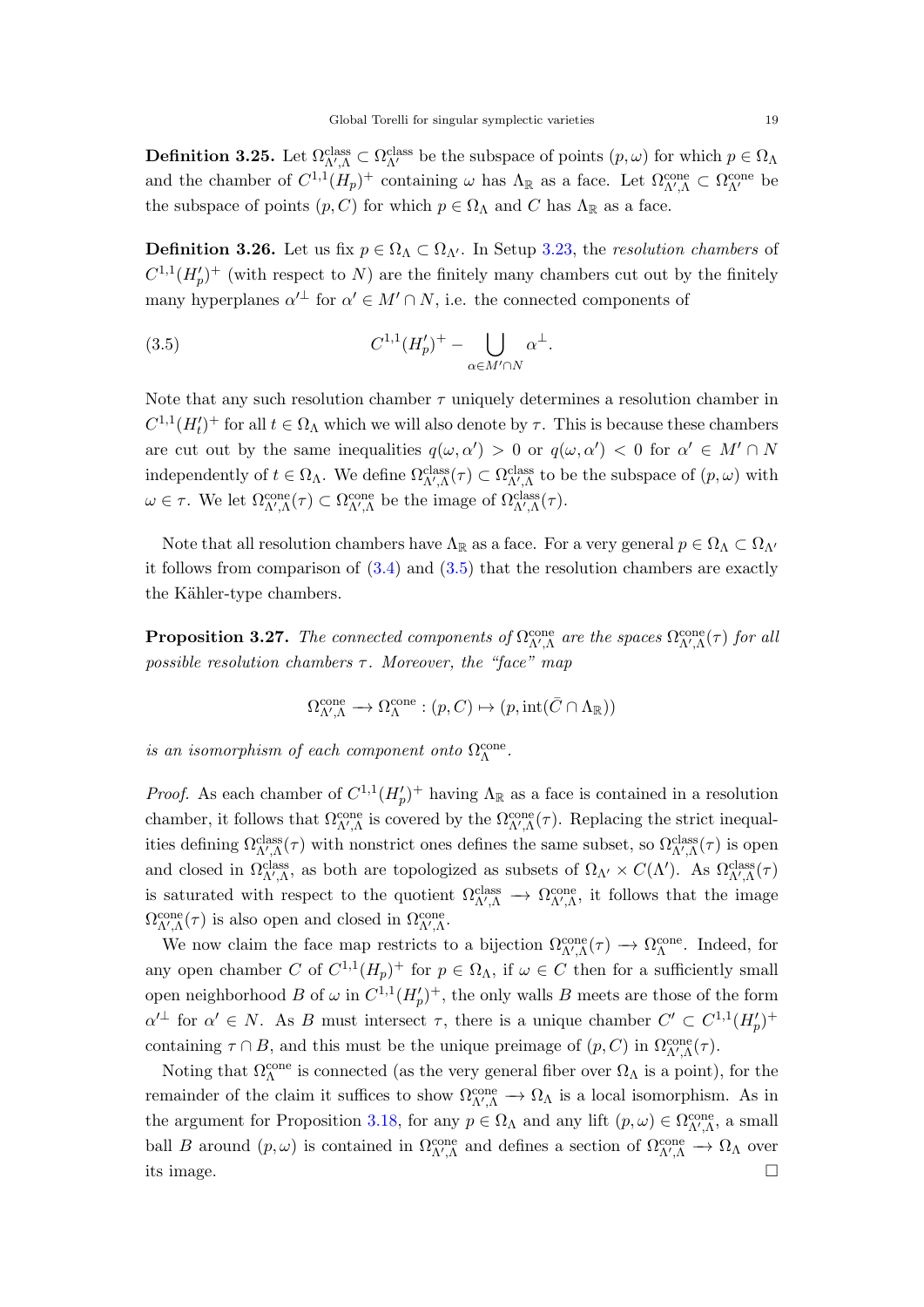### 4. Deformations

<span id="page-19-4"></span><span id="page-19-0"></span>As usual in deformation theory, when we speak about the semi-universal deformation  $\mathscr{Z} \to \mathrm{Def}(Z)$  of a complex space Z, then the complex space  $\mathrm{Def}(Z)$  has a distinguished point  $0 \in \text{Def}(Z)$  such that the fiber of  $\mathscr{Z} \to \text{Def}(Z)$  over 0 is Z and we should actually speak about the morphism of space germs  $(\mathscr{Z}, Z) \longrightarrow (Def(Z), 0)$ . All deformation theoretic statements have to be interpreted as statements about germs.

Let  $X$  be a normal compact complex variety with rational singularities and let  $\pi: Y \longrightarrow X$  be a resolution of singularities. Recall that by [\[KM92,](#page-45-2) Proposition 11.4] there is a morphism  $p : \mathrm{Def}(Y) \to \mathrm{Def}(X)$  between the Kuranishi spaces of Y and X and also between the semi-universal families  $\mathscr{Y} \to \mathrm{Def}(Y)$  and  $\mathscr{X} \to \mathrm{Def}(X)$  fitting in a diagram

<span id="page-19-2"></span>(4.1) 
$$
\mathscr{Y} \xrightarrow{P} \mathscr{X}
$$

$$
\downarrow \qquad \qquad \downarrow
$$

$$
\operatorname{Def}(Y) \xrightarrow{p} \operatorname{Def}(X)
$$

Recall from [\[FK87,](#page-44-9) (0.3) Corollary] that there exists a closed complex subspace  $Def<sup>lt</sup>(X) \subset$  $Def(X)$  parametrizing locally trivial deformations of X. More precisely, the restriction of the semi-universal family to this subspace, which by abuse of notation we denote also by  $\mathscr{X} \longrightarrow \mathrm{Def}^{\mathrm{lt}}(X)$ , is a locally trivial deformation of X and is semi-universal for locally trivial deformations of X.

Let  $\pi : Y \to X$  be an irreducible symplectic resolution with X of dimension 2n. As  $H^0(T_Y) = 0$ , every semi-universal deformation of Y is universal. We also have  $H^0(T_X) = H^0(\pi_*\Omega_Y) = 0$  by Proposition [3.6](#page-14-2) so that every semi-universal deformation of  $X$  is universal. Let us fix universal deformations of  $X$  and  $Y$  and a diagram as [\(4.1\)](#page-19-2). It is well-known that  $\mathscr{Y} \to \mathrm{Def}(Y)$  is a family of irreducible symplectic manifolds, at least in the sense of germs, i.e., possibly after shrinking the representative of Def(Y). If X is projective, then also  $\mathscr{X} \to \mathrm{Def}(X)$  is a family of symplectic varieties admitting irreducible symplectic resolutions by [\[Na01b,](#page-46-3) Theorem 2.2]. We will see in Proposition [5.24](#page-36-2) that as an application of our results this statement also holds without the projectivity assumption. Our first goal is to address smoothness of the space of locally trivial deformations. Recall from the introduction and Lemma [3.5](#page-13-2) that we have an orthogonal decomposition

<span id="page-19-3"></span>(4.2) 
$$
H^2(Y, \mathbb{Q}) = H^2(X, \mathbb{Q}) \oplus N
$$

where N corresponds under the isomorphism  $\tilde{q}_Y : H^2(Y, \mathbb{Q}) \to H_2(Y, \mathbb{Q})$  to the curves contracted by  $\pi$  and put  $m := \dim N$ .

<span id="page-19-1"></span>**Theorem 4.1.** Let  $X$  be a symplectic variety admitting an irreducible symplectic resolution. Then the space  $\mathrm{Def}^{\mathrm{lt}}(X)$  of locally trivial deformations of X is smooth of dimension  $h^{1,1}(X) = h^{1,1}(Y) - m$ .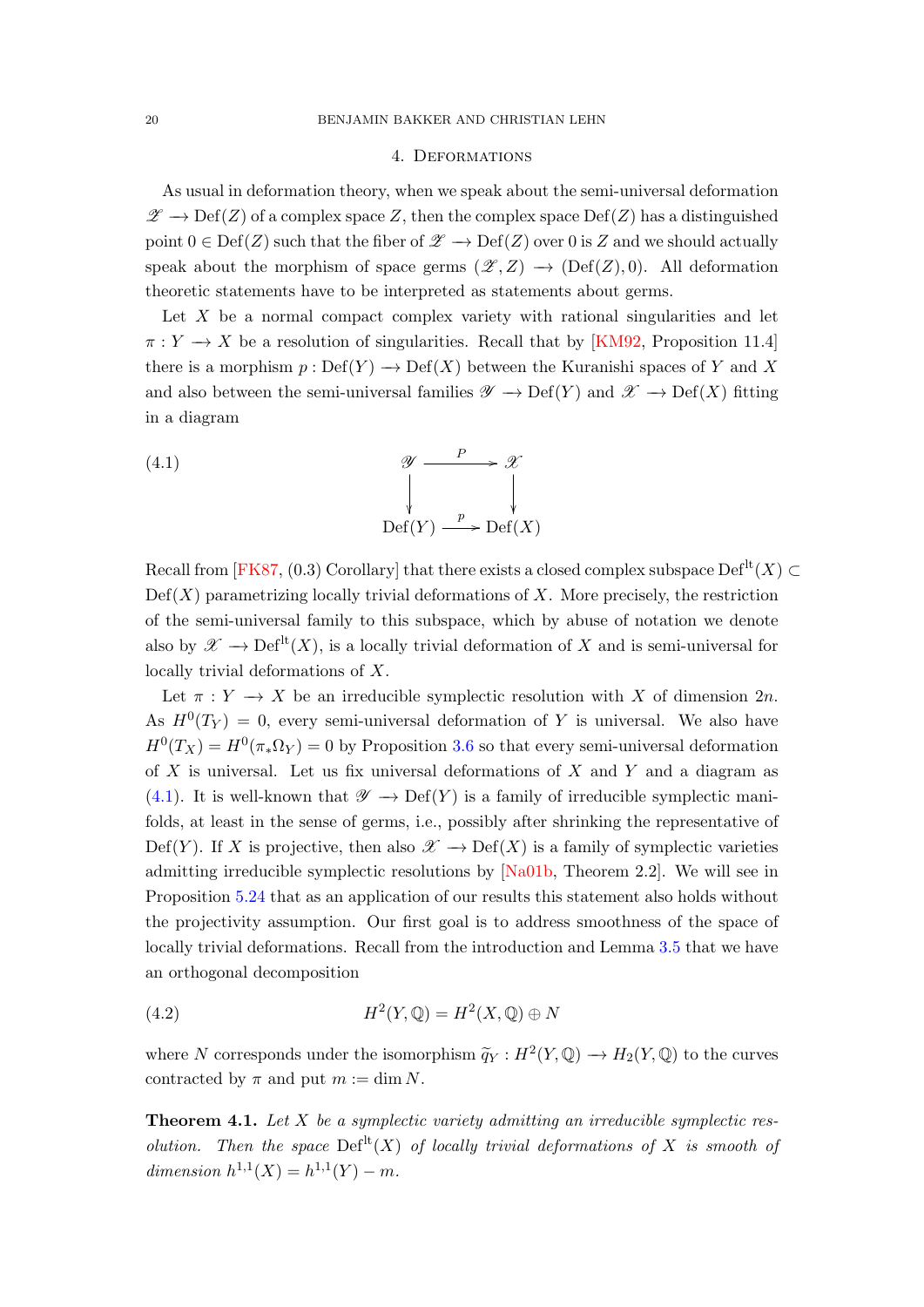<span id="page-20-3"></span>*Proof.* Smoothness is shown using the  $T^1$ -lifting principle of Kawamata-Ran [\[Ra92,](#page-46-13) [Ka92,](#page-45-5) [Ka97\]](#page-45-6), in particular Theorem 1 of [\[Ka92\]](#page-45-5). We refer to [\[GHJ,](#page-44-10) §14] or [\[Le11,](#page-45-7) VI.3.6] for more detailed introductions. The tangent space to  $\mathrm{Def}^{\mathrm{lt}}(X)$  at the origin is  $H^1(T_X)$  which thanks to Proposition [3.6](#page-14-2) can be identified with  $H^1(j_*\Omega_U)$  where  $j: U = X^{\text{reg}} \to X$  is the inclusion. For the T<sup>1</sup>-lifting property one has to show that for every infinitesimal locally trivial deformation  $\mathcal{X} \to S$  of X over an Artinian base scheme S the space  $H^1(T_{\mathcal{X}/S})$  is locally  $\mathcal{O}_S$ -free and compatible with arbitrary base change. We denote again by  $j : U \rightarrow X$  the inclusion of the smooth locus of  $\mathcal{X} \to S$ . Take an extension  $\sigma \in H^0(\mathcal{U}, j_*\Omega^2_{\mathcal{X}/S})$  of the symplectic form on  $U \subset$ X. It remains nondegenerate and hence yields an isomorphism  $T_{\mathcal{X}/S} \to j_*\Omega_{\mathcal{X}/S}$ , consequently also  $H^1(T_{\mathcal{X}/S}) \cong H^1(\Omega_{\mathcal{X}/S})$  which is free by Lemma [2.4.](#page-9-4) Thus, it satisfies the  $T^1$ -lifting property and thus the space  $\mathrm{Def}^{\mathrm{lt}}(X)$  is smooth. It follows from Corollary [2.3](#page-8-0) that dim  $H^1(T_X) = h^{1,1}(X)$  which shows the dimension statement and completes the proof.  $\Box$ 

It is convenient to introduce the following terminology:

<span id="page-20-1"></span>**Definition 4.2.** An irreducible symplectic resolution  $\pi : Y \to X$  is *deformable* if  $Def<sup>lt</sup>(X)$  is contained in the image of the map  $p : Def(Y) \longrightarrow Def(X)$  considered in  $(4.1).$  $(4.1).$ 

An easy consequence of Namikawa's work, Proposition [4.3](#page-20-0) below says that any irreducible symplectic resolution of a *projective* symplectic variety is deformable. We will in fact see in Proposition [5.8](#page-30-0) that all irreducible symplectic resolutions are deformable.

<span id="page-20-0"></span>**Proposition 4.3.** Let  $\pi: Y \to X$  be an irreducible symplectic resolution and consider the corresponding diagram [\(4.1\)](#page-19-2). Then for every  $t \in \text{Def}(Y)$ , the morphism  $P_t : \mathscr{Y}_t \longrightarrow$  $\mathscr{X}_{p(t)}$  is an irreducible symplectic resolution. In particular, if  $\pi$  is deformable, any small locally trivial deformation of  $X$  is again a compact Kähler symplectic variety admitting an irreducible symplectic resolution. Moreover, any irreducible symplectic resolution of a projective symplectic variety X is deformable.

*Proof.* The variety X has rational singularities, hence  $\mathscr{X} \to \mathrm{Def}(X)$  is a family of Kähler varieties by [\[Na01a,](#page-46-14) Proposition 5]. As  $\mathscr{Y} \to \mathrm{Def}(X)$  is a family of irreducible symplectic manifolds,  $\mathscr{Y} \to \mathscr{X}$  is fiberwise an irreducible symplectic resolution over the image of p. The second statement follows now directly from the definition of deformability.

Suppose now that X is projective. Then by  $[Na01b, Theorem (2.2)],$  the spaces  $Def(Y)$  and  $Def(X)$  are smooth of the same dimension and the map p from diagram  $(4.1)$  is finite. In particular, p is surjective and Def<sup>lt</sup> $(X)$  is contained in the image.  $\Box$ 

<span id="page-20-2"></span>Corollary 4.4. Let  $\pi: Y \to X$  be a deformable irreducible symplectic resolution and  $\mathscr{Y} \to \mathscr{X}$  the base-change of the top map of [\(4.1\)](#page-19-2) to  $p^{-1}(\text{Def}^{\text{lt}}(X))$ . Then points  $t \in p^{-1}(\text{Def}^{\text{lt}}(X))$  for which  $\mathscr{Y}_t$  and  $\mathscr{X}_t$  are both projective are dense in every positive dimensional subvariety of  $\mathrm{Def}^{\mathrm{lt}}(X)$ .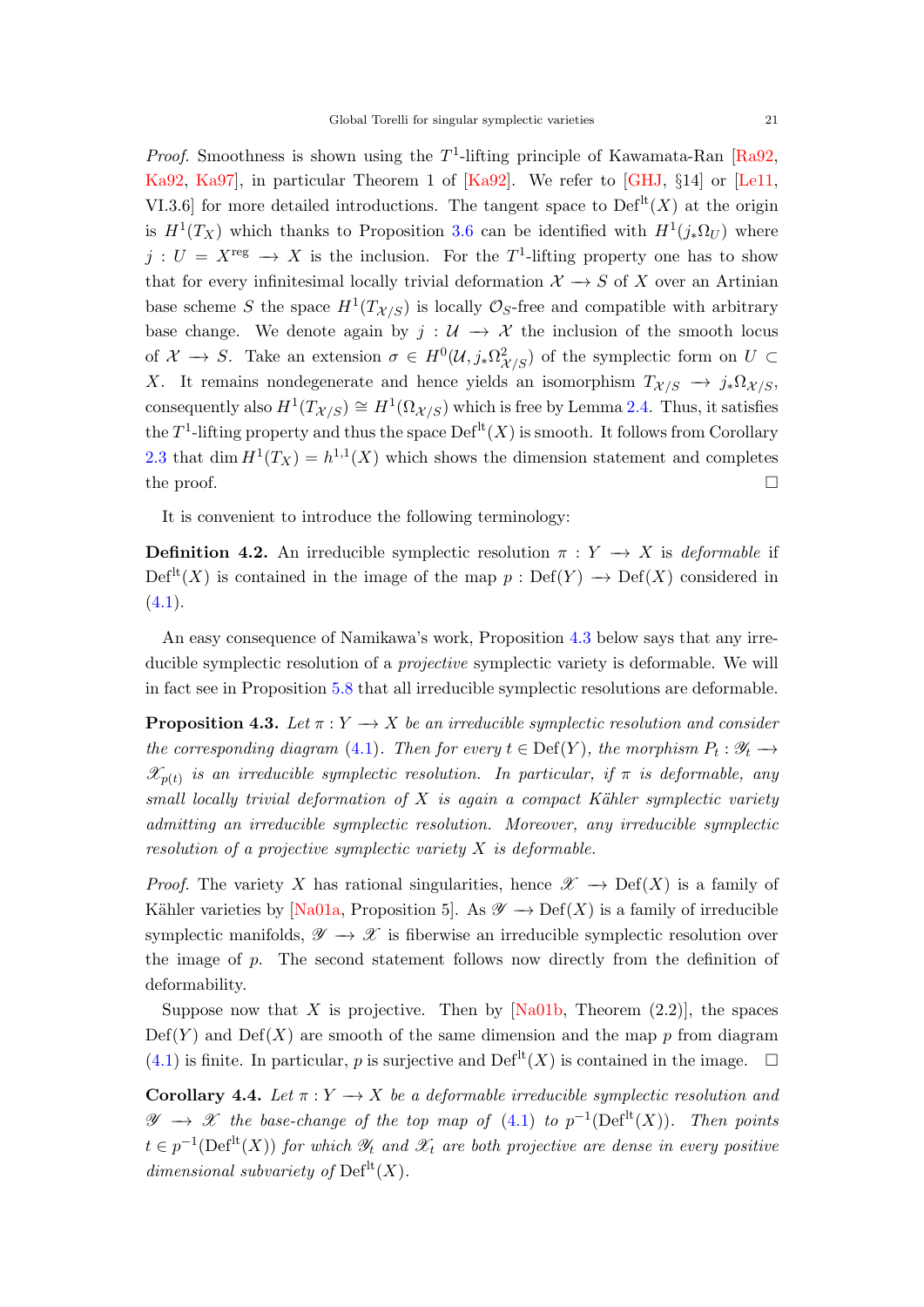<span id="page-21-3"></span>*Proof.* By [\[GHJ,](#page-44-10) Proposition 26.6] the claim is true for  $\mathscr{Y}_t$ . Since  $\mathscr{X}_t$  has rational singularities, see e.g.  $[Ki15, Theorem 3.3.3]$ , and is Kähler, it is projective whenever  $\mathscr{Y}_t$  is by Namikawa's result [\[Na02,](#page-46-15) Corollary 1.7].

Next, we describe  $p^{-1}(Def^{lt}(X)) \subset Def(Y)$ . For  $N \subset H^2(Y, \mathbb{Q})$  as in [\(4.2\)](#page-19-3) let us denote by  $Def(Y, N) \subset Def(Y)$  the subspace of those deformations of Y where all line bundles on Y with first Chern class in N deform along. This is also the subspace where N remains of type  $(1, 1)$ . It is a smooth submanifold of  $Def(Y)$  of codimension  $m = \dim N$  by [\[Hu99,](#page-44-0) 1.14].

<span id="page-21-0"></span>**Proposition 4.5.** Let  $\pi : Y \rightarrow X$  be a deformable irreducible symplectic resolution. Let  $\mathscr{Y} \longrightarrow \mathrm{Def}(Y, N)$  and  $\mathscr{X} \longrightarrow \mathrm{Def}^{\mathrm{lt}}(X)$  be the (restrictions of the) universal deformations. Then for the natural morphism  $p : Def(Y) \longrightarrow Def(X)$  we have  $p^{-1}(\text{Def}^{\text{lt}}(X)) = \text{Def}(Y, N)$ , and [\(4.1\)](#page-19-2) restricts to a diagram

<span id="page-21-1"></span>(4.3)  
\n
$$
\begin{array}{ccc}\n & \mathscr{Y} & \xrightarrow{P} & \mathscr{X} \\
 & \downarrow & \downarrow & \downarrow \\
\text{Def}(Y, N) & \xrightarrow{p} \text{Def}^{\text{lt}}(X).\n\end{array}
$$

Moreover,  $p : \mathrm{Def}(Y, N) \longrightarrow \mathrm{Def}^{\mathrm{lt}}(X)$  is an isomorphism.

*Proof.* By Proposition [4.3](#page-20-0) we know that for each  $t \in \text{Def}(Y)$  mapping to  $\text{Def}^{\text{lt}}(X)$  the morphism  $P_t : \mathscr{Y}_t \to \mathscr{X}_{p(t)}$  is an irreducible symplectic resolution. By Lemma [2.4](#page-9-4) the second cohomology of locally trivial deformations of  $X$  form a vector bundle on Def<sup>lt</sup> $(X)$ , in particular,  $h^{1,1}(\mathscr{X}_{p(t)}) = h^{1,1}(X)$ . Thus, by the decomposition  $H^2(Y, \mathbb{C}) =$  $N \oplus H^2(X, \mathbb{C})$  from Lemma [3.5](#page-13-2) we see that the space  $N_1(\mathscr{Y}_t|\mathscr{X}_{p(t)})$  of curves contracted by  $P_t$  has dimension m for all  $t \in p^{-1}(\text{Def}^{\text{lt}}(X))$ . As N is the orthogonal complement of  $H^2(X,\mathbb{C})$ , it also varies in a local system. This shows the sought-for equality.

One shows as in  $[LP16, Proposition 2.3 (ii)]$  that p is an isomorphism, we only sketch this: It suffices to show that the differential  $T_{p,0}: T_{\text{Def}(Y,N),0} \to T_{\text{Def}^{\text{It}}(X),0} = H^1(T_X)$  is an isomorphism. We know from [\[Hu99,](#page-44-0) (1.8) and (1.14)] that  $T_{\text{Def}(Y,N),0} \subset H^1(T_Y)$  can be identified with the orthogonal complement to  $N \subset H^{1,1}(Y)$  under the isomorphism  $H^1(T_Y) \cong H^{1,1}(Y)$  induced by the symplectic form. In other words,  $T_{\text{Def}(Y,N),0} \cong$  $H^{1,1}(X) \subset H^{1,1}(Y)$ . That this is mapped to  $H^1(T_X) \cong H^1(j_*\Omega_U)$  under the restriction of  $T_{p,0}: H^1(T_Y) \to \text{Ext}^1(\Omega_X, \mathcal{O}_X)$  is easily verified.

<span id="page-21-2"></span>Remark 4.6. Recall from [\[Fu87,](#page-44-11) Theorem 4.7] that for an irreducible symplectic manifold Y of dimension 2n there is a deformation invariant constant  $c_Y$  such that  $q_Y(\alpha)^n =$  $c_Y \cdot \int_Y \alpha^{2n}$  for any  $\alpha \in H^2(Y,\mathbb{Z})$ . Now if  $\pi : Y \to X$  is an irreducible symplectic resolution, it follows that the restriction  $q_X(\beta) := q_Y(\pi^*\beta)$  only depends on X, since all irreducible symplectic resolutions are deformation-equivalent by [\[Hu03,](#page-44-3) Theorem 2.5] and  $\int_Y (\pi^* \beta)^{2n} = \int_X \beta^{2n}$ . Furthermore, from Lemma [3.5](#page-13-2) we have that  $q_X$  is nondegenerate of signature  $(3, b_2(X) - 3)$ , and by Proposition [4.5](#page-21-0) it is locally trivially deformation-invariant. We refer to  $q_X$  as the Beauville–Bogomolov–Fujiki form of X.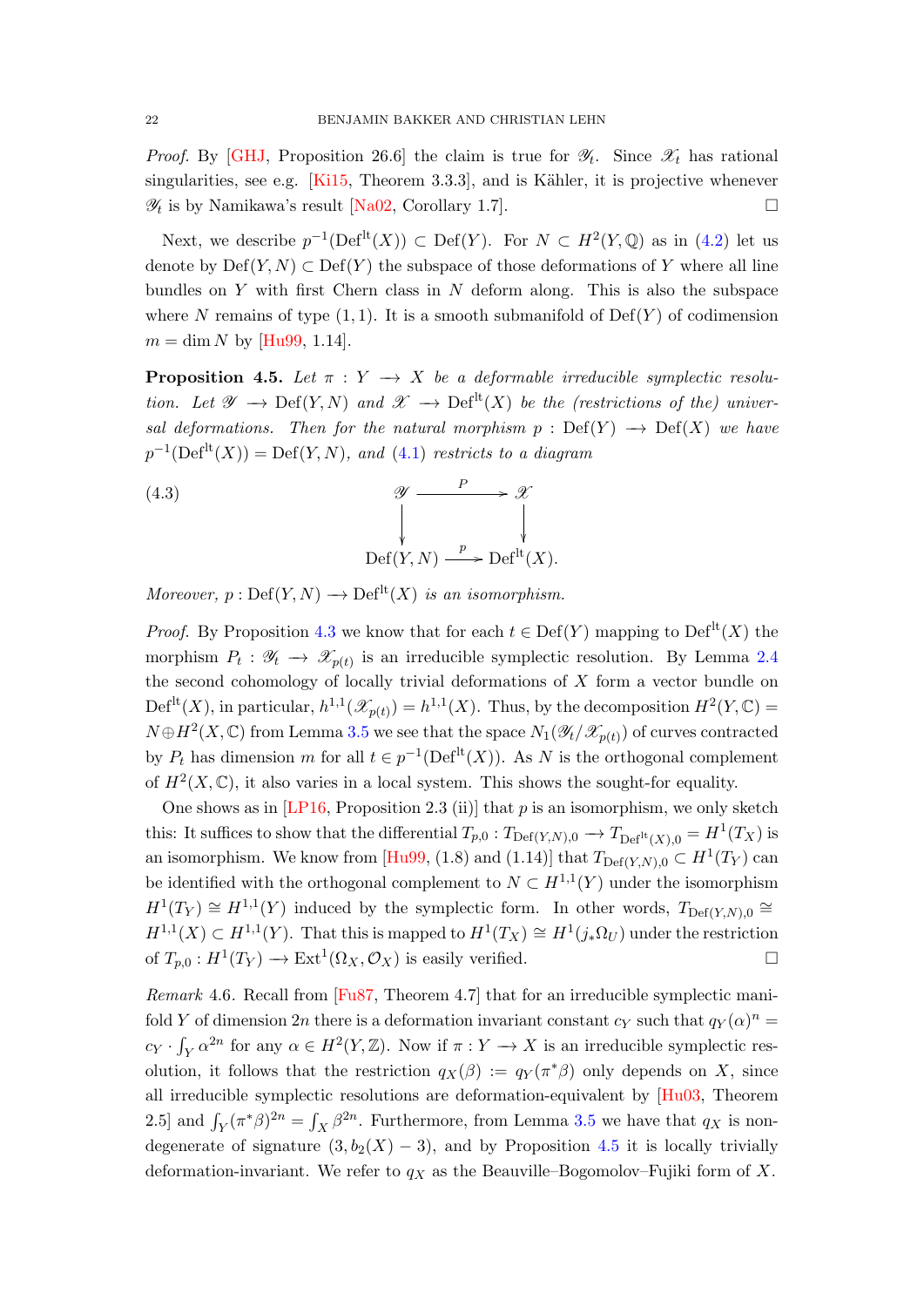<span id="page-22-2"></span>Using Beauville–Bogomolov–Fujiki form and Proposition [4.5,](#page-21-0) we obtain a singular version of the local Torelli theorem for locally trivial deformations as a direct corollary of the local Torelli theorem for a resolution  $[Be83, Théor\`eme 5]$ .

<span id="page-22-1"></span>**Proposition 4.7** (Local Torelli Theorem). Let  $X$  be a symplectic variety admitting a deformable irreducible symplectic resolution, let  $q_X$  be its Beauville–Bogomolov–Fujiki form, and let

(4.4) 
$$
\Omega(X) := \{ [\sigma] \in \mathbb{P}(H^2(X, \mathbb{C})) \mid q_X(\sigma) = 0, q_X(\sigma, \bar{\sigma}) > 0 \} \subset \mathbb{P}(H^2(X, \mathbb{C}))
$$

be the period domain for X. If  $f : \mathcal{X} \to \mathrm{Def}^{\mathrm{lt}}(X)$  denotes the universal locally trivial deformation of X and  $X_t := f^{-1}(t)$ , then the period map

$$
\wp: \mathrm{Def}^{\mathrm{lt}}(X) \longrightarrow \Omega(X), \quad t \mapsto H^{2,0}(X_t)
$$

is a local isomorphism.  $\square$ 

It should be mentioned that Namikawa has proven a local Torelli theorem for certain singular projective symplectic varieties in [\[Na01a,](#page-46-14) Theorem 8] and this has been generalized by Kirschner [\[Ki15,](#page-45-8) Theorem 3.4.12] to a larger class of varieties. In particular, Kirschner has proven a local Torelli theorem in the context of symplectic compact K¨ahler spaces. Let us emphasize, however, that neither Namikawa's version nor Kirschner's is what we need as they do not make any statement about local triviality. Also observe that our version of local Torelli—unlike Namikawa's or Kirschner's—does not make any assumption on the codimension of the singular locus of the variety X.

Remark 4.8. In view of the local Torelli theorem [4.7,](#page-22-1) we will from now on identify the spaces  $Def(Y, N)$  and  $Def<sup>lt</sup>(X)$  via the morphism p if we are given a birational contraction.

The following result is a singular analog of [\[Hu03,](#page-44-3) Theorem 2.5] which we also use in the proof.

<span id="page-22-0"></span>**Theorem 4.9.** Let  $\pi: Y \to X$  and  $\pi': Y' \to X'$  be deformable irreducible symplectic resolutions. Assume that there is a birational map  $\phi: Y \dashrightarrow Y'$  such that the induced map  $\phi^*: H^2(Y', \mathbb{C}) \to H^2(Y, \mathbb{C})$  sends  $H^2(X', \mathbb{C})$  isomorphically to  $H^2(X, \mathbb{C})$ . Then there is an isomorphism  $\varphi : \mathrm{Def}^{\mathrm{lt}}(X) \to \mathrm{Def}^{\mathrm{lt}}(X')$  such that for each  $t \in \mathrm{Def}^{\mathrm{lt}}(X)$ we have a birational map  $\phi_t : \mathscr{X}_t \dashrightarrow \mathscr{X}'_{\varphi(t)}$ . In particular, for general  $t \in \mathrm{Def}^{\mathrm{lt}}(X)$ the map  $\phi_t$  is an isomorphism, and X and X' are locally trivial deformations of one another.

Note that as a birational map between smooth K-trivial varieties,  $\phi$  has to be an isomorphism in codimension one and therefore  $\phi^*: H^2(Y', \mathbb{C}) \to H^2(Y, \mathbb{C})$  has to be an isomorphism. For singular varieties, this last conclusion is stronger than being an isomorphism in codimension one. It is for example violated if  $\pi : X \to X'$  is a small contraction of an irreducible symplectic manifold X.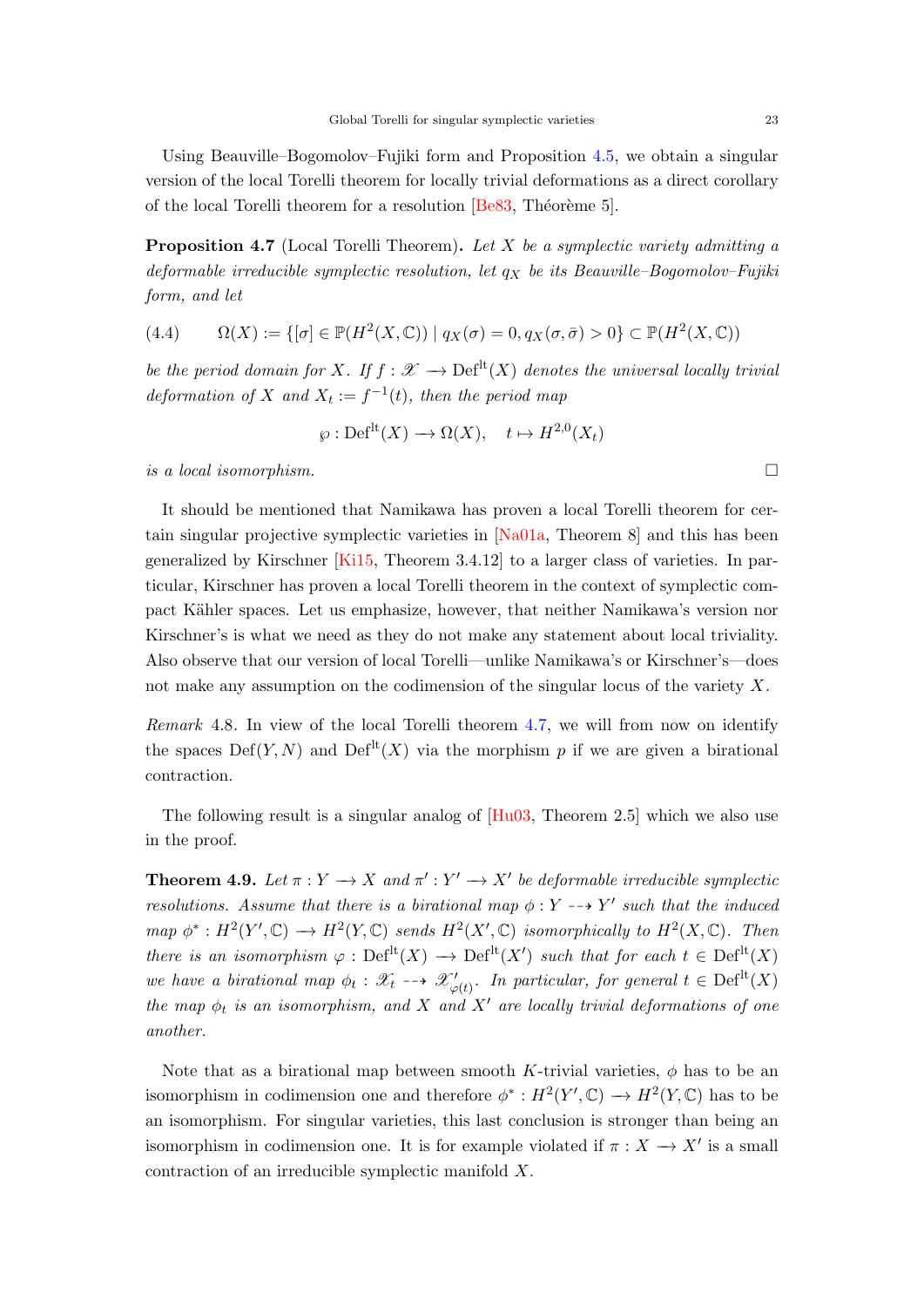<span id="page-23-0"></span>*Proof.* The birational map  $\phi: Y \dashrightarrow Y'$  between irreducible symplectic manifolds induces an isomorphism between  $H^2(Y, \mathbb{Z})$  and  $H^2(Y', \mathbb{Z})$  compatible with the Beauville-Bogomolov–Fujiki forms and the local Torelli theorem gives an isomorphism  $\mathrm{Def}(Y) \to$ Def(Y'). Let us consider the orthogonal decompositions  $H^2(Y, \mathbb{Q}) = H^2(X, \mathbb{Q}) \oplus N$ and  $H^2(Y',\mathbb{Q}) = H^2(X',\mathbb{Q}) \oplus N'$  as in [\(4.2\)](#page-19-3). By hypothesis, this decomposition is respected by  $\phi^*$  from which we infer that the isomorphism  $\mathrm{Def}(Y) \to \mathrm{Def}(Y')$  restricts to an isomorphism  $Def(Y, N) \rightarrow Def(Y', N')$  and therefore yields an isomorphism  $\varphi : \mathrm{Def}^{\mathrm{lt}}(X) \to \mathrm{Def}^{\mathrm{lt}}(X')$  via Proposition [4.5.](#page-21-0) It remains to show the existence of a birational map  $\phi_t : \mathscr{X}_t \dashrightarrow \mathscr{X}'_{\varphi(t)}$  for  $t \in \text{Def}^{\text{lt}}(X)$  which is an isomorphism at the general point. We will identify the spaces

$$
S := \mathrm{Def}^{\mathrm{lt}}(X) \cong \mathrm{Def}^{\mathrm{lt}}(X') \cong \mathrm{Def}(Y, N) \cong \mathrm{Def}(Y', N')
$$

and consider the universal families

$$
\mathscr{Y} \to \mathscr{X} \to S \leftarrow \mathscr{X}' \leftarrow \mathscr{Y}'
$$

from Proposition [4.5.](#page-21-0) For any point  $t \in S$ , the fibers  $\mathscr{Y}_t$  and  $\mathscr{Y}'_t$  are deformation equivalent (by Huybrechts' theorem, see [\[Hu03,](#page-44-3) Theorem 2.5]) and have the same periods, hence they are birational by Verbitsky's global Torelli theorem [\[Ve13,](#page-47-0) Theorem 1.17]. By countability of components of the Douady space, there is a cycle  $\Gamma \subset \mathscr{Y} \times_S \mathscr{Y}'$ such that over a Zariski open  $U \subset S$  the fiber of  $\Gamma$  over S is the graph of a birational map. For each  $t \in S$ , the cycles  $\Gamma_t$  induce Hodge isometries  $[\Gamma_t]_* : H^2(\mathscr{Y}_t, \mathbb{Q}) \longrightarrow$  $H^2(\mathscr{Y}_t', \mathbb{Q})$  which form a morphism of local systems when t varies. Choosing  $t \in S$  very general, we see that these cycles have to send  $H^2(\mathscr{X}_t, \mathbb{Q})$  isomorphically to  $H^2(\mathscr{X}'_t, \mathbb{Q})$ or equivalently,  $N$  to  $N'$ .

The image of  $\Gamma$  in  $\mathscr{X} \times_S \mathscr{X}'$  is a cycle whose fiber for  $t \in U$  is the graph of a birational map  $\psi_t : \mathscr{X}_t \dashrightarrow \mathscr{X}'_t$ . As  $[\Gamma_t]_*$  sends  $H^2(\mathscr{X}_t, \mathbb{Q})$  isomorphically to  $H^2(\mathscr{X}'_t, \mathbb{Q})$ , we see that  $\psi_{t*}$  sends  $\text{Pic}(\mathcal{X}_t) \otimes \mathbb{Q}$  isomorphically to  $\text{Pic}(\mathcal{X}_t') \otimes \mathbb{Q}$ . If we choose  $t \in U$  such that  $\mathcal{X}_t$  and  $\mathcal{X}_t'$  are projective of Picard number one, then  $\psi^*$  of the ample generator of Pic $(\mathcal{X}'_t)$  is again an ample line bundle on  $\mathcal{X}_t$ . Therefore,  $\psi_t$  must be regular and hence an isomorphism. This completes the proof.

The following result is a singular analog of [\[Hu99,](#page-44-0) Theorem 4.6] and is interesting in its own right. The same hypotheses as in Theorem [4.9](#page-22-0) are needed.

**Theorem 4.10.** Let X and X' be projective symplectic varieties with irreducible symplectic resolutions  $\pi: Y \longrightarrow X$  and  $\pi': Y' \longrightarrow X'$ . Let  $\phi: Y \dashrightarrow Y'$  be a birational map such that the induced map  $\phi^*: H^2(Y', \mathbb{C}) \to H^2(Y, \mathbb{C})$  sends  $H^2(X', \mathbb{C})$  isomorphically to  $H^2(X,\mathbb{C})$ . Then there are one parameter locally trivial deformations  $f: \mathscr{X} \to \Delta$ ,  $f': \mathscr{X}' \to \Delta$  of X and X' such that X' and X' are birational over  $\Delta$  and such that  $\mathscr{X}^* = f^{-1}(\Delta^\times) \cong (f')^{-1}(\Delta^\times) = (\mathscr{X}')^*.$ 

Proof. The argument of Huybrechts works in this context almost literally, see [\[LP16,](#page-45-1) Theorem 1.1] for the necessary changes.  $\Box$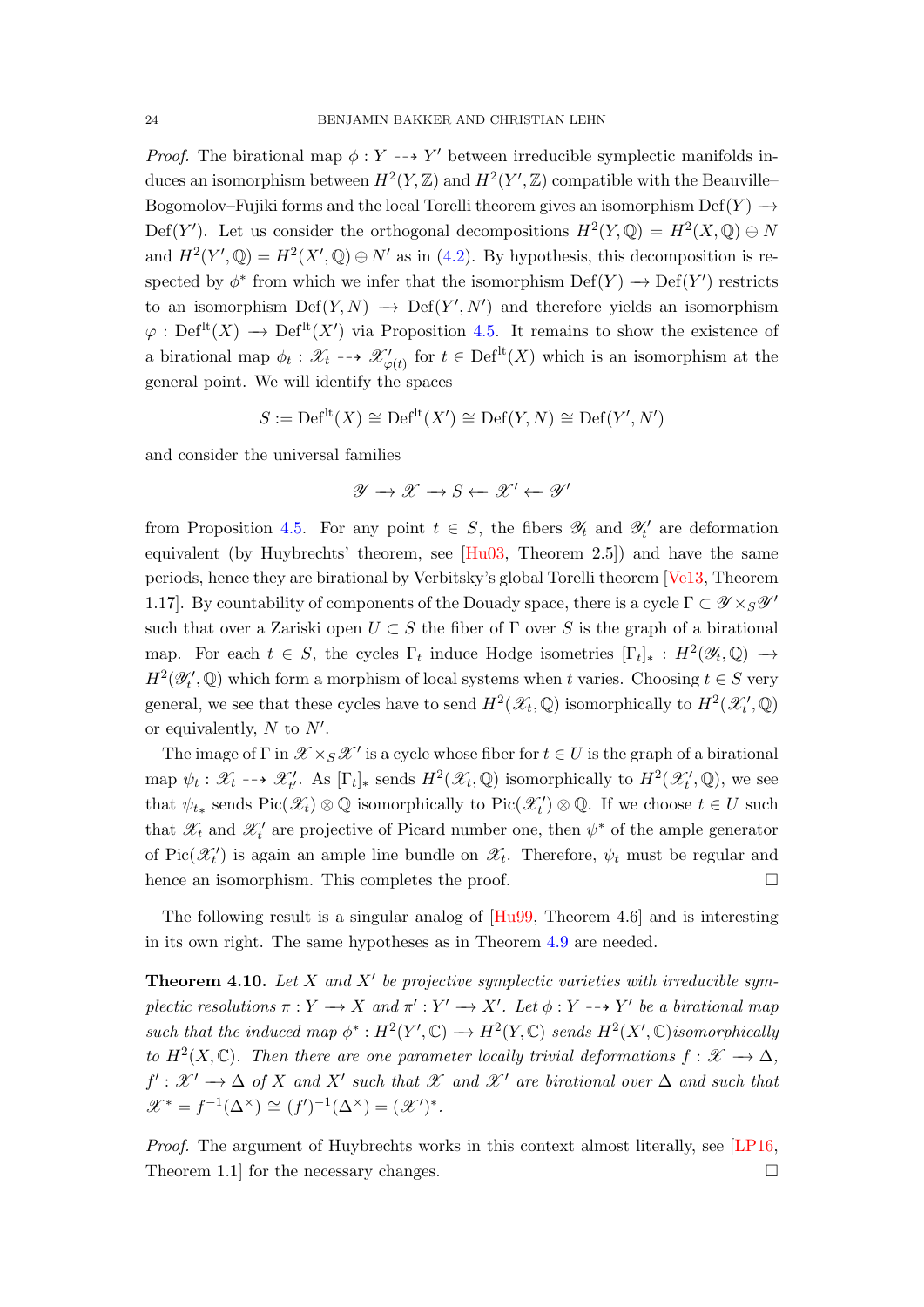<span id="page-24-1"></span>4.11. Algebraically Coisotropic Subvarieties. Following Voisin [\[Vo15,](#page-47-5) Definition 0.6], we call a subvariety  $P \subset Y$  of an irreducible symplectic manifold an *algebraically coisotropic subvariety* if it is coisotropic and admits a rational map  $\phi: P \dashrightarrow B$  onto a variety of dimension dim  $Y - 2 \cdot \text{codim } P$  such that the restriction of the symplectic form to P satisfies  $\sigma|_P = \phi^* \sigma_B$  for some 2-form  $\sigma_B$  on B. In the remainder of this section, we use the deformation theoretic techniques developed so far to study algebraically coisotropic subvarieties in families.

<span id="page-24-0"></span>**Proposition 4.12.** Every irreducible component  $P$  of the exceptional locus of an irreducible symplectic resolution  $\pi : Y \longrightarrow X$  of a projective symplectic variety X is algebraically coisotropic and the coisotropic fibration of  $P$  is given by the restriction  $\pi|_P : P \longrightarrow B := \pi(P)$ . In particular, it is holomorphic. Moreover, the general fiber of  $\pi|_P$  is rationally connected.

*Proof.* Let F denote a resolution of singularities of the general fiber of  $P \to B$ . By [\[Ka06,](#page-45-9) Lemma 2.9] it follows that the pullback of the symplectic form  $\sigma$  of Y to F vanishes identically so that F is isotropic. It remains to show that dim  $B = 2(n - \dim F)$ where dim  $Y = 2n$ . This is a consequence of [\[Wi03,](#page-47-6) Theorem 1.2].

To prove rational connectedness, we use that for every rational curve  $C$  on a symplectic variety admitting an irreducible symplectic resolution the morphism  $\nu: \mathbb{P}^1 \to C \subset$ Y obtained by normalization and inclusion deforms in a family of dimension at least  $2n-2$ , see [\[Ra95,](#page-46-16) Corollary 5.1] or [\[CMP19,](#page-43-4) Proposition 3.1]. Being an exceptional locus, every fiber of  $\pi : P \to B$  is rationally chain connected by [\[HM07,](#page-44-12) Corollary 1.5]. In particular, there are rational curves in P that are contracted by  $\pi$ . Let H be an ample divisor on Y and take an irreducible rational curve  $C$  on P contracted by  $\pi$  such that the intersection product H.C is minimal among all such rational curves on  $P$ . In the Chow scheme of Y we look at an irreducible component Ch containing [C] of the locus parametrizing rational curves. Let  $U \subset Ch \times Y$  be the graph of the universal family of cycles. As C is contracted by  $\pi$ , the same holds true for all curves in Ch (otherwise e.g. the intersection with a pullback of an ample divisor from  $X$ would change) and as U is irreducible, we have in fact  $U \subset Ch \times P$ . By minimality of  $H.C$  all points in  $U$  correspond to irreducible and reduced rational curves. Thus,  $U \to \text{Ch}$  is a family of curves in the fibers of  $P \to B$ .

By what we noted above, dim Ch  $\geq 2n-2$  and thus a simple dimension count and the fact that a positive dimensional family of rational curves with two basepoints has to have reducible or nonreduced members (Bend and Break, see e.g. [\[Ko96,](#page-45-10) Theorem (5.4.2)]) imply that through the general point of a general fiber F of  $P \to B$  there is a family of rational curves without further basepoints of dimension  $\dim(F) - 1$ . Consequently,  $F$  is rationally connected.

Remark 4.13. Rational connectedness of F would follow from [\[CMSB02,](#page-43-15) Theorem 9.1] the proof of which however seems to be incomplete. Instead, it might also be possible to use [\[CMSB02,](#page-43-15) Theorem 2.8 (2)] and the well-known fact that a variety is rationally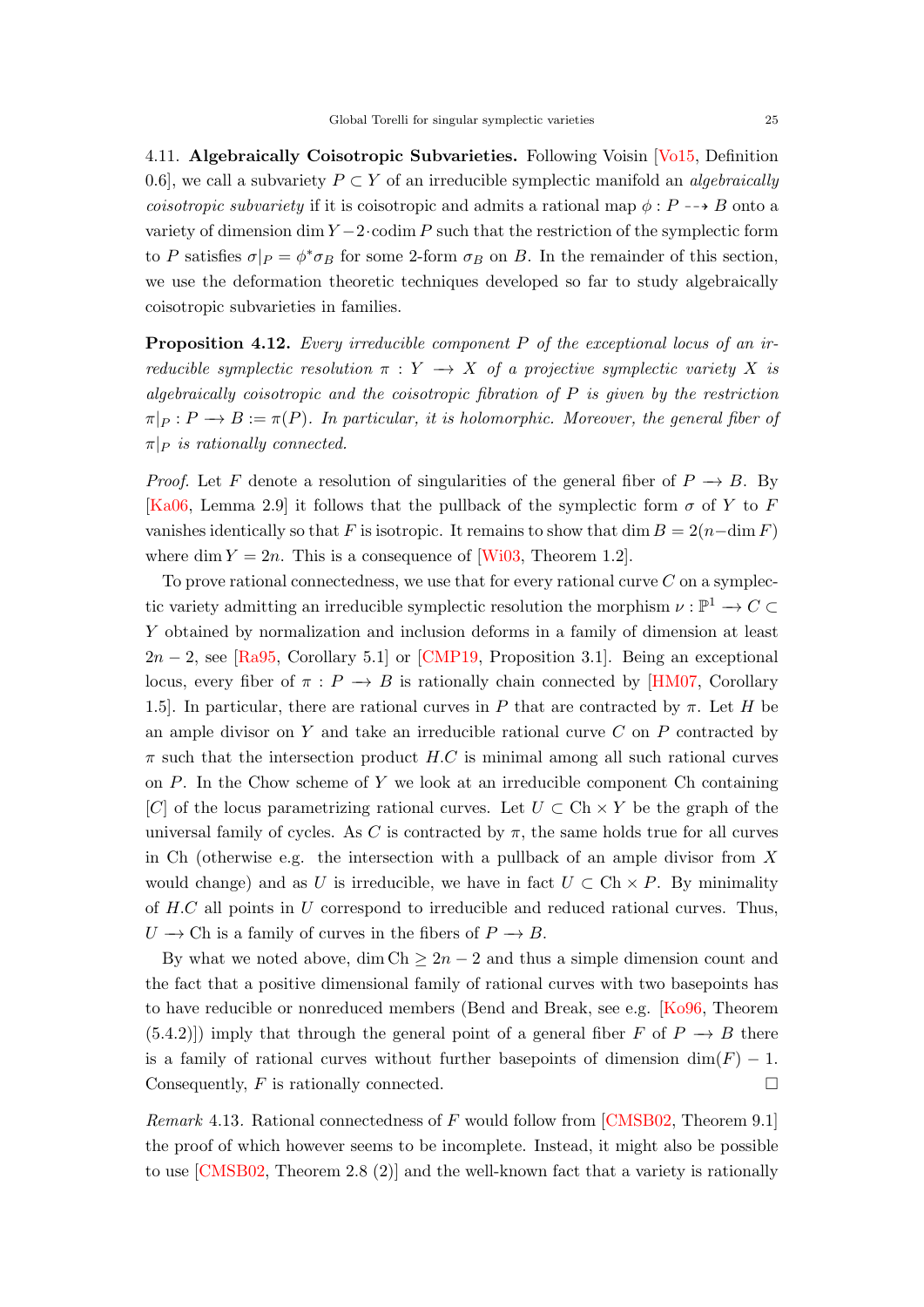<span id="page-25-1"></span>connected if and only if it contains a very free rational curve, see e.g. [\[Ko96,](#page-45-10) Ch IV, 3.7 Theorem].

Remark 4.14. As mentioned in the proof of Proposition [4.12,](#page-24-0) rational chain connectedness follows from the much stronger result [\[HM07,](#page-44-12) Corollary 1.5]. This notion coincides for smooth varieties with rational connectedness, however, this is not the case for singular varieties. The cone over an elliptic curve is the easiest example of a variety which is rationally chain connected but not rationally connected.

Recall from [\[LP19,](#page-45-11) Theorem 1.1] that given an algebraically coisotropic subvariety P with almost holomorphic coisotropic fibration  $\phi : P \dashrightarrow B$  whose generic fiber F is smooth, the subvariety F deforms all over its Hodge locus  $Hdg_F \subset Def(Y)$ . Moreover, if for  $t \in Hdg_F$  we denote by  $Y_t$  the corresponding deformation of Y, then the deformations of F inside  $Y_t$  cover an algebraically coisotropic subvariety  $P_t \subset Y_t$ with  $F_t$  as a generic fiber of the coisotropic fibration. It seems, however, unclear how to relate the cycle class of  $P_t$  with that of P let alone to show that  $P_t$  is a flat deformation.

In the context of birational contractions of symplectic varieties (in dimension  $\geq 4$ at least) it is rather common that the generic fiber of the exceptional locus over its image is smooth. Thus, it is worthwhile to mention that the main result of [\[LP19\]](#page-45-11) can be strengthened in this special situation. But first we need some notation.

Let  $F \subset Y$  be a closed subvariety in an irreducible symplectic manifold. If  $\mathscr{Y} \to$ Def(Y) denotes the universal deformation we let  $\mathscr{H} \to \mathrm{Def}(Y)$  be the union of all those components of the relative Hilbert scheme (or Douady space) of  $\mathscr Y$  over  $\mathrm{Def}(Y)$ which contain  $[F]$ . We define the closed subspace  $Def(Y, F) \subset Def(Y)$  to be the scheme theoretic image of  $\mathscr{H} \to \mathrm{Def}(Y)$ ; this is the space of deformations of Y that contain a deformation of F.

<span id="page-25-0"></span>**Theorem 4.15.** Let  $\pi: Y \to X$  be an irreducible symplectic resolution of a projective symplectic variety X, let  $P \subset Y$  be the exceptional locus of  $\pi$ , put  $B := \pi(P)$ , and let  $\mathscr{Y} \to \mathscr{X}$  be the restriction of the universal deformation of  $Y \to X$  over Def(Y, N). Suppose that P is irreducible and that a general fiber F of  $\pi : P \longrightarrow B$  is smooth. Then we have  $Def(Y, N) \subset Def(Y, F)$  and the Hodge locus  $Hdg_P$  of P contains  $Def(Y, N)$ .

*Proof.* Let  $\mathscr{F} \to \mathscr{H} \to \mathrm{Def}(Y, F)$  be the universal deformation of F over the closed subspace  $\mathscr H$  of the relative Hilbert scheme of  $\mathscr Y \to \mathrm{Def}(Y,N)$ . By Proposition [4.12](#page-24-0) the variety P is algebraically coisotropic and the fibers of  $\pi : P \to B$  are rationally connected so that  $H^1(F, \mathcal{O}_F) = 0$  and [\[LP19,](#page-45-11) Theorem 4.6] can be applied. We deduce that Def(Y, F) and  $\mathscr{H} \to \mathrm{Def}(Y, F)$  are smooth at 0 respectively [F]. In particular,  $\mathscr H$  is irreducible. Moreover, by [\[LP19,](#page-45-11) Corollary 1.2] the period map identifies Def(Y, F) with  $Q \cap \mathbb{P}(K)$  where  $Q \subset \mathbb{P}(H^2(Y, \mathbb{C}))$  is the period domain of the irreducible symplectic manifold Y and  $K = \ker(H^2(Y, \mathbb{C}) \to H^2(F, \mathbb{C}))$ . If  $b \in B$  denotes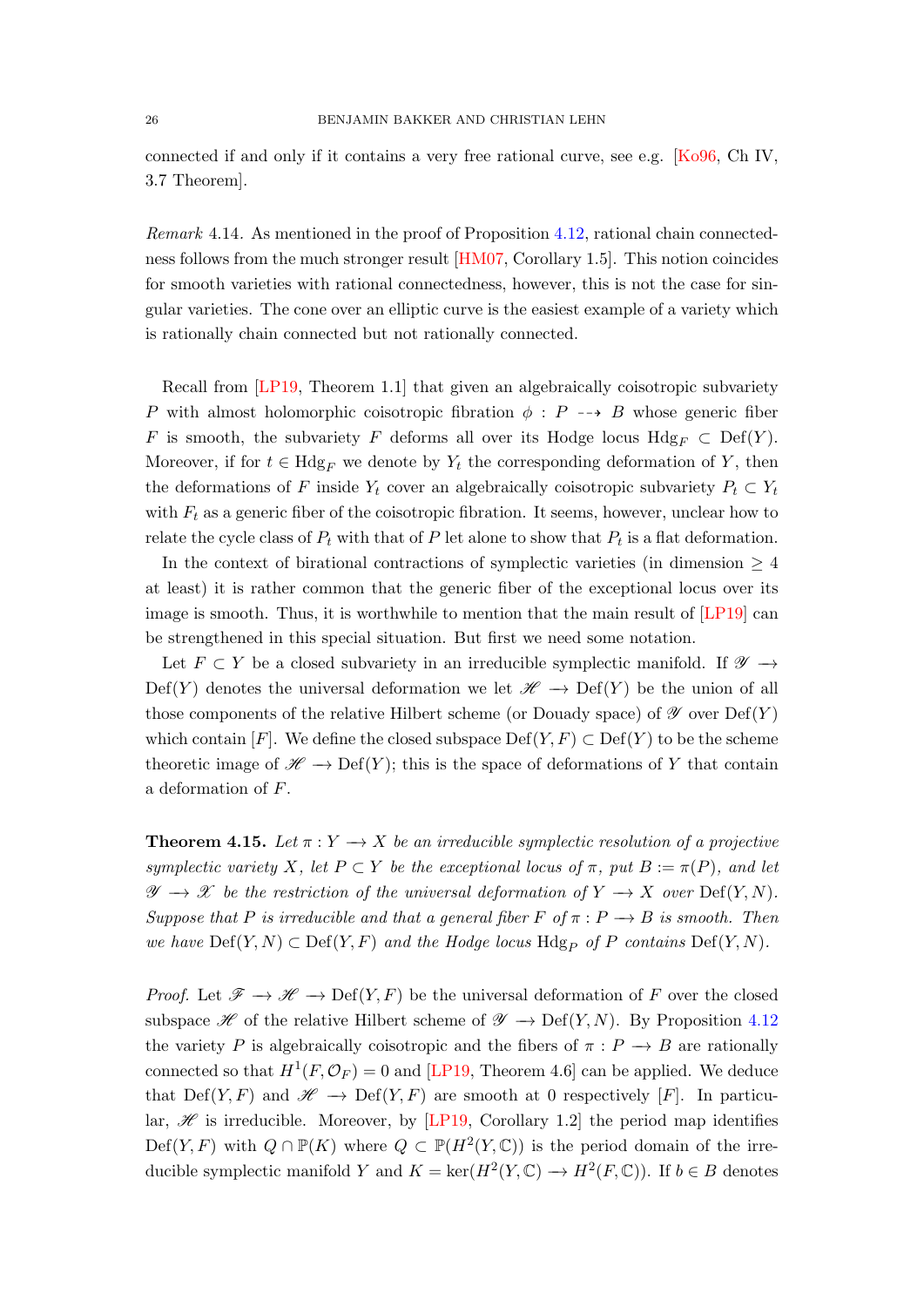<span id="page-26-0"></span>the point with  $F = \pi^{-1}(b)$ , then by commutativity of



it follows that we have  $H^2(X,\mathbb{C}) \subset K$  and hence using  $H^2(X,\mathbb{C})^{\perp} = N$  and the period map once more we obtain  $Def(Y, N) \subset Def(Y, F)$ .

In order to show that P remains a Hodge class all over  $\mathrm{Def}(Y, N)$  we will construct flat families  $\mathscr{P}_{\Delta} \to \Delta$  over curves  $\Delta \subset \mathrm{Def}(Y, N)$  passing through the origin such that the cycle underlying the central fiber  $\mathscr{P}_{\Delta,0}$  is a multiple of P. To this end we replace  $\mathscr{F} \to \mathscr{H}$  as well as  $\mathscr{Y} \to \mathscr{X}$  by their restrictions to a given smooth curve germ  $\Delta \subset \mathrm{Def}(Y, N)$  and obtain morphisms  $\mathscr{H} \longleftrightarrow \mathscr{F} \longrightarrow \mathscr{Y} \longrightarrow \mathscr{X}$  over  $\Delta$ . The map in the middle is induced by the projection to the second factor of  $\mathscr{F} \subset \mathscr{H} \times \mathscr{Y}$ . As  $\Delta$  is smooth and smoothness is stable under base change we may still assume that  $\mathcal{H}$ .  $\mathscr{H} \to \Delta$  and  $\mathscr{F} \to \mathscr{H}$  are smooth at [F] respectively in a neighborhood of  $F \subset \mathscr{F}$ . In particular, there is still a unique irreducible component of  $\mathscr H$  passing through  $[F]$ and by shrinking the representative of  $Def(Y, F)$  and throwing away components of  $\mathscr H$  we may assume that  $\mathscr H$  is irreducible.

On the other hand, as  $\mathscr{X} \to \Delta$  is a locally trivial deformation, it induces a flat (even locally trivial) deformation of all components of its singular locus (with the reduced structure). Let  $\mathscr{B} \to \mathrm{Def}(Y, N)$  be the so induced deformation of B. Then  $\mathscr{B} \subset \mathscr{X}$  is an irreducible (and reduced) subspace. If we knew that also  $\mathscr{Y} \to \mathscr{X}$  were a locally trivial deformation of  $Y \to X$ , the claim would follow immediately. As we cannot prove this so far, cf. Question [4.17,](#page-27-1) we have to argue differently.

We take the unique closed irreducible and reduced subspace  $\mathscr{F}' \subset \mathscr{F}$  that coincides with  $\mathscr F$  in a neighborhood of F. As  $\rho : \mathscr F' \to \mathscr H$  is proper it therefore is surjective as well. If we take the Stein factorization,  $\mathscr{F}' \to \mathscr{H} \to \mathscr{H}$ , then by the Rigidity Lemma (see e.g.  $[De01, Lemma 1.15]$ ) there is a commutative diagram



Note that  $\widetilde{\mathscr{H}}\to\mathscr{H}$  is finite, birational, and an isomorphism over  $[F]\in\mathscr{H}$  and that  $\widetilde{\mathscr{H}}$  is irreducible. Moreover, the image of  $\widetilde{\mathscr{H}} \to \mathscr{X}$  coincides in a neighborhood of  $[f] \in \widetilde{\mathscr{H}}$  with the closed subvariety  $\mathscr{B} \subset \mathscr{X}$  thanks to the smoothness of  $\mathscr{F} \to \mathscr{H}$  in a neighborhood of  $F \subset \mathscr{F}$ . Invoking the irreducibility of  $\widetilde{\mathscr{H}}$  and  $\mathscr{B}$  we conclude that we have  $\widetilde{\mathscr{H}} \rightarrow \mathscr{B} \subset \mathscr{X}$ . We define  $\mathscr{P} = \mathscr{P}_{\Delta} \subset \mathscr{Y}$  to be the image of  $\mathscr{F}' \rightarrow \mathscr{Y}$ . The variety  $\mathscr{F}'$  being irreducible the same holds true for  $\mathscr{P}$  and hence the induced map  $\rho : \mathscr{P} \to \Delta$  is flat. It remains to show that  $P \subset \mathscr{P}$  is the unique component of the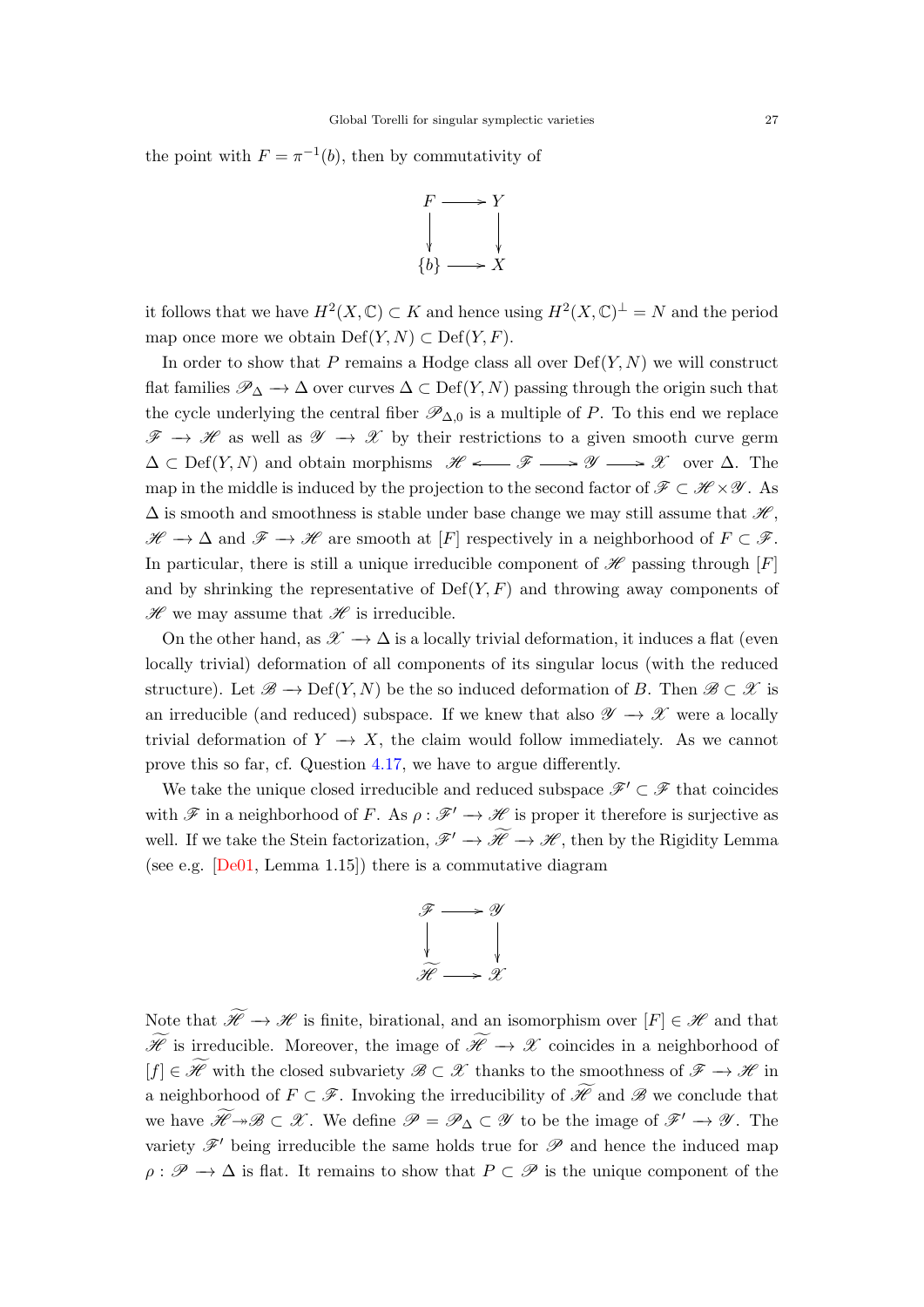<span id="page-27-2"></span>central fiber  $\mathscr{P}_0$  of  $\rho$  of dimension dim P. This follows from the irreducibility of P by invoking the Rigidity Lemma once more.

Recall from [\[Vo15,](#page-47-5) Definition 1.5] that a cohomology class  $p \in H^{2i}(Y, \mathbb{C})$  on a symplectic manifold is called *coisotropic* if it is a Hodge class and  $[\sigma]^{n-i+1} \cup p = 0$  in  $H^{2n+2}(Y,\mathbb{C})$  where  $\sigma$  is the symplectic form on Y. We refer to Huybrechts' article [\[Hu14,](#page-45-12) Definition 3.1] for the notion of a constant cycle subvariety. This is roughly speaking a subvariety of a given variety all of whose points have the same cycle class in the ambient variety.

**Corollary 4.16.** In the situation of Theorem [4.15,](#page-25-0) the class of  $[P]$  remains an effective coisotropic Hodge class all over  $S = \text{Def}(Y, N)$ . Moreover, there are varieties  $P_t \subset Y_t$ for each  $t \in S$  representing (a multiple of)  $[P]$  which are algebraically coisotropic with rationally connected fibers. In particular, the fibers are constant cycle subvarieties of  $Y_t$ .

*Proof.* It follows from the preceding theorem that the class  $[P_t]$  of the subvarieties  $P_t \subset Y_t$  for a deformation  $Y_t$  of Y with  $t \in Def(Y, N)$  is (a multiple of) [P]. The proof showed moreover that  $P_t$  is covered by deformations of the general fiber  $F$  of the coisotropic fibration of  $P$ . The claim follows as  $F$  was rationally connected and rational connectedness is known to be invariant under deformations (for smooth varieties).  $\Box$ 

<span id="page-27-1"></span>Question 4.17. Let X be a projective symplectic variety,  $Y \rightarrow X$  an irreducible symplectic resolution,  $N = \tilde{q}^{-1}(N_1(Y/X)_\mathbb{Q})$  (cf. Lemma [3.5\)](#page-13-2), and  $\mathscr{Y} \to \mathscr{X}$  be the morphism between universal families over  $S := \mathrm{Def}(Y, N) = \mathrm{Def}^{\mathrm{lt}}(X)$  from diagram [\(4.3\)](#page-21-1). In this case we ask:

Is  $\mathscr{Y} \to \mathscr{X}$  a locally trivial deformation of  $Y \to X$ ?

Note that if this were the case, the whole diagram



of complex spaces over S where  $S \to S$  is the singular locus of  $\mathcal{X} \to S$  and  $\mathcal{E} \to S$  is the exceptional locus of  $\mathscr{Y} \longrightarrow \mathscr{X}$  were a locally trivial (in particular flat) deformation over S of its central fiber.

# 5. Period maps and monodromy groups

<span id="page-27-0"></span>In this section we first show that any irreducible symplectic resolution  $\pi: Y \to X$ is deformable in the sense of Definition [4.2.](#page-20-1) We then use this to develop the global theory of locally trivial deformations.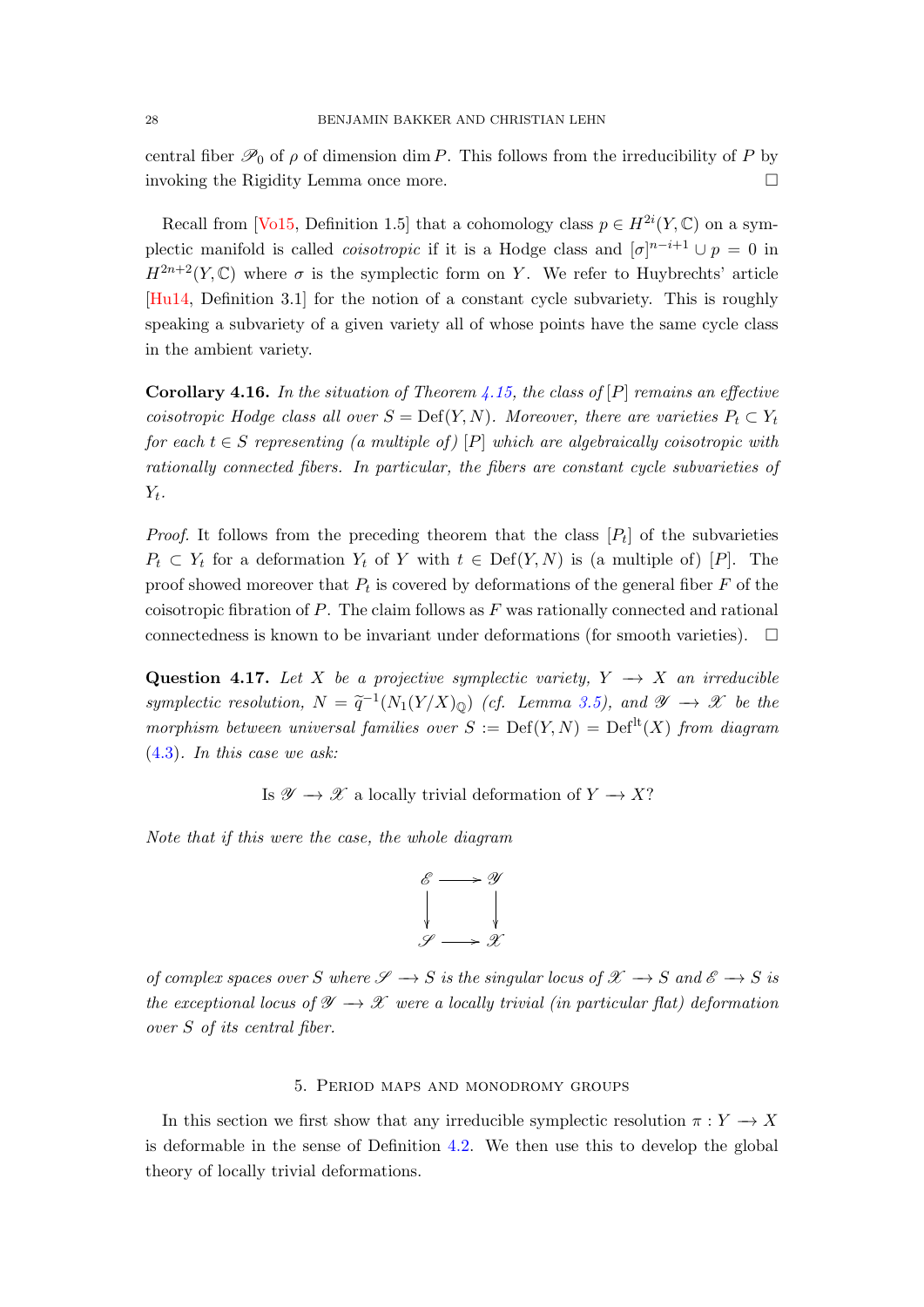<span id="page-28-2"></span>5.1. Cones and Period Maps in the Smooth Case. This paragraph contains nothing new, and serves only to summarize known results about decompositions of the positive cone for irreducible symplectic manifolds. Let  $Y_0$  be a fixed irreducible symplectic manifold and denote by  $\Lambda'$  the abstract lattice underlying  $H^2(Y_0, \mathbb{Z})$ . The moduli space of  $\Lambda'$ -marked irreducible symplectic manifolds is the complex space  $\mathfrak{M}_{\Lambda'}$  whose points are isomorphism classes of pairs  $(Y, \mu)$  consisting of an irreducible symplectic manifold Y deformation equivalent to Y<sub>0</sub> together with an isometry  $\mu : H^2(Y, \mathbb{Z}) \to \Lambda'$ , also referred to as a marking. The space  $\mathfrak{M}_{\Lambda}$  obtains the structure of a not necessarily Hausdorff complex space from patching the spaces  $Def(Y)$  using the local Torelli theo-rem, see [\[Hu99,](#page-44-0) 1.18]. In particular,  $\mathfrak{M}_{\Lambda'}$  is smooth of dimension  $h^{1,1}(Y_0) = \text{rk}(\Lambda') - 2$ . We also refer to [\[Hu11,](#page-44-1) §4.2] and the references therein.

<span id="page-28-1"></span>The period map for  $\Lambda'$ -marked irreducible symplectic manifolds is defined by

(5.1) 
$$
P: \mathfrak{M}_{\Lambda'} \to \Omega_{\Lambda'}, \quad P(Y, \mu) = \mu\left(H^{2,0}(Y)\right)
$$

Recall that in this context there is the notion of a parallel transport operator and we may consider the corresponding monodromy group  $\Gamma' \subset O(\Lambda')$ , see [\[Ma11,](#page-46-2) Definition 1.1] for details. We continue with some preliminary remarks regarding the Kähler cone of an irreducible symplectic manifold.

<span id="page-28-0"></span>**Definition 5.2.** In parallel to the notation of Setup [3.15,](#page-15-3) we denote by  $C(Y)$  ⊂  $H^2(Y,\mathbb{R})$  and  $C^{1,1}(Y) \subset H^{1,1}(Y,\mathbb{R})$  the cones of positive vectors for the Beauville-Bogomolov–Fujiki form  $q_Y$ . Note that in the notation of Setup [3.15](#page-15-3) we have  $C(Y)$  =  $C(H^2(Y,\mathbb{Z}))$  and  $C^{1,1}(Y) = C^{1,1}(H)$  where H denotes the Hodge structure on  $H^2(Y,\mathbb{Z})$ . The cone  $C^{1,1}(Y)$  has two connected components, and we define  $C^{1,1}(Y)^+$  to be the component containing a Kähler class.

For an irreducible symplectic manifold Y, the cone  $C^{1,1}(Y)^+$  further has a wall-andchamber decomposition whose open chambers are the images of the Kähler cones of birational models of Y under monodromy operators that preserve the Hodge structure (see [\[Ma11,](#page-46-2) Definition 5.10] for details). Following Markman, the walls and chambers of this decomposition will be referred to as Kähler-type walls and Kähler-type *chambers*, respectively. The Kähler-type walls of  $C^{1,1}(Y)^+$  have been described by Amerik–Verbitsky in terms of monodromy birationally minimal (MBM) classes [\[AV15,](#page-42-2) Definition 1.13] (see also the wall divisors of [\[Mo15\]](#page-46-17)) whose definition we now recall.

**Definition 5.3.** A nonzero class  $\alpha \in H^{1,1}(Y,\mathbb{Z})$  with  $q_Y(\alpha) < 0$  is  $MBM_Y$  if up to the action of the monodromy group  $\alpha^{\perp} \subset H^{1,1}(Y,\mathbb{R})$  is a wall of the Kähler cone of a birational model of Y. We say a class  $\alpha \in H^2(Y,\mathbb{Z})$  is  $MBM$  if it becomes  $MBM_{Y'}$ for some deformation  $Y'$  of  $Y$ .

The following proposition summarizes what we need about MBM classes and also explains our choice of terminology in Definition [3.17.](#page-16-3)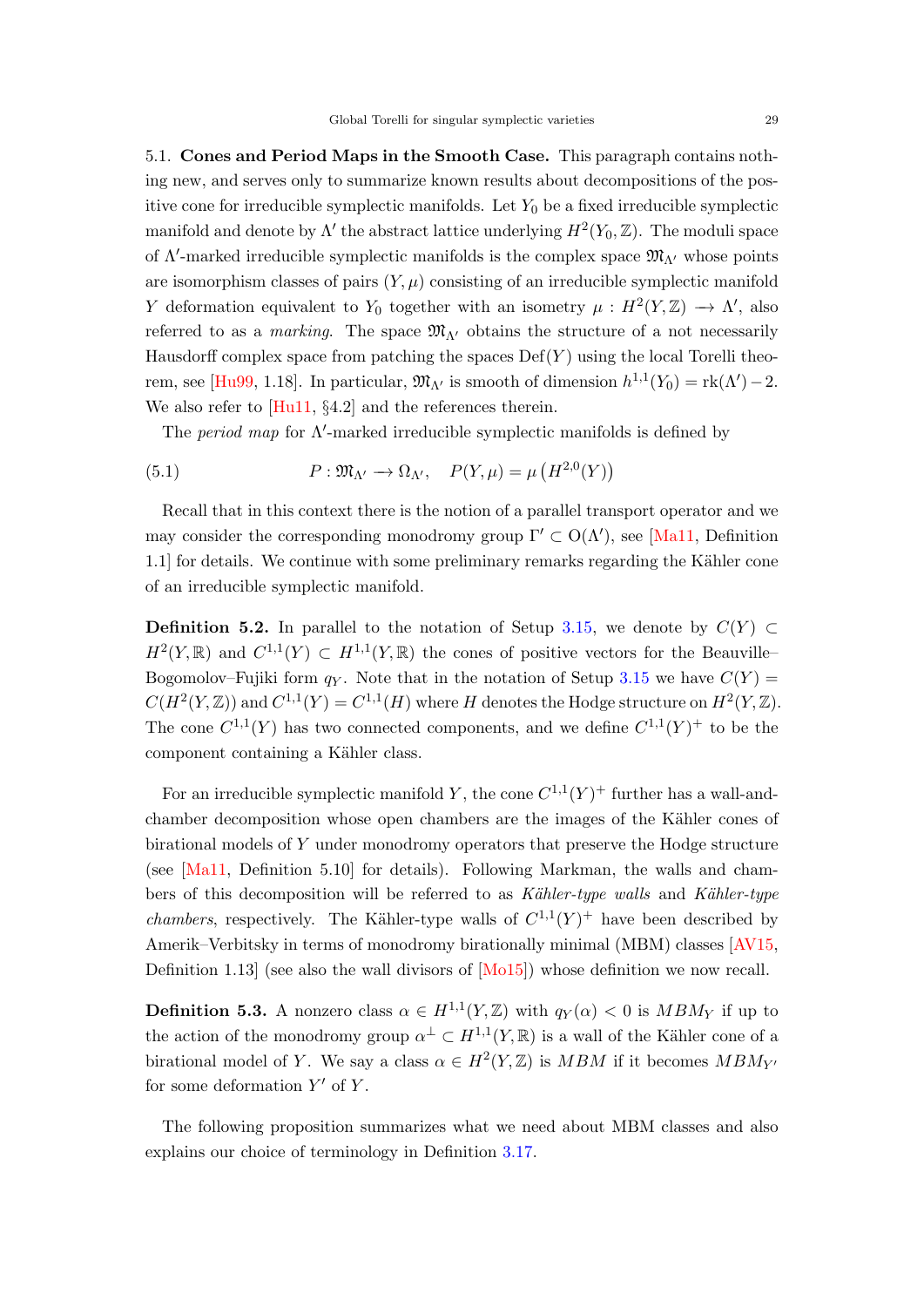<span id="page-29-1"></span>**Proposition 5.4** (Amerik-Verbitsky). Let Y be an irreducible symplectic manifold, denote by  $\Lambda'$  the abstract lattice underlying  $(H^2(Y,\mathbb{Z}), q_Y)$ , and let  $\Gamma' \subset O(\Lambda')$  be the monodromy group. Then the following hold.

- (1) The  $MBM<sub>Y</sub>$  classes are precisely the Hodge MBM classes.
- (2) The Kähler-type walls of  $C^{1,1}(Y)^+$  in the sense of Markman are precisely the hyperplanes  $\alpha^{\perp}$  for  $\alpha$  ranging over all  $MBM_Y$  classes.
- (3) Assume  $b_2(Y) > 5$ . After a choice of marking, the MBM classes form an MBM collection  $MBM_{\Lambda'} \subset \Lambda'$  of  $\Lambda'$  for the monodromy group  $\Gamma' \subset O(\Lambda')$  in the sense of Definition  $3.14$ . In particular, the notion of Kähler-type walls and chambers from Definition [3.17](#page-16-3) coincides the notion due to Markman in this case.

*Proof.* The first statement follows because  $MBM<sub>Y</sub>$  classes are deformation invariant along deformations for which they remain of Hodge type  $(1,1)$  by [\[AV15,](#page-42-2) Theorem 1.17] and the second is by [\[AV15,](#page-42-2) Theorem 1.19]. For the third, MBM classes have bounded square assuming  $b_2(Y) > 5$  by [\[AV17,](#page-42-3) Theorem 5.3].

In particular, if  $b_2(Y) > 5$  the Kähler cone is locally polyhedral in  $C^{1,1}(Y)^+$  and if  $Pic(Y)$  is negative-definite there are only finitely many Kähler-type chambers. Next, we summarize the relation between the wall and chamber decomposition of the positive cone and the Torelli theorem. Recall the cone space  $\Omega_\Lambda^{\rm cone}$  as defined after Definition [3.17.](#page-16-3)

<span id="page-29-0"></span>**Theorem 5.5** (Markman, Verbitsky). For any connected component  $\mathfrak{N}_{\Lambda}$  of  $\mathfrak{M}_{\Lambda}$  and any  $(Y, \mu) \in \mathfrak{N}_{\Lambda'}$  the points in the same fiber of  $P : \mathfrak{N}_{\Lambda'} \to \Omega_{\Lambda'}$  as  $(Y, \mu)$  are in natural correspondence with the Kähler-type chambers of  $C^{1,1}(Y)^+$ .

Moreover, the natural enhancement  $P^{\rm cone}$  of the period map obtained by "taking the Kähler cone"

$$
\mathfrak{N}_{\Lambda'} \xrightarrow{P^{\text{cone}}} \Omega_{\Lambda'}^{\text{cone}} (Y, \mu) \longmapsto (P(Y, \mu), K(Y))
$$

where  $K(Y)$  is the chamber of  $C^{1,1}(Y)^+$  corresponding to the Kähler cone of Y is an isomorphism.

*Proof.* The map  $P^{\text{cone}}$  is continuous as Kähler classes remain Kähler in nearby deformations provided they remain of type  $(1, 1)$ , and the fact that it is an isomorphism is obtained by combining Verbitsky's global Torelli theorem [\[Ve13,](#page-47-0) Theorem 1.17] and Markman's results on the Kähler-type chamber decomposition [\[Ma11,](#page-46-2) Theorem  $5.16$ .

5.6. Deformability of resolutions. Let  $\pi : Y \to X$  be an irreducible symplectic resolution. Here we show that  $\pi$  is deformable. We will need the following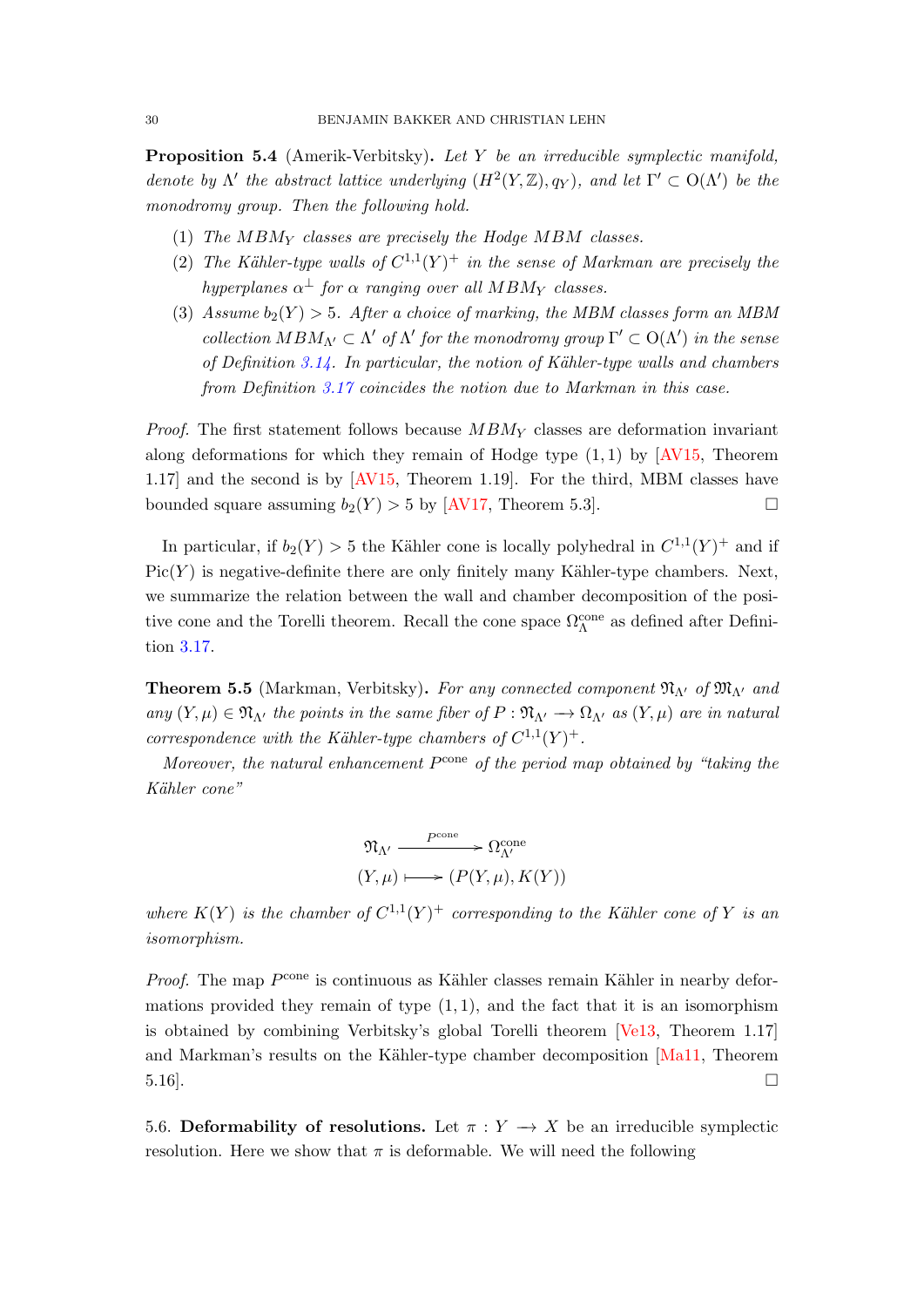<span id="page-30-1"></span>**Lemma 5.7.** Let  $\pi : Y \to X$  be an irreducible symplectic resolution with  $b_2(Y)$ 5. Then  $N(Y/X) := (\pi^*H^2(X,\mathbb{Z}))^{\perp} \subset H^2(Y,\mathbb{Z})$  is rationally generated by  $MBM_Y$ classes.

*Proof.* We know that that  $N(Y/X)^{\perp}$  in  $H^{1,1}(Y,\mathbb{R})$  intersects the nef cone of Y in an extremal face  $\tau$  because  $N(Y/X)$  is generated by the duals of curves that are contracted. As  $\tau$  contains a positive class  $\omega$  (namely the pullback of a Kähler class of X) and the nef cone is polyhedral near  $\omega$  (by Remark [3.16\)](#page-16-0) and cut out by  $\alpha^{\perp}$  for  $\alpha$  ranging over all MBM<sub>Y</sub> classes, it follows that  $N(Y/X)_{\mathbb{Q}}$  is generated by  $MBM_Y$ classes.

We are thus in the situation of Setup [3.23](#page-17-1) where we can "restrict" the cone decomposition of Y to X. Precisely, given an irreducible symplectic resolution  $\pi: Y \to X$ we denote by H the Hodge structure on  $H^2(X,\mathbb{Z})$  and set

$$
C^{1,1}(X)^+ := C^{1,1}(H)^+
$$

in analogy with Definition [5.2.](#page-28-0) We let  $\Lambda'$  be the lattice underlying  $H^2(Y,\mathbb{Z})$ , M' be the MBM classes in  $\Lambda'$ , and  $\Lambda$  be the sublattice underlying  $\pi^* H^2(X,\mathbb{Z})$ . In the notation of Setup [3.23](#page-17-1) we then have that N is given by  $(\widetilde{q}_Y)^{-1}(N_1(Y/X)_{\mathbb{Q}})$  for  $\widetilde{q}_Y$  as in Lemma [3.5,](#page-13-2) and the role of the cones  $C^{1,1}(H_p')^+$  and  $C^{1,1}(H_p)^+$  is played by  $C^{1,1}(Y)^+$ and  $C^{1,1}(X)^+$ , respectively. We thereby refer to the resolution chambers of  $C^{1,1}(Y)^+$ with respect to  $\pi$  in the sense of Definition [3.26.](#page-18-1) We also obtain a decomposition of  $C^{1,1}(X)^+$  into Kähler type chambers. This will be needed in the proof of the following:

<span id="page-30-0"></span>**Proposition 5.8.** Every irreducible symplectic resolution  $\pi: Y \to X$  with  $b_2(X) > 4$ is deformable.

*Proof.* Note that if  $b_2(Y) = b_2(X)$  then  $\pi$  is an isomorphism by [\(3.1\)](#page-13-1) and there is nothing to prove. We may thus assume  $b_2(Y) > 5$ . Choose a marking  $\mu : \Lambda' \stackrel{\cong}{\to} H^2(Y, \mathbb{Z})$ and define  $\Lambda := \mu^{-1}(\pi^*H^2(X,\mathbb{Z}))$ . Let  $\mathfrak{N}_{\Lambda'}$  be the component of  $\mathfrak{M}_{\Lambda'}$  containing  $(Y,\mu)$ . Consider the subspace  $\mathfrak{N}_{\Lambda',\Lambda}$  of  $\mathfrak{N}_{\Lambda'}$  for which  $N=\Lambda^{\perp}$  is Hodge, i.e.  $\mathfrak{N}_{\Lambda',\Lambda}$  is the preimage of  $\Omega_{\Lambda} \subset \Omega_{\Lambda}$  under the period map [\(5.1\)](#page-28-1) restricted to  $\mathfrak{N}_{\Lambda}$ . Let  $\Gamma_N \subset O(\Lambda)$  be the subgroup of the monodromy group of  $Y$  which fixes  $N$  pointwise. For a choice of resolution chamber  $\tau$  of  $\pi$  (which we identify with its image in  $\Lambda'$ ), let  $\mathfrak{N}_{\Lambda',\Lambda}^{\tau} \subset \mathfrak{N}_{\Lambda',\Lambda}$ be the subspace of those  $(Y', \mu')$  whose Kähler cone is contained in  $\tau$  and has  $\Lambda$  as a face. By Theorem [5.5,](#page-29-0) the map  $\mathfrak{N}_{\Lambda'} \to \Omega_{\Lambda'}^{\text{cone}}$  is an isomorphism. Evidently it restricts to an isomorphism  $\mathfrak{N}_{\Lambda',\Lambda}^{\tau} \to \Omega_{\Lambda',\Lambda}^{\text{cone}}(\tau)$  in the notation of Definition [3.26.](#page-18-1) By Proposition [3.27,](#page-18-2) the "face" map

$$
\mathfrak{N}_{\Lambda',\Lambda}^{\tau} \longrightarrow \Omega_{\Lambda}^{\mathrm{cone}}
$$

is an isomorphism. Clearly  $\Gamma_N$  acts on both  $\mathfrak{N}_{\Lambda',\Lambda}^{\tau}$  and  $\Omega_{\Lambda}^{\text{cone}}$  in a compatible way.

By Proposition  $4.3$  we may assume X is not projective, and in particular not of maximal Picard rank. Now,  $\Gamma_N$  is a finite index subgroup of  $O(\Lambda)$ , so by Proposition [3.11](#page-15-0) and Corollary [3.20](#page-17-2) we can choose a projective point  $(Y_0, \mu_0) \in \mathfrak{N}_{\Lambda',\Lambda}^{\tau}$  in the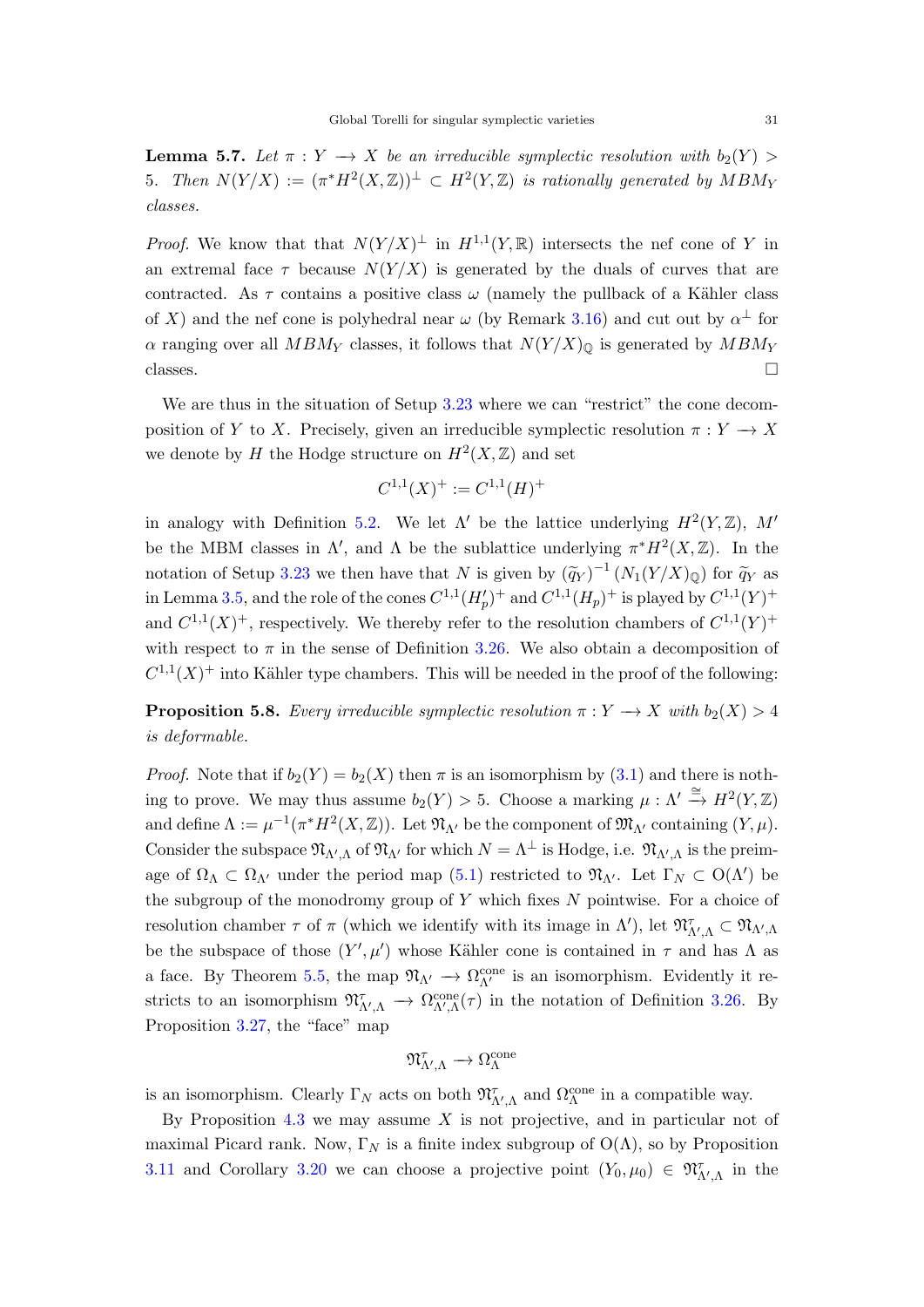<span id="page-31-2"></span>orbit closure of  $(Y, \mu)$ . By the basepoint free theorem [\[Ka85,](#page-45-13) Theorem 6.1] there is a contraction  $\pi_0 : Y_0 \to X_0$  to a primitive symplectic variety contracting the classes in N, and moreover by Proposition [4.3](#page-20-0) this contraction deforms to  $\mathscr{Y}_0 \to \mathscr{X}_0$  over  $Def(Y_0, N) \subset \mathfrak{N}_{\Lambda', \Lambda}^{\tau}$ , with  $\mathscr{X}_0$  deforming locally trivially. After changing the marking by an element of  $\Gamma_N$ , we have  $(Y, \mu') \in \text{Def}(Y_0, N)$ , and therefore there is a deformable contraction  $\pi': Y \to X'$ . As  $\pi'$  contracts exactly N, it follows that this is in fact the original contraction  $\pi: Y \to X$ .

We record the following corollary of the proof, which is was pointed out by Amerik– Verbitsky [\[AV19,](#page-43-6) Theorem 5.5]. The condition on the dimension of the face is required to ensure the contraction X has  $b_2(X) > 4$ .

<span id="page-31-1"></span>**Corollary 5.9.** Let Y be a smooth irreducible symplectic manifold and  $\tau \subset H^{1,1}(Y,\mathbb{R})$ a face of the Kähler cone meeting the positive cone  $C^{1,1}(Y)^+$  for which dim  $\tau > 2$ . Then there is a birational contraction  $\pi: Y \to X$  contracting precisely  $\tau^{\perp}$ .

<span id="page-31-0"></span>Remark 5.10. It should be noted that the assumption  $b_2(X) > 4$  that we used several times throughout this section is nontrivial. Unlike in the smooth case, we know that there are examples of symplectic varieties X with  $b_2(X) = 3$  that admit an irreducible symplectic resolution: it may well happen that a birational contraction  $Y \to X$  of an irreducible symplectic manifold Y contracts a negative definite subspace of  $H^2(Y,\mathbb{R})$  of maximal dimension. In the case of  $K3$  surfaces for example, one may take X to be  $S/G$ where  $S$  is a  $K3$  surface and  $G$  is a group of symplectic automorphisms with minimal invariant second cohomology lattice  $H^2(S,\mathbb{Z})^G$  (i.e. of rank 3). Finite groups of symplectic automorphisms were classified by Nikulin [\[Ni76\]](#page-46-18) and Mukai [\[Mu88\]](#page-46-19), explicit examples of groups with the sought-for rank of  $H^2(S,\mathbb{Z})^G$  may be found in [\[Xi96,](#page-47-7) [Ha12\]](#page-44-13). An example of a different kind may be found in [\[OZ96\]](#page-46-20). The minimal resolution  $Y \rightarrow$ X then gives us an example of a contraction of relative Picard rank 19. The induced contraction  $\text{Hilb}^n(Y) \to \text{Sym}^n(Y) \to \text{Sym}^n(X)$  gives an example of a contraction of a  $K3^{[n]}$ -type variety of dimension  $2n$  with relative Picard rank 20.

5.11. Marked moduli spaces – the singular case. Recall that given a lattice  $\Lambda$ with quadratic form q of signature  $(3, \text{rk}(\Lambda) - 3)$ , we define an analytic coarse moduli space  $\mathfrak{M}_{\Lambda}$  of  $\Lambda$ -marked irreducible symplectic manifolds by gluing together the Kuranishi spaces. Likewise, we define  $\mathfrak{M}^{\text{lt}}_{\Lambda}$  to be the analytic space obtained by gluing together the locally trivially Kuranishi spaces of Λ-marked symplectic varieties admitting irre-ducible symplectic resolutions. By Theorem [4.1,](#page-19-1)  $\mathfrak{M}^{\text{lt}}_{\Lambda}$  is a not-necessarily-Hausdorff complex manifold.

With the period domain  $\Omega_{\Lambda}$  defined as in [\(3.2\)](#page-14-3), by the local Torelli theorem, see Corollary [4.7,](#page-22-1) there is a period map  $P : \mathfrak{M}_{\Lambda}^{\mathfrak{lt}} \to \Omega_{\Lambda}$  that is a local isomorphism.

Let  $(X, \nu)$  be a *Λ*-marked symplectic variety admitting an irreducible symplectic resolution. By the Proposition [5.8](#page-30-0) and  $[Hu03,$  Theorem 2.5, the deformation type of an irreducible symplectic resolution is constant along each connected component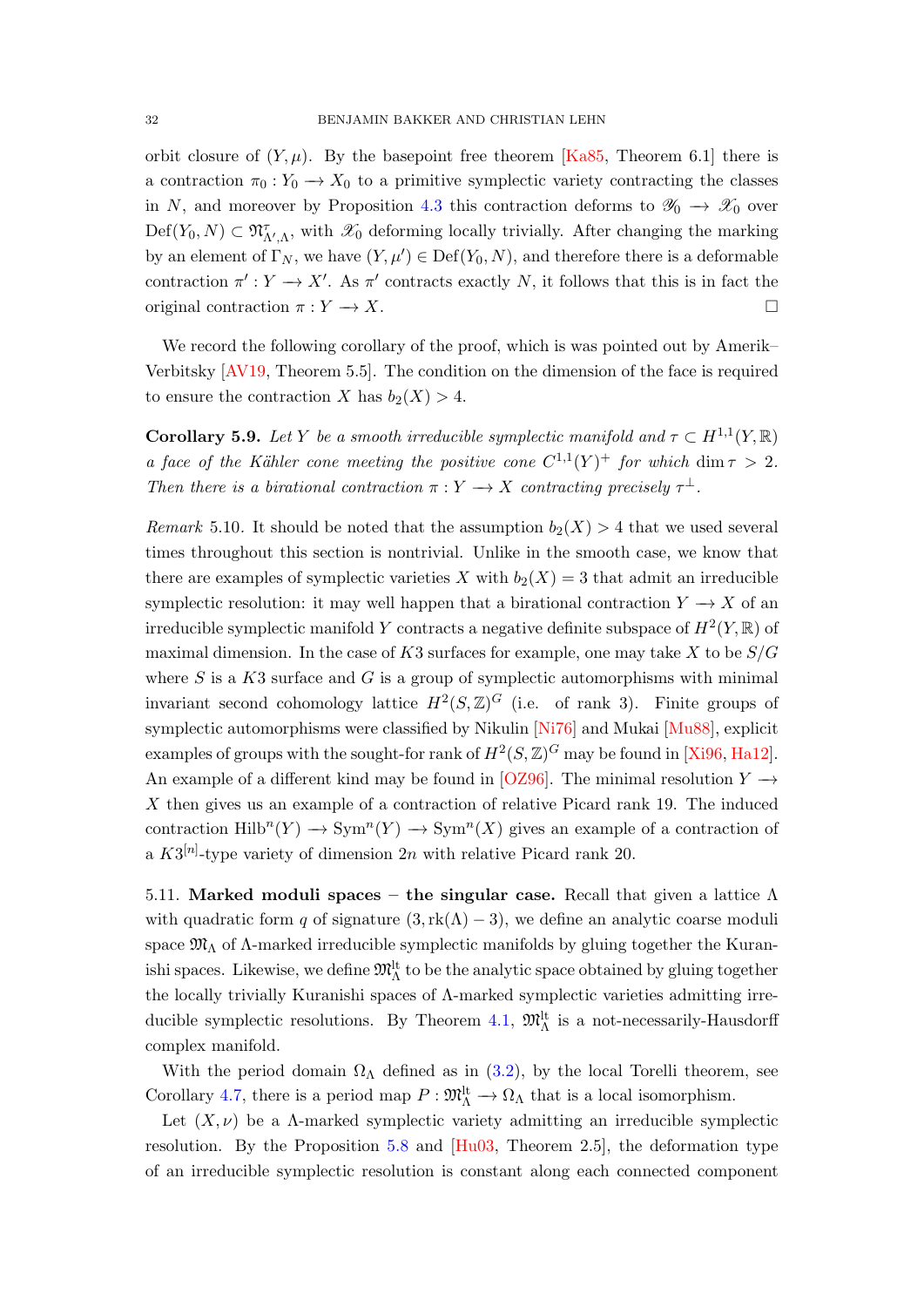of  $\mathfrak{M}^{\text{lt}}_{\Lambda}$ . Given a lattice  $\Lambda'$  with quadratic form q' of signature  $(3, \text{rk}(\Lambda') - 3)$  and a primitive embedding of lattices  $\iota : \Lambda \hookrightarrow \Lambda'$ , we define a *compatibly marked irreducible* symplectic resolution  $\pi : (Y, \mu) \to (X, \nu)$  to be an irreducible symplectic resolution  $\pi$ and a commutative diagram

$$
\Lambda' \longrightarrow^{\mu} H^2(Y, \mathbb{Z})
$$
  

$$
\downarrow^{\mu} \qquad \qquad \uparrow^{\pi^*}
$$
  

$$
\Lambda \longrightarrow^{\cong}_{\nu} H^2(X, \mathbb{Z})
$$

compatible with q and q'. We define  $\mathfrak{M}^{\text{res}}_{\Lambda',\Lambda}$  to be the set of compatibly marked irreducible symplectic resolutions  $(Y, \mu) \rightarrow (X, \nu)$  modulo the following equivalence relation: we identify  $\pi : (Y, \mu) \to (X, \nu)$  with  $\pi' : (Y', \mu') \to (X', \nu')$  provided there is an isomorphism

<span id="page-32-0"></span>

compatible with the markings. There are obvious forgetful maps that fit into a diagram



where the vertical arrow is the embedding of  $\Omega_{\Lambda}$  into  $\Omega_{\Lambda'}$  as the Noether-Lefschetz locus  $\Omega_{\Lambda'} \cap \mathbb{P}(\Lambda \otimes \mathbb{C})$ . The set  $\mathfrak{M}_{\Lambda',\Lambda}^{\text{res}}$  is given the structure of an analytic space by requiring the top diagonal map to be a local isomorphism, using Proposition [4.5.](#page-21-0)

For the following proposition, let  $\mathfrak{M}_{\Lambda',\Lambda}$  be the inverse image under P of  $\Omega_\Lambda \subset \Omega_{\Lambda'}$ in  $\mathfrak{M}_{\Lambda}$ —that is, the locus where  $\Lambda^{\perp}$  is Hodge. Recall from the proof of Proposition [5.8](#page-30-0) that for a component  $\mathfrak{N}_{\Lambda'} \subset \mathfrak{M}_{\Lambda'}$  and for a choice of resolution chamber  $\tau$  the subset  $\mathfrak{N}_{\Lambda',\Lambda}^{\tau}$  consists of those  $(Y,\mu)$  for which the Kähler cone of Y is contained in  $\tau$  and has  $\Lambda_{\mathbb{R}}$  as a face. We have  $\mathfrak{N}_{\Lambda',\Lambda}^{\tau} \cong \Omega_{\Lambda',\Lambda}^{\text{cone}}(\tau)$  in the notation of Section [3.13.](#page-15-1)

<span id="page-32-1"></span>**Proposition 5.12.** Assume  $\text{rk}(\Lambda) > 4$ . For each choice of component  $\mathfrak{N}^{\text{res}}_{\Lambda',\Lambda}$  of  $\mathfrak{M}^{\text{res}}_{\Lambda',\Lambda}$ , the diagonal map from [\(5.2\)](#page-32-0) yields an isomorphism onto some  $\mathfrak{N}_{\Lambda',\Lambda}^{\tau} \subset \mathfrak{M}_{\Lambda',\Lambda}$  (respectively some component  $\mathfrak{N}^{\text{lt}}_{\Lambda'}$  of  $\mathfrak{M}^{\text{lt}}_{\Lambda}$ ). Moreover, each such  $\mathfrak{N}^{\tau}_{\Lambda',\Lambda}$  (respectively  $\mathfrak{N}^{\text{lt}}_{\Lambda}$ ) arises as the image of some component  $\mathfrak{N}_{\Lambda',\Lambda}^{\text{res}}$  of  $\mathfrak{M}_{\Lambda',\Lambda}^{\text{res}}$ .

Proof. Given the first claim, the second claim is obvious by Corollary [5.9](#page-31-1) (respectively by taking a resolution). Both diagonal maps are local isomorphisms, so for the first claim we need only show bijectivity.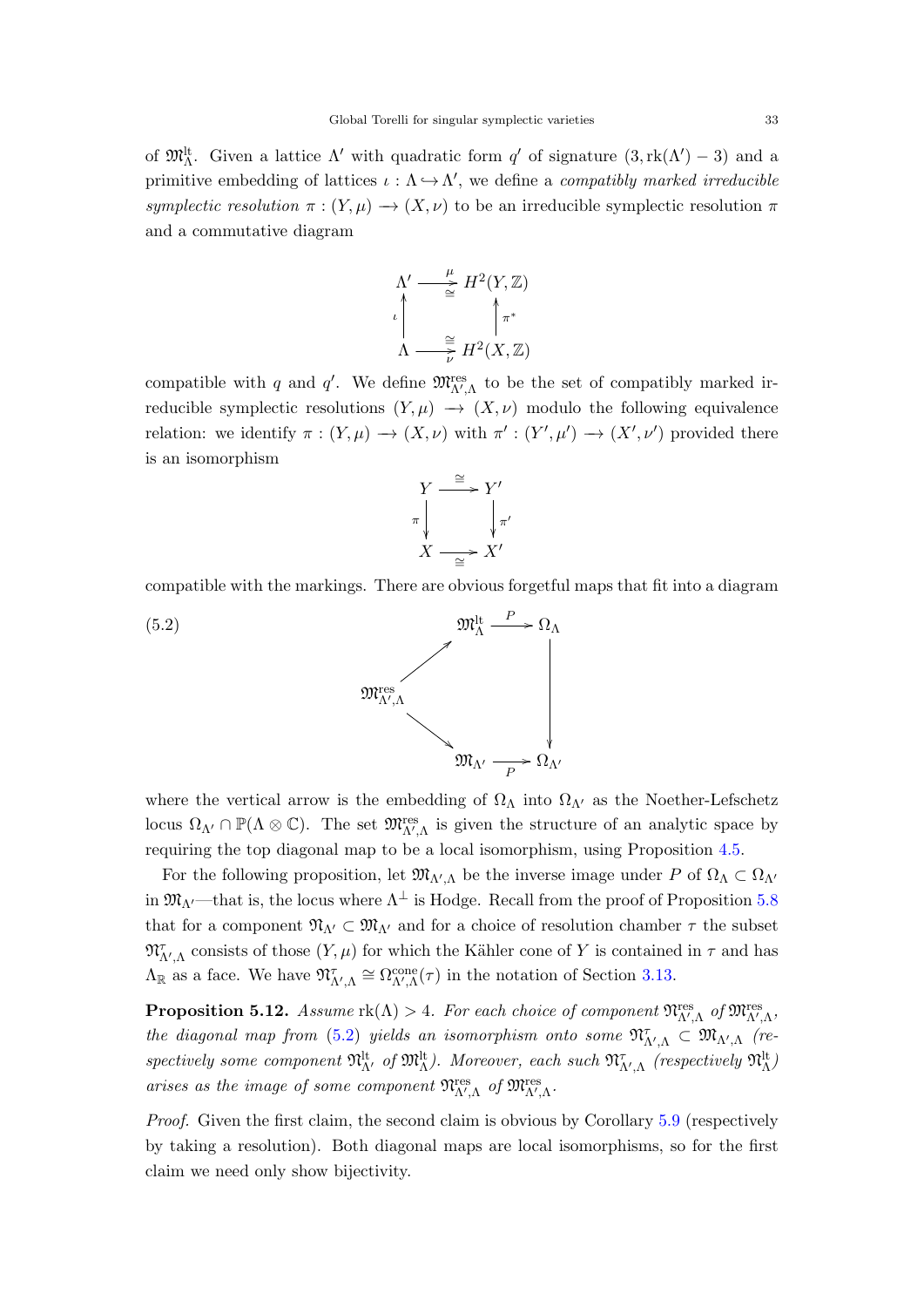For the bottom diagonal map,  $\mathfrak{N}^{\text{res}}_{\Lambda',\Lambda}$  lands in the union  $\bigcup_{\tau} \mathfrak{N}^{\tau}_{\Lambda',\Lambda}$ , and therefore in a single  $\mathfrak{N}_{\Lambda',\Lambda}^{\tau}$ . Corollary [5.9](#page-31-1) implies that any path in  $\mathfrak{N}_{\Lambda',\Lambda}^{\tau}$  can be locally lifted to  $\mathfrak{N}^{\text{res}}_{\Lambda',\Lambda}$ , as both are locally isomorphic to  $\Omega_{\Lambda}$ . The lift of a point is unique if it exists (as a contraction is unique if it exists and the marking is determined), so paths lift globally, and it follows that  $\mathfrak{N}^{\text{res}}_{\Lambda',\Lambda}$  bijects onto  $\mathfrak{N}^{\tau}_{\Lambda',\Lambda}$ .

For the top diagonal map, suppose  $\mathfrak{N}_{\Lambda',\Lambda}^{res}$  lands in a component  $\mathfrak{N}_{\Lambda}^{lt}$ . Note that a very general point in  $\mathfrak{M}^{\text{lt}}_{\Lambda}$  has uniformly finitely many lifts to  $\mathfrak{M}^{\text{res}}_{\Lambda',\Lambda}$ , as the Kähler cone decomposition of a resolution Y has finitely many chambers and the marking extends in finitely many ways. By Proposition [5.8,](#page-30-0) for any path  $\gamma \subset \mathfrak{N}_{\Lambda}^{lt}$  and for each very general point  $x \in \gamma$  we can find an open neighborhood in which the path lifts through every lift of x. As  $\gamma$  can be covered by finitely many such neighborhoods, paths can be lifted globally, and  $\mathfrak{N}^{\text{res}}_{\Lambda',\Lambda} \to \mathfrak{N}^{\text{lt}}_{\Lambda}$  is surjective.

The injectivity claim of the top diagonal map means the following: if we have two resolutions  $\pi: Y \to X$  and  $\pi': Y' \to X$  together with a parallel transport operator  $f: H^2(Y, \mathbb{Z}) \longrightarrow H^2(Y', \mathbb{Z})$  arising from a simultaneously resolved family connecting  $\pi$ to  $\pi'$  which is the identity on  $H^2(X,\mathbb{Z})$ , then f arises from an isomorphism  $\phi: Y \to Y'$ such that  $\pi' \circ \phi = \pi$ . By the statement of the proposition regarding the lower diagonal map, f must send the resolution chamber  $\tau$  of  $\pi$  containing the Kähler cone of Y to the resolution chamber  $\tau'$  of  $\pi'$  containing the Kähler cone of Y'. Moreover, f fixes a Kähler class on  $X$  and therefore both the image of the nef cone of  $Y$  and the nef cone of Y' have the same intersection with  $\pi'^* H^2(X, \mathbb{R})$ . It follows from Proposition [3.27](#page-18-2) that f maps the Kähler cone of Y to the Kähler cone of Y' and the claim then follows.

<span id="page-33-0"></span>Corollary 5.13. Assume  $rk(\Lambda) > 4$ . If  $(X, \nu)$  and  $(X', \nu')$  are inseparable in  $\mathfrak{M}^{\mathfrak{lt}}_{\Lambda}$ , then  $X$  and  $X'$  are birational.

*Proof.*  $(X, \nu)$  and  $(X', \nu')$  admit marked resolutions that are inseperable in moduli, hence birational.

5.14. **Monodromy groups.** Each of the above moduli spaces  $\mathfrak{M}$  has a corresponding notion of parallel transport operator, which we call locally trivial parallel transport operators for  $\mathfrak{M}^{\text{lt}}_{\Lambda}$  and simultaneously resolved parallel transport operators for  $\mathfrak{M}^{\text{res}}_{\Lambda',\Lambda}$ . Precisely, for  $(X, \nu)$  and  $(X', \nu')$  in the same component of  $\mathfrak{M}^{\text{lt}}_{\Lambda}$ , we define  $\nu' \circ \nu^{-1}$ :  $H^2(X,\mathbb{Z}) \longrightarrow H^2(X',\mathbb{Z})$  to be a locally trivial parallel transport operator, and likewise for the simultaneously resolved parallel transport operators. A simultaneously resolved parallel transport operator from  $\pi : Y \to X$  to  $\pi' : Y' \to X'$  yields a diagram

$$
H^{2}(Y,\mathbb{Z}) \xrightarrow{f} H^{2}(Y',\mathbb{Z})
$$

$$
\pi^* \downarrow \qquad \qquad \uparrow \pi'^*
$$

$$
H^{2}(X,\mathbb{Z}) \xrightarrow{g} H^{2}(X',\mathbb{Z})
$$

and  $f, g$  are evidently locally trivial parallel transport operators.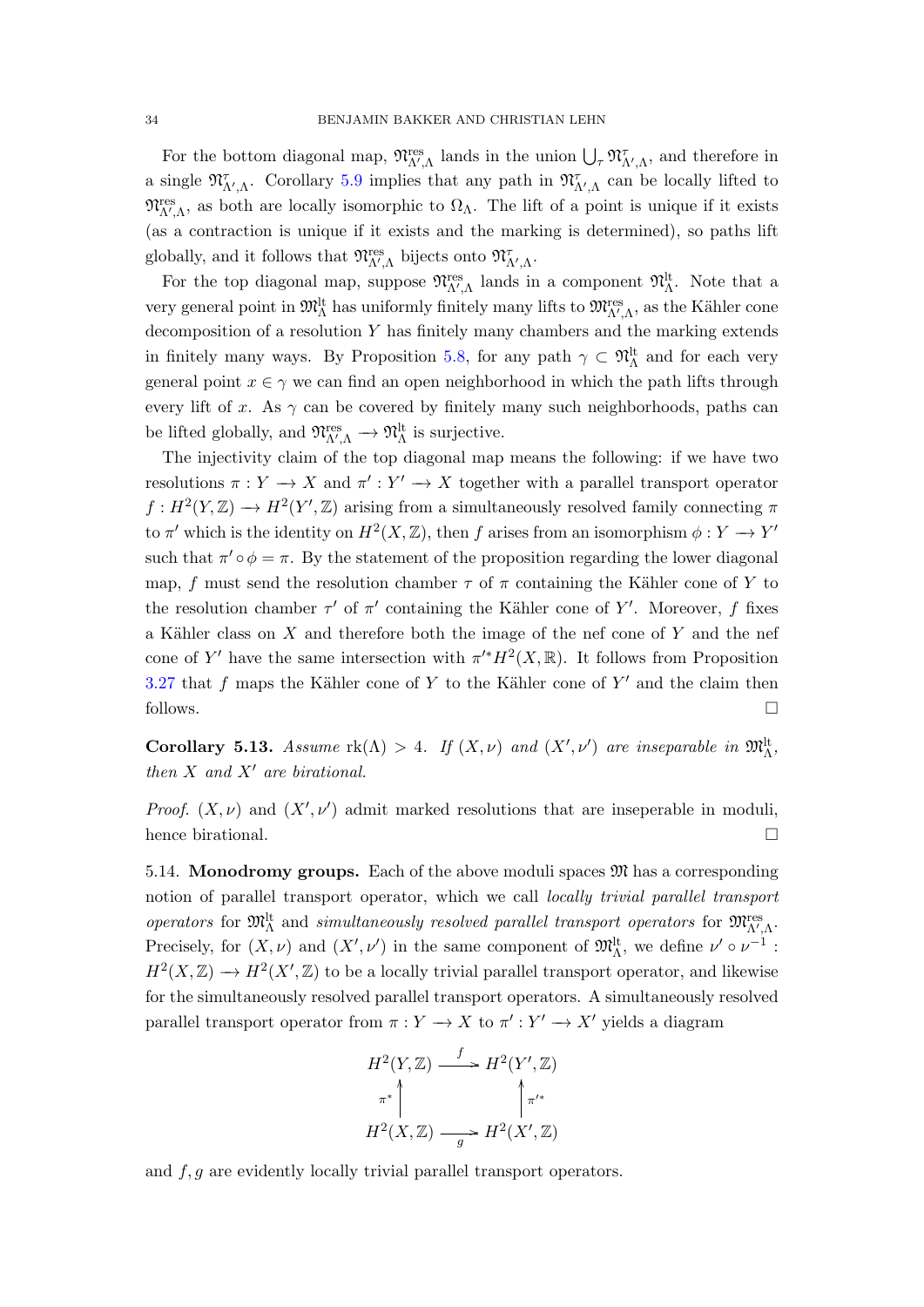First note the following:

Corollary 5.15. Assume  $rk(\Lambda) > 4$ . Any locally trivial (respectively simultaneously resolved) parallel transport operator can be realized as parallel transport along a path in a locally trivial (respectively simultaneously resolved) family over a connected analytic base.

*Proof.* It follows from the Proposition [5.12](#page-32-1) that a Picard rank zero point of  $\mathfrak{M}^{\text{lt}}_{\Lambda}$  (respectively  $\mathfrak{M}^{\text{res}}_{\Lambda',\Lambda}$  is a separated point (i.e. can be separated from any other point). Thus, any path in  $\mathfrak{M}^{\text{lt}}_{\Lambda}$  (respectively  $\mathfrak{M}^{\text{res}}_{\Lambda',\Lambda}$ ) can be covered by finitely many open sets over which families exist, and these may be glued at very general points.  $\Box$ 

Proposition [5.12](#page-32-1) allows us to describe the relationship between these three notions of parallel transport operators.

<span id="page-34-0"></span>**Corollary 5.16.** Suppose X admits an irreducible symplectic resolution and  $b_2(X) > 4$ .

- (1) For each choice of irreducible symplectic resolution  $\pi : Y \longrightarrow X$ , a locally trivial parallel transport operator  $g: H^2(X, \mathbb{Z}) \longrightarrow H^2(X', \mathbb{Z})$  lifts uniquely to a simultaneously resolved parallel transport operator.
- (2) Let  $\pi : Y \longrightarrow X$  be an irreducible symplectic resolution. A parallel transport operator  $f: H^2(Y, \mathbb{Z}) \longrightarrow H^2(Y', \mathbb{Z})$  for which  $f(N(Y/X))$  is Hodge extends to a simultaneously resolved parallel transport operator if and only if the image of the resolution Kähler cone of Y contains the Kähler cone of  $Y'$ .

Let us now turn to the associated monodromy groups. We adopt the following notation:

- (1) Mon<sup>2</sup>(X)<sup>It</sup>  $\subset$  O(H<sup>2</sup>(X, Z)) will be the image of the monodromy representation associated to locally trivial families. Here, the orthogonal group is taken with respect to the Beauville–Bogomolov–Fujiki form  $q_X$  on  $H^2(X, \mathbb{C})$ , see Re-mark [4.6.](#page-21-2) Likewise we define  $Mon^2(Y)$  if Y is a smooth irreducible symplectic manifold.
- (2) Likewise for an irreducible symplectic resolution  $\pi: Y \to X$  we define Mon<sup>2</sup>( $\pi$ ) ⊂  $O(H^2(Y,\mathbb{Z})) \times O(H^2(X,\mathbb{Z}))$  to be the monodromy group associated to simultaneously resolved families. Note that we can in fact think of  $Mon^2(\pi) \subset$  $O(H^2(Y,\mathbb{Z}))$ .

Let  $\pi : Y \longrightarrow X$  be an irreducible symplectic resolution. The monodromy group Mon<sup>2</sup> $(Y)$  clearly acts on the resolution chambers of  $\pi$ .

Corollary 5.17. Let  $\pi: Y \to X$  be an irreducible symplectic resolution with  $b_2(X)$ 4.

- (1)  $\text{Mon}^2(\pi) \subset \text{Mon}^2(Y)$  is the stabilizer of the resolution chamber of  $\pi$  containing the Kähler cone of  $Y$ .
- (2) Mon<sup>2</sup>(X)<sup>lt</sup> is the image of Mon<sup>2</sup>( $\pi$ ) in O(H<sup>2</sup>(X, Z)).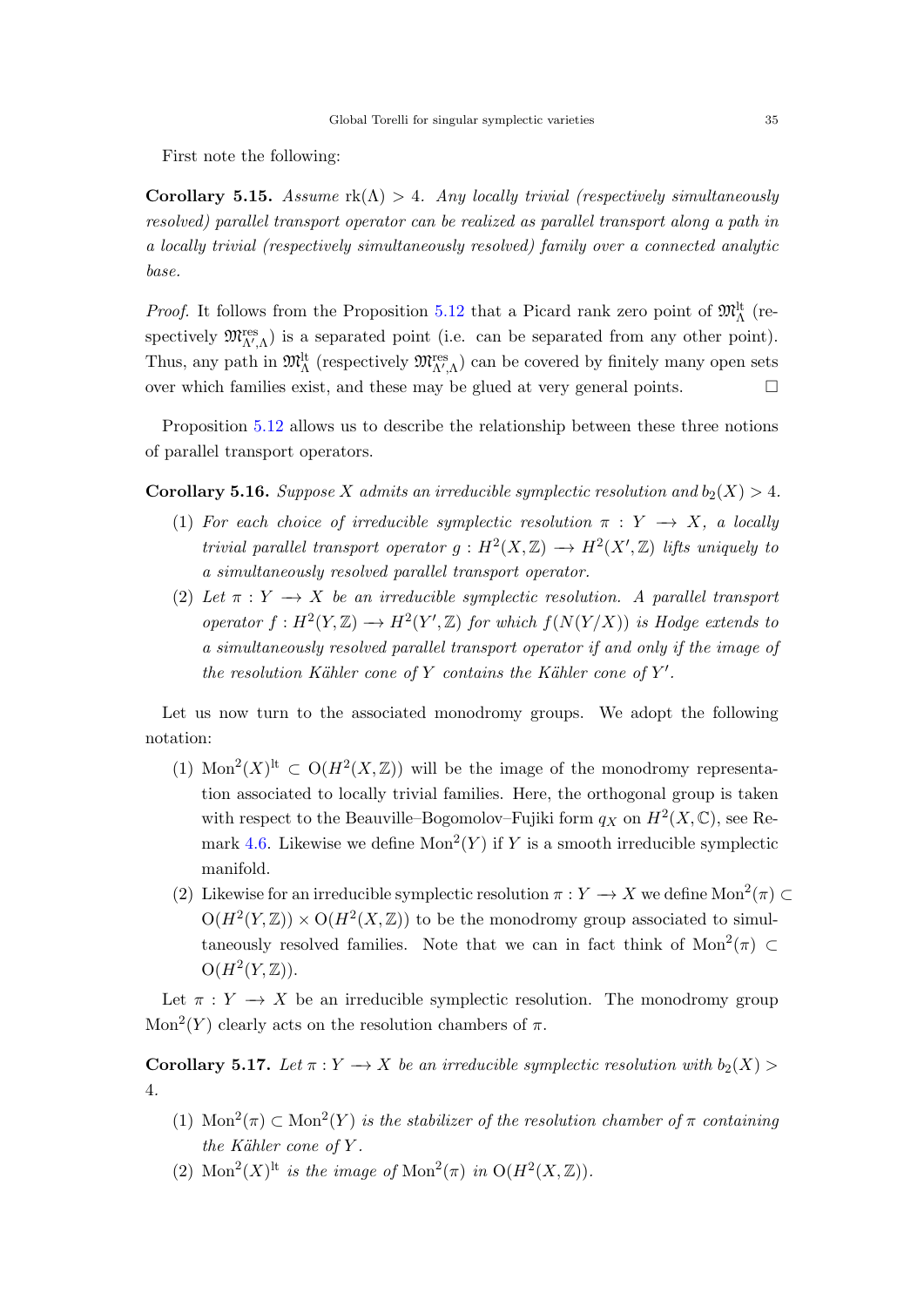<span id="page-35-1"></span>**Corollary 5.18.** With the above setup,  $Mon^2(\pi)$  (respectively  $Mon^2(X)^{lt}$ ) is finite index in  $O(H^2(Y, \mathbb{Z}))$  (respectively  $O(H^2(X, \mathbb{Z})).$ 

5.19. Global Torelli theorem. As noted after Lemma [5.7,](#page-30-1) under the assumption on the second Betti number, an irreducible symplectic resolution determines an induced MBM collection.

**Definition 5.20.** Let  $\pi : Y \to X$  be an irreducible symplectic resolution with  $b_2(Y) > 5$ . We define the MBM classes of X (with respect to  $\pi$ ) as the MBM collection of  $H^2(X,\mathbb{Z})$  induced by the MBM classes of  $H^2(Y,\mathbb{Z})$  (via the embedding  $\pi^*: H^2(X,\mathbb{Z}) \longrightarrow H^2(Y,\mathbb{Z})$  in the sense of Definition [3.21](#page-17-0) (and using Lemma [5.7\)](#page-30-1). We say a class  $\alpha \in H^2(X,\mathbb{Z})$  is  $MBM_X$  if it is in the  $MBM$  collection and Hodge.

As in Section [3.13,](#page-15-1) the MBM classes of  $H^2(X,\mathbb{Z})$  then define an induced wall-andchamber decomposition of  $C^{1,1}(X)^+$  whose open chambers are the connected components of

(5.3) 
$$
C^{1,1}(X)^{+} - \bigcup_{\alpha \in MBM_X} \alpha^{\perp}
$$

which via  $\pi^*$  is identified with

$$
\pi^* C^{1,1}(X)^+ - \bigcup_{\alpha' \in MBM_Y - N(Y/X)} \alpha'^\perp.
$$

As in Definition  $3.17$  we refer to this as the Kähler-type wall-and-chamber decomposition.

<span id="page-35-0"></span>**Proposition 5.21.** Let  $X$  be a symplectic variety admitting an irreducible symplectic resolution with  $b_2(X) > 4$ . The MBM classes of X do not depend on a choice of resolution and are locally trivial deformation invariant. Moreover, for any component  $\mathfrak{N}^{\rm{lt}}_{\Lambda}$  of the locally trivial marked moduli space of X, the natural map

$$
P^{\mathrm{cone}}: \mathfrak{N}_{\Lambda}^{\mathrm{lt}} \longrightarrow \Omega_{\Lambda}^{\mathrm{cone}}
$$

by taking the Kähler-type chamber containing the Kähler cone is an isomorphism, where we define  $\Omega_{\Lambda}^{\rm cone}$  as in Section [3.13](#page-15-1) with respect to the MBM classes.

Note that it is not clear that the Kähler cone of  $X$  is an open chamber of the Kähler-type decomposition.

*Proof.* Picking an irreducible symplectic resolution  $\pi: Y \to X$  and a resolution chamber  $\tau$  of  $\pi$  we obtain an identification  $\mathfrak{N}_{\Lambda',\Lambda}^{\tau} \to \Omega_{\Lambda}^{\text{cone}}$  as in the proof of Proposition [5.8,](#page-30-0) where  $\Omega_{\Lambda}^{\text{cone}}$  is defined using the  $MBM$  classes of X with respect to  $\pi$ . From Proposition [5.12](#page-32-1) it then follows that  $\mathfrak{N}_{\Lambda}^{lt} \to \Omega_{\Lambda}^{cone}$  is an isomorphism. Noting that a class  $\alpha \in \Lambda$  is  $MBM$  (with respect to  $\pi$ ) if and only if the fiber of  $\Omega_{\Lambda}^{\text{cone}} \to \Omega_{\Lambda}$  above a period with Picard group generated by  $\alpha$  has exactly two points, it follows that the notion is independent of the resolution and locally trivial deformation invariant.  $\Box$ 

We have now proved all the statements in our main Torelli theorem.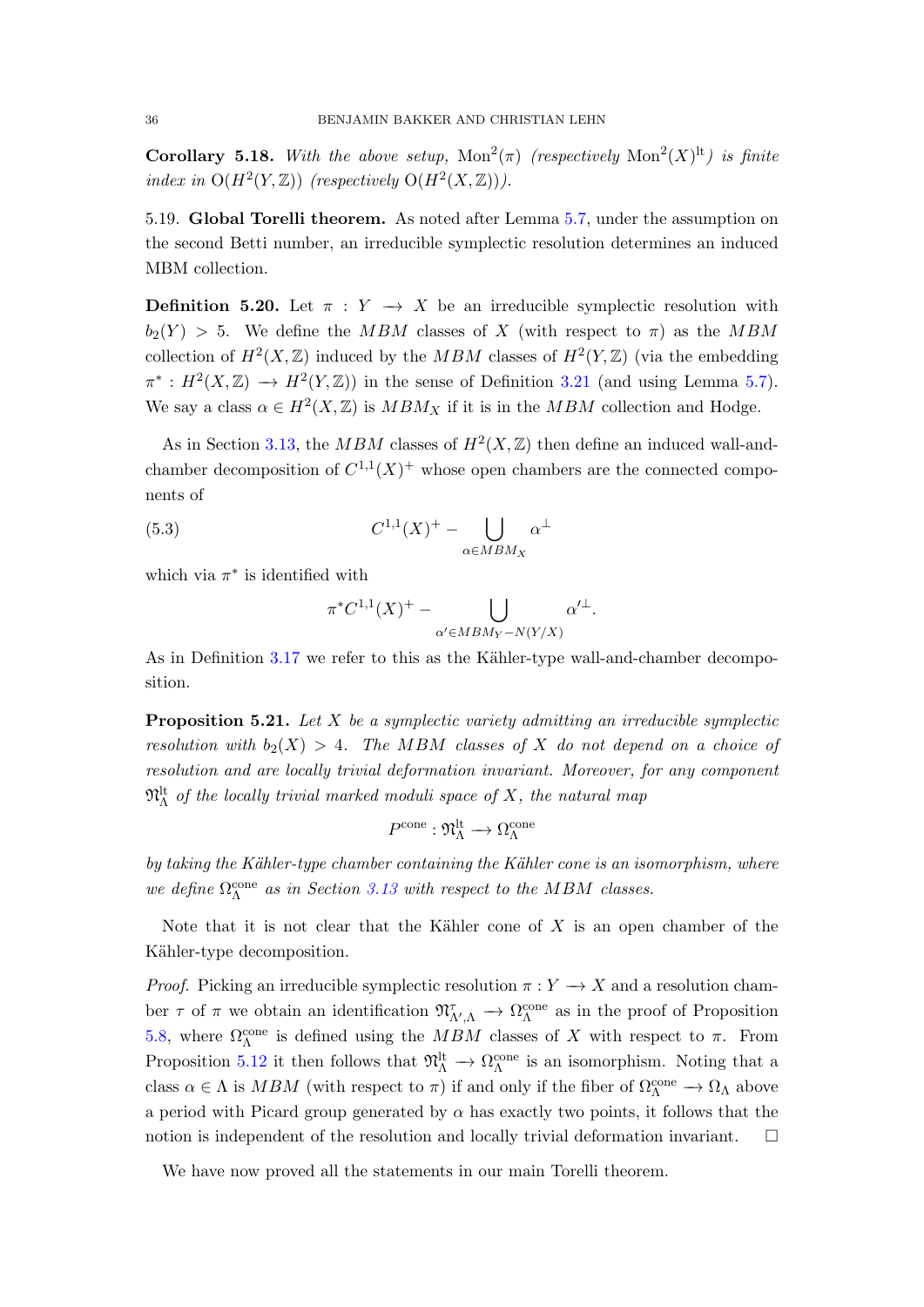<span id="page-36-3"></span>Proof of Theorem [1.3.](#page-2-1) Parts (1) and (2) follow from the more precise formulation in Proposition [5.21](#page-35-0) and Corollary [5.13.](#page-33-0) Part (3) is Corollary [5.18.](#page-35-1)

<span id="page-36-1"></span>Remark 5.22. The Hausdorff reduction of the moduli space of quasi-polarized locally trivial deformations of a given projective symplectic variety admitting an irreducible symplectic resolution is thus a locally symmetric variety of orthogonal type. Therefore, Mumford's theory of toroidal compactifications applies and enables one to use methods from algebraic geometry. The geometry of such varieties, and in particular their Kodaira dimensions, have been studied using modular forms by Gritsenko–Hulek– Sankaran in a series of papers, see for example [\[GHS07,](#page-44-14) [GHS08,](#page-44-15) [GHS10\]](#page-44-16). A rather general recent result in this direction has been obtained by Ma [\[Ma18\]](#page-45-14). The singularities of compactifications of such moduli spaces have studied by Giovenzana in [\[Gio19\]](#page-44-17).

5.23. On Namikawa's result. We conclude this section by generalizing the result of Namikawa [\[Na01b,](#page-46-3) Theorem (2.2)], used in the proof of Proposition [4.3.](#page-20-0)

<span id="page-36-2"></span>**Proposition 5.24.** Let  $\pi : Y \to X$  be an irreducible symplectic resolution with  $b_2(X) > 4$ . Then  $Def(X)$  is smooth of the same dimension as  $Def(Y)$  and the induced map  $p : Def(Y) \longrightarrow Def(X)$  is finite.

*Proof.* Consider the analytic locus  $Z \subset \mathrm{Def}^{\mathrm{lt}}(X)$  where the dimension of the tangent space dim  $Ext^1(\Omega^1_{\mathscr{X}_t}, \mathcal{O}_{\mathscr{X}_t})$  to the full Kuranishi space  $Def(\mathscr{X}_t)$  is nongeneric, that is, stirctly greater than dim  $H^{1,1}(Y)$ . The projective points in Def<sup>lt</sup> $(X)$  (and in every subvariety) are dense by Corollary [4.4,](#page-20-2) so by [\[Na01b,](#page-46-3) Theorem  $(2.2)$ ] we have that Z is at most the distinguished point  $0 \in \text{Def}^{\text{lt}}(X)$  (possibly after shrinking  $\text{Def}^{\text{lt}}(X)$ ). Now we may assume  $X$  is not projective (and in particular not of maximal Picard rank), so for any open neighborhood  $0 \in U \subset \text{Def}^{\text{lt}}(X)$ , by Proposition [3.11,](#page-15-0) Corollary [3.20,](#page-17-2) and Proposition [5.21](#page-35-0) there is another point  $0 \neq t \in U$  corresponding to an isomorphic variety  $\mathscr{X}_t \cong X$ , and thus dim Ext<sup>1</sup> $(\Omega^1_X, \mathcal{O}_X)$  has dimension dim  $H^{1,1}(Y)$ .

We now claim  $p : Def(Y) \longrightarrow Def(X)$  has no positive-dimensional fibers. If it did, then the projective points would be dense in such a fiber by [\[GHJ,](#page-44-10) Proposition 26.6], and by the same argument as in Corollary [4.4](#page-20-2) therefore X would be projective, contradicting Namikawa's theorem [\[Na01b,](#page-46-3) Theorem (2.2)]. Thus,

$$
\dim H^{1,1}(Y) = \mathrm{Def}(Y) \le \dim \mathrm{Def}(X) \le \dim \mathrm{Ext}^1(\Omega^1_X, \mathcal{O}_X)
$$

and by the above we have equality everywhere. This proves that  $\mathrm{Def}(X)$  must be smooth at 0 as well. The finiteness claim follows from quasi-finiteness upon shrinking the representative Def(X) as in Namikawa's proof from [\[Fi87,](#page-44-18) 3.2 Lemma, p. 132].  $\square$ 

# 6. Applications to  $K3^{[n]}$ -type manifolds

<span id="page-36-0"></span>Recall that a compact Kähler manifold Y is said to be of  $K3^{[n]}$ -type if it is deformation equivalent to a Hilbert scheme of n points on a K3 surface. The  $K3^{[n]}$ -type manifolds form one of the two known infinite families of irreducible symplectic manifolds. We assume throughout that  $n \geq 2$  (i.e. that dim  $Y \geq 4$ ).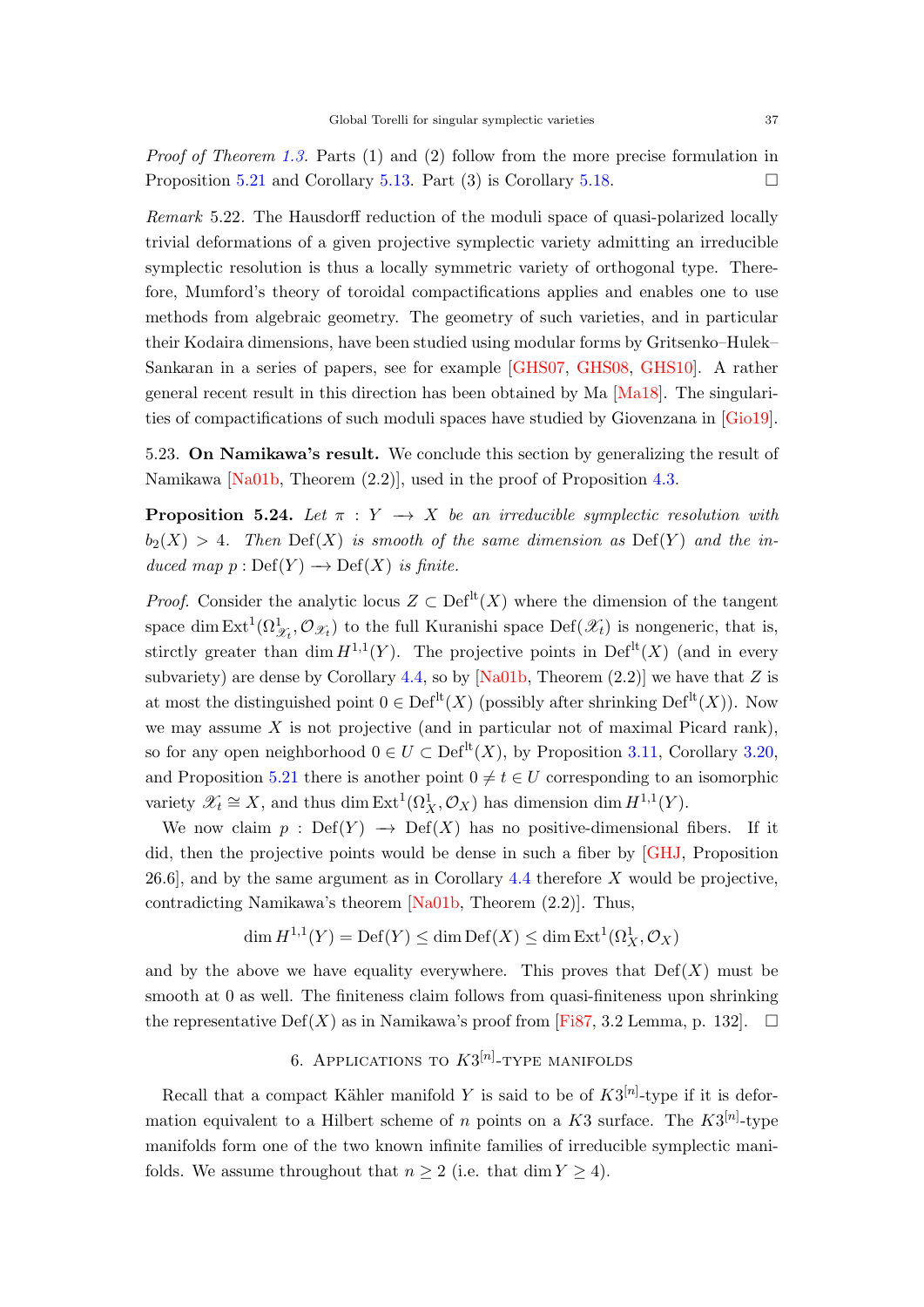<span id="page-37-1"></span>By work of Markman [\[Ma11,](#page-46-2) Corollary 9.5] there is a canonical extension of weight 2 integral Hodge structures

(6.1) 
$$
0 \to H^2(Y, \mathbb{Z}) \to \widetilde{\Lambda}(Y, \mathbb{Z}) \to Q \to 0
$$

where  $Q \cong \mathbb{Z}(-1)$ . The lattice underlying  $\widetilde{\Lambda}(Y, \mathbb{Z})$  is the Mukai lattice  $\widetilde{\Lambda}_{K3} = E_8(-1)^2 \oplus$  $U^4$ . We denote the primitive generator of the orthogonal to  $H^2(Y,\mathbb{Z})$  in  $\widetilde{\Lambda}(Y,\mathbb{Z})$  by  $v = v(Y)$ , which is determined up to sign and satisfies  $v^2 = 2 - 2n$ . Note that

<span id="page-37-0"></span>
$$
H^{2}(Y,\mathbb{Z}) \cong \Lambda_{K3^{[n]}} := E_{8}(-1)^{2} \oplus U^{3} \oplus (2-2n).
$$

Denote by  $Mon^2(K3^{[n]}) \subset O(\Lambda_{K3^{[n]}})$  the image of the weight two monodromy representation, which has been computed by Markman [\[Ma08\]](#page-45-15) to be the subgroup  $\tilde{O}^{+}(\Lambda_{K3^{[n]}})$  preserving the orientation class and acting as  $\pm 1$  on the discriminant group  $D(\Lambda_{K3^{[n]}}) := \Lambda_{K3^{[n]}}^*/ \Lambda_{K3^{[n]}}$ . We have the following well-known consequence of this computation and Verbitsky's global Torelli theorem: the extension [\(6.1\)](#page-37-0) determines the birational class of Y. More precisely, for two symplectic manifolds  $Y, Y',$ there is a Hodge isometry  $\phi : H^2(Y, \mathbb{Z}) \to H^2(Y', \mathbb{Z})$  lifting to a Hodge isometry  $\widetilde{\phi} : \widetilde{\Lambda}(Y, \mathbb{Z}) \to \widetilde{\Lambda}(Y', \mathbb{Z})$  of the Markman Hodge structures if and only if Y is birational to Y' [\[Ma11,](#page-46-2) Corollary 9.8]. We therefore refer to  $(6.1)$  as the *extended period*.

6.1. Bridgeland stability conditions. Recall that for a  $K3$  surface  $S$ , the total cohomology  $H^*(S, \mathbb{Z})$  carries the so-called Mukai Hodge structure

$$
\widetilde{H}(S,\mathbb{Z}) := H^0(S,\mathbb{Z})(-1) \oplus H^2(S,\mathbb{Z}) \oplus H^4(S,\mathbb{Z})(1)
$$

which comes equipped with the Mukai pairing defined by

$$
(a_0 + a_2 + a_4, b_0 + b_2 + b_4) := (a_2, b_2)_{S} - a_0b_4 - a_4b_0
$$

for  $a_i, b_i \in H^i(S, \mathbb{Z})$ . The Bridgeland stability condition and moduli space formalism we discuss below will also work in the larger category of twisted K3 surfaces. Recall that the cohomological Brauer group  $Br(S)$  of a K3 surface S can defined as the torsion part of the cohomology group  $H^2(S, \mathcal{O}_{S}^*)$  in the analytic topology and is naturally the image of  $H^2(S, \mathbb{Q}/\mathbb{Z})$  under the exponential map  $e(-) = e^{2\pi i}$ . A twisted K3 surface  $(S, \alpha)$  in the sense of [\[HS05,](#page-45-16) §1] is a K3 surface together with a Brauer class  $\alpha \in Br(S)$ and a choice of  $\beta \in H^2(S, \mathbb{Q})$  with  $e(\beta) = \alpha$ , which exists for any  $\alpha$  since  $H^3(S, \mathbb{Z}) = 0$ . A twisted K3 surface  $(S, \alpha)$  likewise has a Mukai Hodge structure  $\widetilde{H}(S, \alpha, \mathbb{Z})$  with underlying lattice  $H^2(S, \mathbb{Z})$ , and we say  $(S, \alpha)$  is projective if S is. We refer to [\[BM14b,](#page-43-7)  $\S2$  and the references therein for more details and for the theory of  $\alpha$ -twisted sheaves and Bridgeland stability conditions on twisted K3 surfaces.

Throughout the following we will only consider primitive Mukai vectors  $v \in H(S, \alpha, \mathbb{Z})$ . By work of Bayer–Macri [\[BM14a,](#page-43-17) Theorem 1.3], for a generic Bridgeland stability condition  $\sigma$  on  $(S, \alpha)$ , the moduli space  $Y = M_{\sigma}(v)$  of Bridgeland  $\sigma$ -stable objects on  $(S, \alpha)$ of a Mukai vector  $v \in \widetilde{H}(S, \alpha, \mathbb{Z})_{\text{alg}}$  is a projective  $K3^{[n]}$ -type manifold, and we canonically have  $\widetilde{\Lambda}(Y,\mathbb{Z}) = \widetilde{H}(S,\alpha,\mathbb{Z})$  with  $v(Y) = v$ . The identification  $v^{\perp} \stackrel{\cong}{\to} H^2(Y,\mathbb{Z})$  is achieved by the Fourier–Mukai transform.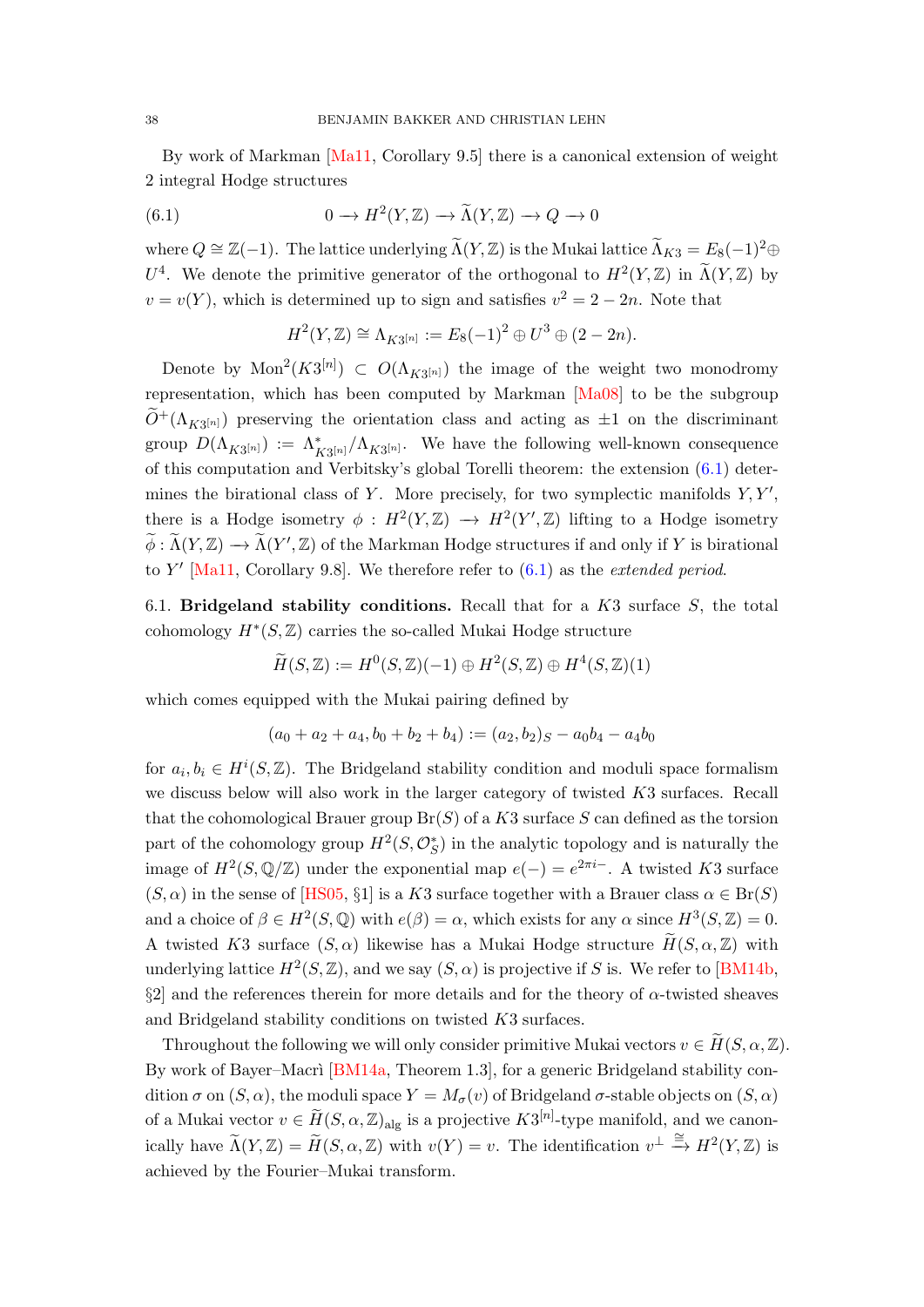<span id="page-38-2"></span>Note that by  $[BM14b, Theorem 1.2(c)],$  every symplectic birational model of a Bridgeland moduli space is a Bridgeland moduli space. We will need below the following Hodge-theoretic characterization of Bridgeland moduli spaces which follows from [\[Hu17,](#page-45-17) Lemma 2.5] and [\[Ad16,](#page-42-4) Proposition 4].

<span id="page-38-1"></span>**Proposition 6.2.** A projective  $K3^{[n]}$ -type manifold Y is isomorphic to a Bridgeland moduli space on a projective twisted K3 surface if and only if one of the following equivalent conditions holds:

- (1)  $\Lambda(Y, \mathbb{Q})_{\text{alg}}$  contains U as a sublattice;
- (2) The rational transcendental lattice  $H^2(Y, \mathbb{Q})_{\text{tr}} \cong \widetilde{\Lambda}(Y, \mathbb{Q})_{\text{tr}}$  is Hodge-isometric to the rational transcendental lattice of a projective K3 surface.

Furthermore, the projective twisted K3 surface can be taken untwisted if and only if one of the following equivalent conditions holds:

- (1')  $\widetilde{\Lambda}(Y,\mathbb{Z})_{\text{alg}}$  contains U as a primitive sublattice;
- (2') The transcendental lattice  $H^2(Y,\mathbb{Z})_{\text{tr}} \cong \widetilde{\Lambda}(Y,\mathbb{Z})_{\text{tr}}$  is Hodge-isometric to the transcendental lattice of a projective K3 surface.

6.3.  $K3^{[n]}$ -type contractions. We now turn to the singular case.

**Definition 6.4.** Let X be a symplectic variety and  $\pi: Y \to X$  a irreducible symplectic resolution. We say  $\pi$  is a  $K3^{[n]}$ -type contraction if in addition Y is a  $K3^{[n]}$ -type manifold. We will often abuse terminology and refer to X itself as a  $K3^{[n]}$ -type contraction as well.

Note that if X is a  $K3^{[n]}$ -type contraction, every (Kähler) symplectic resolution is a  $K3^{[n]}$ -type manifold by Huybrechts' theorem [\[Hu03,](#page-44-3) Theorem 2.5].

*Example* 6.5. Our main source of examples of  $K3^{[n]}$ -type contractions come from contractions of Bridgeland moduli spaces, which we call Bridgeland contractions. Bridgeland moduli spaces of untwisted K3 surfaces will be called untwisted Bridgeland contractions for emphasis. Their geometry is beautifully described via wall-crossing by Bayer–Macri theory [\[BM14b\]](#page-43-7). Given a projective twisted K3 surface  $(S, \alpha)$ , a primitive Mukai vector  $v \in \widetilde{H}(S, \alpha, \mathbb{Z})_{\text{alg}}$ , and an open chamber  $C \subset \text{Stab}^{\dagger}(S)$  associated to v, then by [\[BM14a,](#page-43-17) Theorem 1.4(a)] any  $\sigma_0 \in \partial C$  yields a semiample class  $\ell_{\sigma_0}$  on  $M_{\mathcal{C}}(v)$ , and the associated morphism  $\pi : M_{\mathcal{C}}(v) \to M$  is a  $K3^{[n]}$ -type contraction. Conversely, by [\[BM14b,](#page-43-7) Theorem 1.2(c)] any contraction arises from this construction. By  $[BM14a, Theorem 1.1]$  the morphism  $\pi$  contracts a curve if and only if two generic stable objects in the corresponding family are S-equivalent with respect to  $\sigma_0$ .

Much is known about the singularities of Bridgeland contractions, and Theorem [4.9](#page-22-0) roughly says that arbitrary  $K3^{[n]}$ -type contractions exhibit no new singularities:

<span id="page-38-0"></span>**Proposition 6.6.** Any  $K3^{[n]}$ -type contraction is locally trivially deformation-equivalent to a Bridgeland contraction. Furthermore, if  $b_2(X) > 4$ , it is locally trivially deformationequivalent to an untwisted Bridgeland contraction.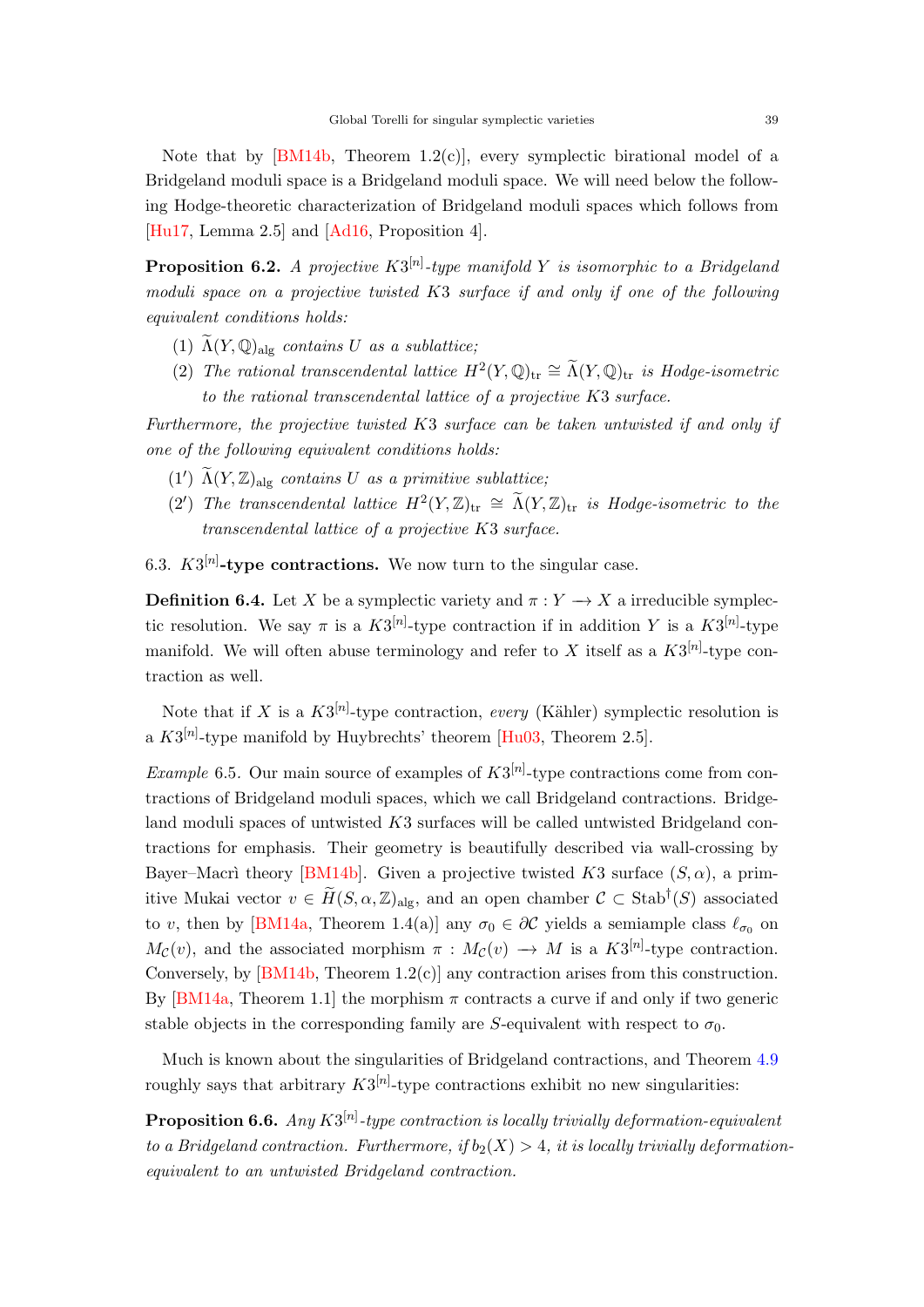<span id="page-39-1"></span>*Proof.* Fix an identification  $\Lambda_{K3^{[n]}} = H^2(Y, \mathbb{Z})$ , and let  $\Lambda = \pi^* H^2(X, \mathbb{Z})$ . If we choose an arbitrary primitive embedding  $U \subset \widetilde{\Lambda}_{K3}$  containing  $\Lambda_{K3}^{\perp}$ , then  $U \cap \Lambda$  is of rank at most one and negative definite. Assuming  $b_2(X) > 4$ , then there is a rational-rank-zero projective period  $\omega \in U^{\perp} \cap \Omega_{\Lambda}$ , and we can find a point of its orbit under  $\Gamma \subset O(\Lambda)$ arbitrarily close to the period of X by Proposition [3.11.](#page-15-0) Here we take  $\Gamma$  to be the finite-index subgroup of isometries extending to  $\Lambda_{K3}$  and stabilizing  $\Lambda_{K3}[n]$  (and  $\Lambda$ ). Thus,  $\pi$  has a (small) locally trivial deformation to a contraction  $\pi': Y' \to X'$  where Y' is an untwisted Bridgeland moduli space, by Proposition [6.2.](#page-38-1)  $\pi'$  is necessarily a Bridgeland contraction since every contraction of a Bridgeland moduli space is a Bridgeland contraction.

If  $b_2(X) = 3$  or 4, let  $\Pi$  be the orthogonal to  $\Lambda$  in  $\widetilde{\Lambda}_{K3}$ . As  $rk(\Pi) > 4$ , we can find  $U \subset \Pi_{\mathbb{Q}}$  since  $\Pi$  has (many) isotropic vectors by a classical theorem of Meyer, and the claim again follows from Corollary [4.4.](#page-20-2)

The work of Bayer-Macri [\[BM14b\]](#page-43-7) in principle provides a complete description of the singularities of Bridgeland contractions as they are all realized by wall-crossing. For the following we refer specifically to [\[BM14b,](#page-43-7) §5]. A Bridgeland stability condition  $\sigma_0$  on a projective twisted K3 surface  $(S, \alpha)$  comes with a central charge  $Z_0 : \widetilde{H}(S, \alpha, \mathbb{Z}) \to \mathbb{C}$ , and we denote by  $\mathcal{H}_{\sigma_0}(v) \subset \widetilde{H}(S, \alpha, \mathbb{Z})_{\text{alg}}$  the primitive sublattice of Hodge vectors a such that  $\text{Im}\frac{Z(a)}{Z(v)}=0$ , *i.e.*, those vectors for which  $Z(a)$  and  $Z(v)$  are R-linearly dependent. For a generic  $\sigma_0$  on a wall of the Bridgeland stability space,  $\mathcal{H}_{\sigma_0}(v)$  is of signature  $(1, 1)$  and

$$
N_{\sigma_0}(v) := \mathcal{H}_{\sigma_0}(v) \cap H^2(M_\sigma(v), \mathbb{Z}) = \mathcal{H}_{\sigma_0}(v) \cap v^\perp
$$

is generated by a vector of negative square. A nearby generic stability condition  $\sigma$ yields a relative Picard rank one contraction  $\pi : M_{\sigma}(v) \longrightarrow M$  which identifies  $\sigma$ stable sheaves which are S-equivalent with respect to  $\sigma_0$ . Denoting by  $R_{\sigma_0}(v) \subset$  $H_2(M_{\sigma}(v),\mathbb{Z})$  the primitive sublattice corresponding to  $N_{\sigma_0}(v)$  under the isomorphism  $H^2(M_{\sigma}(v),\mathbb{Q}) \cong H_2(M_{\sigma}(v),\mathbb{Q})$  given by the Mukai pairing, we see that  $R_{\sigma(0)}(v)$  is identified with  $N_1(M_\sigma(v)/M)$ , and  $N_{\sigma_0}(v)_{\mathbb{Q}}$  with the orthogonal to  $\pi^*H^2(M,\mathbb{Q})$  in  $H^2(M_{\sigma}(v),\mathbb{Q})$  (which we have called simply  $N_{\mathbb{Q}}$  above).

For an arbitrary  $K3^{[n]}$ -type contraction  $\pi: Y \to X$ , we likewise denote by N and H the orthogonals to  $\pi^* H^2(X,\mathbb{Z})$  in  $H^2(Y,\mathbb{Z})$  and  $\widetilde{\Lambda}(Y,\mathbb{Z})$ , respectively. Relative Picard rank one contractions are particularly easy to analyze:

<span id="page-39-0"></span>**Lemma 6.7.** Let  $\pi : Y \to X$  be a relative Picard rank one  $K3^{[n]}$ -type contraction. Then the locally trivial deformation type of  $X$  is uniquely determined by each of the following:

- (1) the abstract isomorphism class of  $(\mathcal{H}, v)$  as a pointed lattice;
- (2)  $q_Y(\lambda)$  and  $\text{div}(\lambda) := [\mathbb{Z} : q_Y(\lambda, H^2(Y, \mathbb{Z}))],$  where  $\lambda \in N$  is a primitive generator.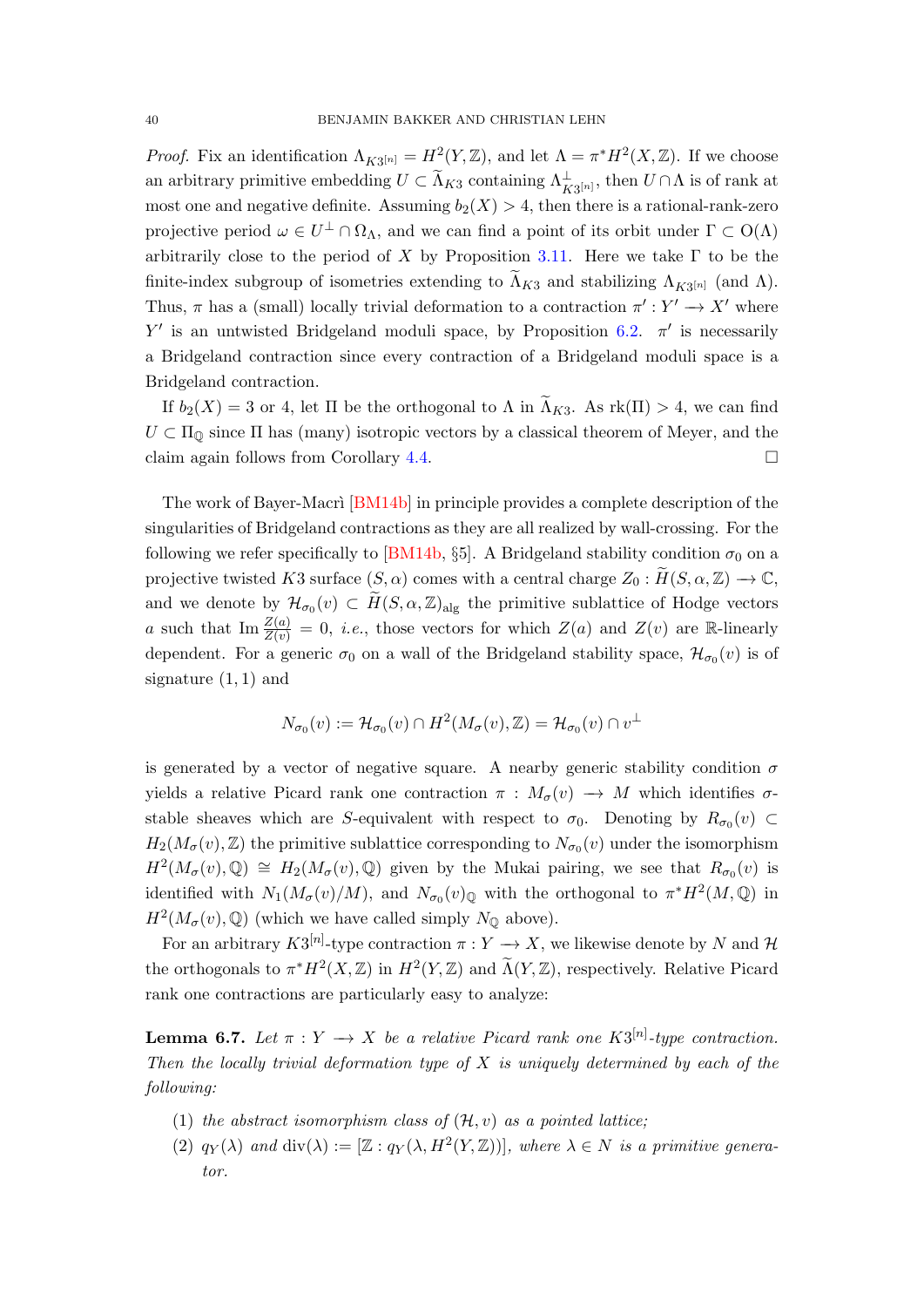<span id="page-40-1"></span>*Proof.* Suppose  $\pi' : Y' \to X'$  is a second  $K3^{[n]}$ -type contraction with associated lattices  $N'$  and  $\mathcal{H}'$ . By Corollary [5.16,](#page-34-0) X and X' are locally trivially deformation equivalent if and only if there is a parallel transport operator  $f: H^2(Y, \mathbb{Z}) \to H^2(Y', \mathbb{Z})$ sending N to N', which in this case is equivalent to there being an isometry  $\tilde{f}$ :  $\widetilde{\Lambda}(Y,\mathbb{Z}) \longrightarrow \widetilde{\Lambda}(Y',\mathbb{Z})$  sending  $(\mathcal{H},v)$  to  $(\mathcal{H}',v')$ . Such a  $\widetilde{f}$  exists if and only if  $(\mathcal{H},v) \cong$  $(\mathcal{H}', v')$  by [\[Ni79,](#page-46-21) Corollary 1.5.2]. This proves (1).

For (2), Mon<sup>2</sup>(K3<sup>[n]</sup>) orbits of primitive vectors  $\lambda$  are uniquely determined by  $\lambda^2$ and div( $\lambda$ ), see [\[Ei74,](#page-43-18) Section 10].

<span id="page-40-0"></span>**Proposition 6.8.** Let X be a relative Picard rank one  $K3^{[n]}$ -type contraction and  $x \in X$  a (closed) point. The analytic germ  $(X, x)$  is isomorphic to that of a Nakajima quiver variety.

Proof. By [\[AS18,](#page-43-8) Theorem 1.1], the statement is known for Gieseker moduli spaces  $X = M_{H_0}(v_0)$  where  $v_0$  is a primitive Mukai vector of a pure 1-dimensional sheaf on a K3 surface S with  $v_0^2 \geq 2$  and  $H_0$  is a nongeneric polarization. Let H be a generic polarization such that  $M_H(v_0) \to M_{H_0}(v_0)$  is a symplectic resolution, and set  $\mathcal{H}_0 = \mathcal{H}(M_H(v_0)/M_{H_0}(v_0)).$ 

By the previous lemma, we just need to show any pointed lattice  $(\mathcal{H}, v)$  arising from a relative Picard rank one contraction  $\pi: Y \to X$  is abstractly isomorphic to some  $(\mathcal{H}_0, v_0)$ . By Proposition [6.6](#page-38-0) we may assume  $\pi : Y \to X$  is a Bridgeland contraction, and then by [\[BM14b,](#page-43-7) Theorem 12.1] we must have that H contains a class  $a \in \mathcal{H}$  with  $0 \leq (v, a) \leq (v, v)/2$  and  $(a, a) \geq -2$ . Let S be a K3 surface such that

- (1) Pic(S)  $\cong$  H. Let  $D \in Pic(S)$  correspond to v and A to a.
- (2)  $D \epsilon A$  is ample for  $\epsilon > 0$  sufficiently small.

Such a surface S exists since H embeds primitively into  $\Lambda_{K3}$  [\[Ni79,](#page-46-21) Theorem 1.1.2]. Then  $D, A$  and  $D - A$  are effective by the conditions on a, so |D| contains reducible curves. Choose an ample  $H_0$  and  $\delta, \alpha \in \mathbb{Z}$  nonzero such that

$$
\frac{\delta}{H_0.D} = \frac{\alpha}{H_0.A}.
$$

Then there are strictly  $H_0$ -semistable sheaves of Mukai vector  $v_0 = (0, D, \delta)$ . Indeed, taking an irreducible curve  $C_1 \in |A|$  (respectively  $C_2 \in |D - A|$ ) as well as a line bundle  $L_1$  on  $C_1$  (respectively  $L_2$  on  $C_2$ ) with Mukai vector  $(0, A, \alpha)$  (respectively  $(0, D - A, \delta - \alpha)$ , any extension of  $L_1$  by  $L_2$  will be a strictly semistable sheaf with Mukai vector  $v_0$ .

Set  $M_{\pm} = M_{H^{\pm}}(v_0)$  for  $H^{\pm} = H_0 \pm \epsilon D$ , and  $M_0 = M_{H_0}(v_0)$ . We conclude by noticing that the lattice  $\mathcal{H}_0$  in  $\widetilde{H}(S,\mathbb{Z})=\widetilde{\Lambda}(M_+,\mathbb{Z})$  associated to the wall crossing

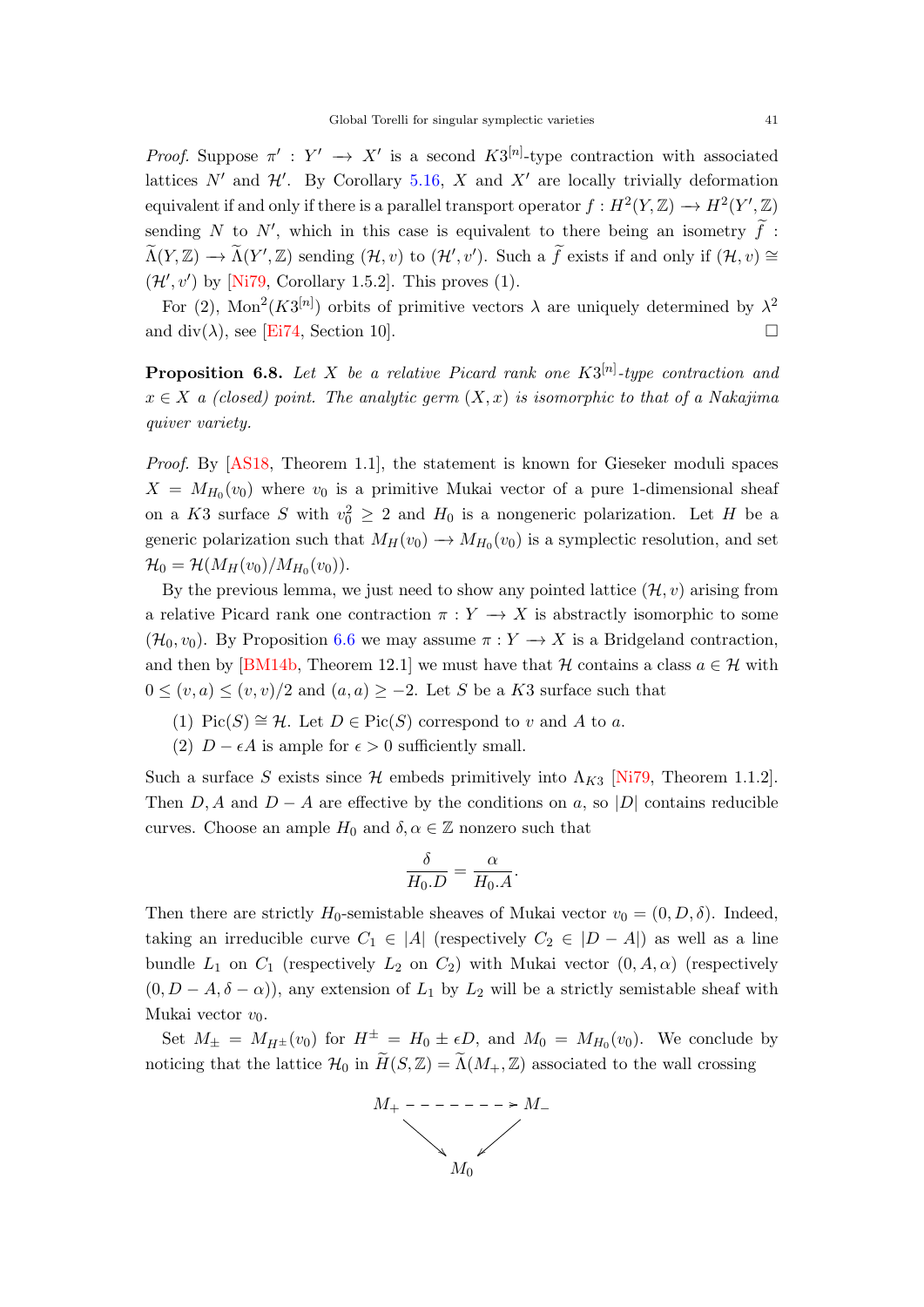<span id="page-41-2"></span>is the saturation of  $\langle (0, D, \delta), (0, A, \alpha) \rangle$ , which is isomorphic to H and the isomorphism takes  $v_0$  to v.

The proof of Proposition [6.8](#page-40-0) gives explicit models for every relative Picard rank one  $K3^{[n]}$ -type contraction among compactified Jacobians of linear systems on  $K3$  surfaces. Knutsen, Lelli-Chiesa, and Mongardi [\[KLCM19\]](#page-45-18) have also used compactified Jacobians to construct contractible ruled subvarieties of  $K3^{[n]}$ -type manifolds, and analyze the geometry more closely. Models for such contractions have further been treated by Hassett–Tschinkel  $[HT16]$ , where it is shown that every wall  $H$  can be realized on the Hilbert scheme of points for a projective K3 surface of Picard rank one.

The Bayer–Macri picture strongly suggests that the answer to the following question is affirmative:

**Question 6.9.** Let  $\pi: Y \to X$  be a relative Picard rank one  $K3^{[n]}$ -type contraction, and let  $E \subset Y$  be an irreducible component of the exceptional locus. Is the generic fiber of the map  $E \longrightarrow X$  isomorphic to  $\mathbb{P}^{\text{codim } E}$ ?

Indeed, for a Bridgeland moduli space  $Y = M_{\sigma+}(v)$  and a contraction induced by a wall-crossing, the Harder–Narasimhan filtration of a generic point  $[F] \in E$  with respect to a generic nearby stability condition  $\sigma_-\,$  on the other side of the wall is often of the form

$$
(6.2) \t\t 0 \to A \to F \to B \to 0
$$

for  $A, B$   $\sigma_0$ -stable. All such extensions are  $\sigma_+$ -stable, and this yields a  $\mathbb{P}^k = \mathbb{P} \text{Ext}^1(B, A)$ fiber that is contracted. Moreover, setting  $a = v(A)$  and  $b = v(B)$ ,

<span id="page-41-0"></span>
$$
\dim E = k + \dim M_{\sigma_0}^{\text{st}}(a) + \dim M_{\sigma_0}^{\text{st}}(b)
$$
  
= ((a, b) - 1) + (a<sup>2</sup> + 2) + (b<sup>2</sup> + 2)  
= (v<sup>2</sup> + 2) - k

so  $k = \text{codim } E$ . Thus, in this case, we are done if the Harder–Narasimhan filtration of the general point of E has the form  $(6.2)$  for fixed<sup>[5](#page-41-1)</sup> a and b. By Lemma [6.7](#page-39-0) and [\[LP19\]](#page-45-11), it would be sufficient to consider one model in each monodromy orbit, and many special cases have been established previously, see [\[HT16,](#page-44-19) [KLCM19\]](#page-45-18).

It is also not difficult to prove the following special case, since for ADE singularities the singularity determines the general fiber of the exceptional divisor of the (unique) symplectic resolution:

**Proposition 6.10.** Let  $\pi: Y \to X$  be a relative Picard rank one  $K3^{[n]}$ -type contraction, and let  $E \subset Y$  be an irreducible divisorial component of the exceptional locus. Then the exceptional locus is irreducible and the generic fiber of the map  $E \to X$  is  $\mathbb{P}^1$  .

<span id="page-41-1"></span><sup>&</sup>lt;sup>5</sup>Note the constancy of the Mukai vectors is automatic if a universal family exists over  $E$ , by the existence of Harder–Narasimhan filtrations in families.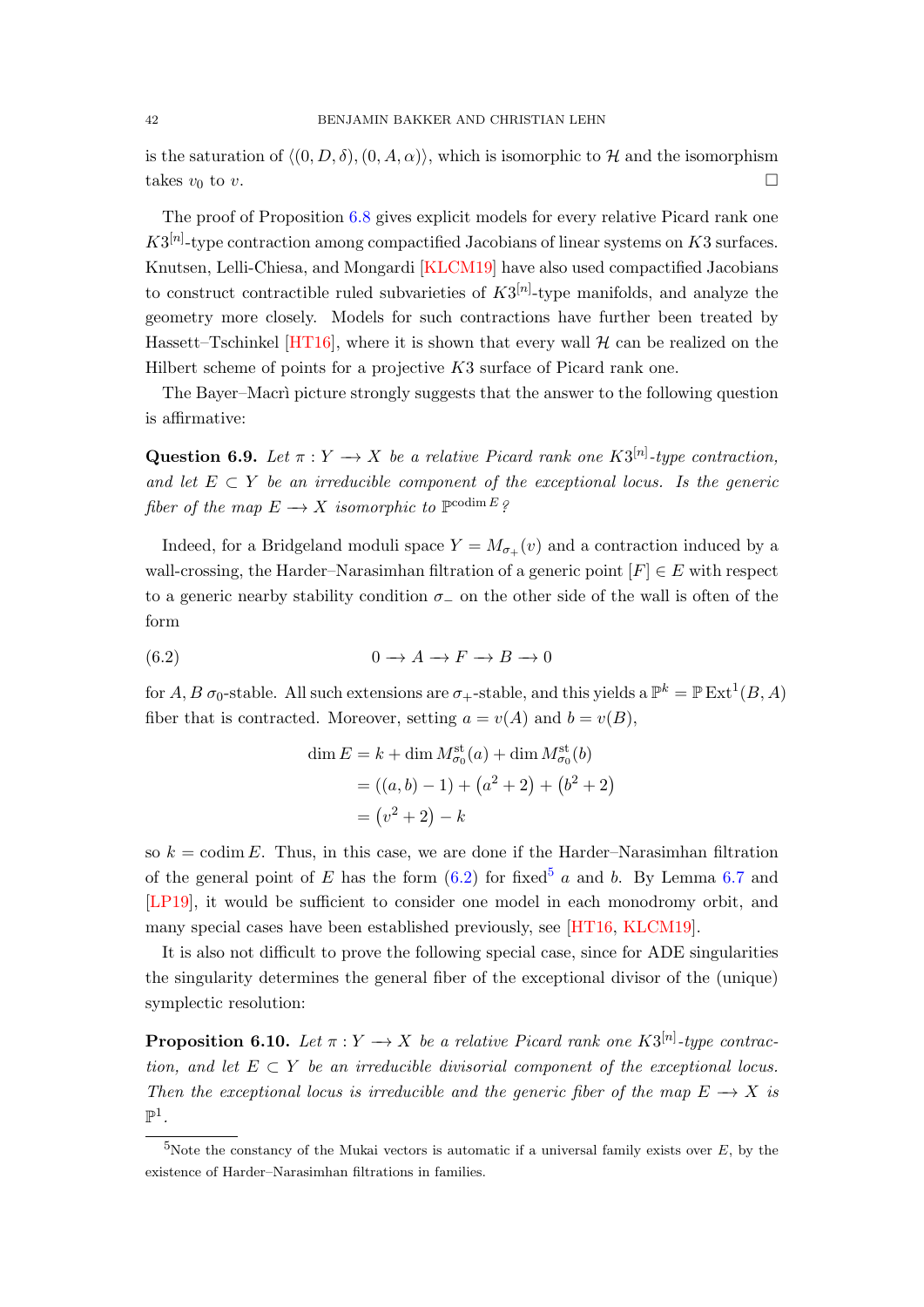<span id="page-42-5"></span>*Proof.* First suppose there is another irreducible component  $E'$  of the exceptional locus, and let C (resp. C') be an integral curve in the general fiber of  $E \to X$  (resp.  $E' \to X$ ). On the one hand we must have  $E.C' \geq 0$ , but on the other hand we must have  $\widetilde{q}([E]) \in \mathbb{R}_{>0}[C]$  for instance by deforming to a contraction  $\pi' : Y' \to X'$  for which X' is of Picard rank zero and using both  $q([E], [E]) < 0$  and  $E.C < 0$ . Thus,  $[C']$  cannot be a positive multiple of  $[C]$ , a contradiction.

In the notation of the proof of Proposition [6.8,](#page-40-0) we may assume the contraction is of the form  $\pi : M_H(v_0) \longrightarrow M_{H_0}(v_0)$  where  $v_0 = (0, D, \delta)$ .  $M_H(v_0)$  is stratified by the decomposition of  $D$  into the supports of the Harder–Narasimhan factors, with the generic stratum corresponding to the trivial decomposition  $D = D$  (even if D has a fixed part). The generic point of E corresponds to a decomposition  $D = D_1 + D_2$  $D_2$ ; let F be the generic fiber of  $E \to X$ . For each component  $F_0$  of F, any two generic points of  $F_0$  have the same  $H_0$ -Harder–Narasimhan factors, which are sheaves  $A_1, A_2$  supported on  $D_1, D_2$  respectively. There is a  $\mathbb{P}^n$  of such sheaves—namely, the extensions  $\mathbb{P} \text{Ext}^1(A_1, A_2)$  (or in the reverse direction), all of which are semistable which must be a  $\mathbb{P}^1$  as its necessarily a curve. Thus, all points in F must be extensions of this form, and so  $F \cong \mathbb{P}^1$ .

In [\[Ba15\]](#page-43-14) the first author classified contractions at the other extreme, namely those for which the exceptional locus contains a Lagrangian  $\mathbb{P}^n$ .

As an application, assume that Y is a symplectic 2n-fold which admits a divisorial contraction  $\pi: Y \to X$  of relative Picard rank one such that X has transversal  $A_2$ singularities. We call this an  $A_2$ -contraction. Note that while  $ADE$  singularities admit unique symplectic resolutions, in the relative Picard rank one setting the monodromy action on the set of components of the general fiber of the exceptional locus yields a group of automorphisms of the ADE graph in question acting transitively on the nodes, so only  $A_1$  and  $A_2$  singularities remain as possibilities. We would like to know whether an  $A_2$  contraction exists if Y is an irreducible symplectic manifold.

<span id="page-42-1"></span>**Corollary 6.11.** Let Y be a  $K3^{[n]}$ -type manifold. Then Y does not admit any  $A_2$ contraction of relative Picard rank one.

Note that there are however examples of  $A_2$ -contractions of relative Picard rank one of smooth and projective symplectic varieties. See e.g. [\[Wi03,](#page-47-6) §1.4, Example 2] for an explicit construction.

### <span id="page-42-0"></span>**REFERENCES**

- <span id="page-42-4"></span>[Ad16] Nicolas Addington. On two rationality conjectures for cubic fourfolds, Math. Res. Lett., 23 (2016), no. 1, 1-13. – cited on p. [39](#page-38-2)
- <span id="page-42-2"></span>[AV15] Ekaterina Amerik and Misha Verbitsky. Rational curves on hyperkähler manifolds, Int. Math Res Notices, 23 (2015), 13009-13045. – cited on p. [6,](#page-5-0) [29,](#page-28-2) [30](#page-29-1)
- <span id="page-42-3"></span>[AV17] Ekaterina Amerik and Misha Verbitsky. Morrison–Kawamata cone conjecture for hy-perkähler manifolds, Ann. Sci. ENS (4) 50 (2017), no. 4, 973-993. – cited on p. [30](#page-29-1)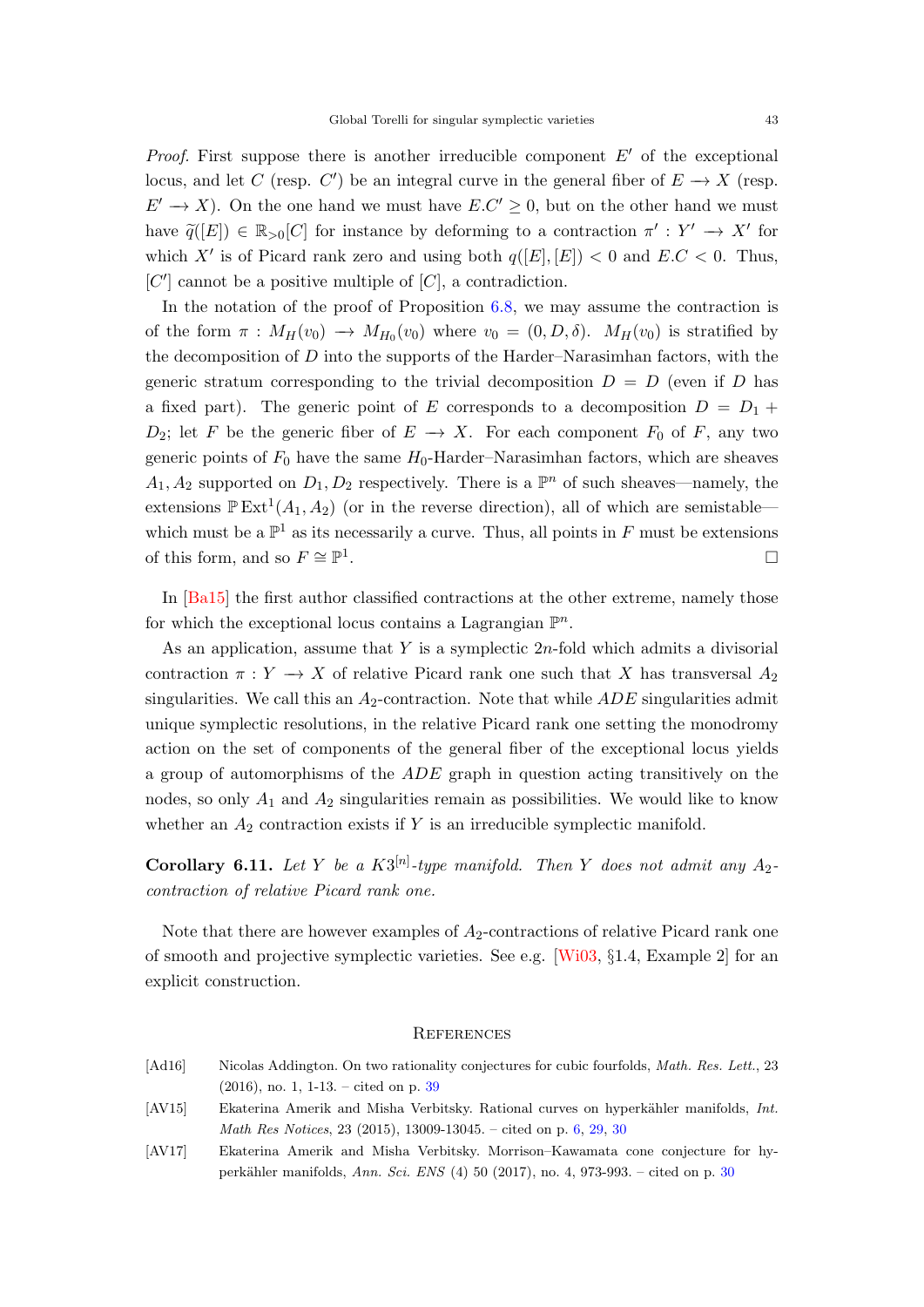- <span id="page-43-6"></span>[AV19] Ekaterina Amerik and Misha Verbitsky. Contraction centers in families of hyperkahler manifolds, preprint  $arXiv:1903.04884. - cited on p. 4, 32$  $arXiv:1903.04884. - cited on p. 4, 32$  $arXiv:1903.04884. - cited on p. 4, 32$  $arXiv:1903.04884. - cited on p. 4, 32$
- <span id="page-43-8"></span>[AS18] Enrico Arbarello and Guilia Saccà. Singularities of moduli spaces of sheaves on K3 surfaces and Nakajima quiver varieties,  $Adv. Math. 329 (2018), 649-703. - cited on p. 5, 41$  $Adv. Math. 329 (2018), 649-703. - cited on p. 5, 41$  $Adv. Math. 329 (2018), 649-703. - cited on p. 5, 41$  $Adv. Math. 329 (2018), 649-703. - cited on p. 5, 41$
- <span id="page-43-12"></span>[BL18] Benjamin Bakker and Christian Lehn. The global moduli theory of symplectic varieties, Preprint arXiv:1812.09748, 2018. – cited on p. [13](#page-12-1)
- <span id="page-43-14"></span>[Ba15] Benjamin Bakker. A classification of Lagrangian planes in holomorphic symplectic varieties, *J. Inst. Math. Jussieu*,  $1-19$  (2015). – cited on p. [14,](#page-13-3) [43](#page-42-5)
- <span id="page-43-17"></span>[BM14a] Arend Bayer and Emanuele Macri. Projectivity and birational geometry of Bridgeland moduli spaces, J. Amer. Math. Soc., 27 (2014), no. 3, 707-752. – cited on p. [38,](#page-37-1) [39](#page-38-2)
- <span id="page-43-7"></span>[BM14b] Arend Bayer and Emanuele Macri. MMP for moduli of sheaves on K3s via wall-crossing: nef and movable cones, Lagrangian fibrations, Invent. Math., 198 (2014), no. 3, 505-590. – cited on p. [4,](#page-3-2) [38,](#page-37-1) [39,](#page-38-2) [40,](#page-39-1) [41](#page-40-1)
- <span id="page-43-1"></span>[Be83] Arnaud Beauville. Variétés Kähleriennes dont la première classe de Chern est nulle, J. Differential Geom. 18 (1983), no. 4, 755-782 (1984). – cited on p. [1,](#page-0-1) [12,](#page-11-2) [13,](#page-12-1) [23](#page-22-2)
- <span id="page-43-5"></span>[Be00] Arnaud Beauville. Symplectic singularities, Invent. math., 139, 541-549 (2000). – cited on p. [2,](#page-1-1) [12](#page-11-2)
- <span id="page-43-13"></span>[BCHM10] Caucher Birkar, Paolo Cascini, Christopher D. Hacon, and James M<sup>c</sup>Kernan. Existence of minimal models for varieties of log general type, J. Amer. Math. Soc.,  $23(2):405-468$ , 2010. – cited on p. [13](#page-12-1)
- <span id="page-43-0"></span>[Bo78] F. A. Bogomolov. Hamiltonian Kählerian manifolds, *Dokl. Akad. Nauk SSSR*, 243(5):1101– 1104, 1978. – cited on p. [1](#page-0-1)
- <span id="page-43-10"></span>[BS77] Constantin Bănică and Octavian Stănăşilă. Méthodes algébriques dans la théorie globale des espaces complexes. Vol. 1, Paris : Gauthier-Villars, 1977. – Avec une préface de Henri Cartan, Troisième édition, Collection "Varia Mathematica". – cited on p. [11](#page-10-2)
- <span id="page-43-3"></span>[Ca16] Chiara Camere. Lattice polarized irreducible holomorphic symplectic manifolds, Ann. Inst. Fourier (Grenoble) 66 (2016), no. 2, 687-709. – cited on p. [1](#page-0-1)
- <span id="page-43-2"></span>[Ch16] François Charles. Birational boundedness for holomorphic symplectic varieties, Zarhin's trick for K3 surfaces, and the Tate conjecture, Ann. of Math. (2) 184 (2016), no. 2, 487- 526. – cited on p. [1](#page-0-1)
- <span id="page-43-15"></span>[CMSB02] Koji Cho, Yoichi Miyaoka, and Nicholas I. Shepherd-Barron. Characterizations of projective space and applications to complex symplectic manifolds, Higher dimensional birational geometry (Kyoto, 1997), 1-88, Adv. Stud. Pure Math., 35, Math. Soc. Japan, Tokyo, 2002. – cited on p. [25](#page-24-1)
- <span id="page-43-4"></span>[CMP19] François Charles, Giovanni Mongardi, and Gianluca Pacienza. Families of rational curves on holomorphic symplectic varieties and applications to zero-cycles, Preprint  $arXiv:1907.10970, 2019. - cited on p. 1, 25$  $arXiv:1907.10970, 2019. - cited on p. 1, 25$  $arXiv:1907.10970, 2019. - cited on p. 1, 25$  $arXiv:1907.10970, 2019. - cited on p. 1, 25$
- <span id="page-43-9"></span>[De68] Pierre Deligne. Théorème de Lefschetz et critères de dégénérescence de suites spectrales, In: Inst. Hautes Études Sci. Publ. Math.  $(1968)$ , Nr. 35, 259–278. – cited on p. [10,](#page-9-5) [11](#page-10-2)
- <span id="page-43-16"></span>[De01] Olivier Debarre. Higher-Dimensional Algebraic Geometry, Universitext, Springer-Verlag, 2001. – cited on p. [27](#page-26-0)
- <span id="page-43-11"></span>[Dru18] Stéphane Druel. A decomposition theorem for singular spaces with trivial canonical class of dimension at most five, Invent. Math. 211 (2018), no. 1, 245-296. – cited on p. [12](#page-11-2)
- <span id="page-43-18"></span>[Ei74] Martin Eichler. Quadratische Formen und orthogonale Gruppen, Zweite Auflage, Die Grundlehren der mathematischen Wissenschaften, Band 63, Springer-Verlag 1974. – cited on p. [41](#page-40-1)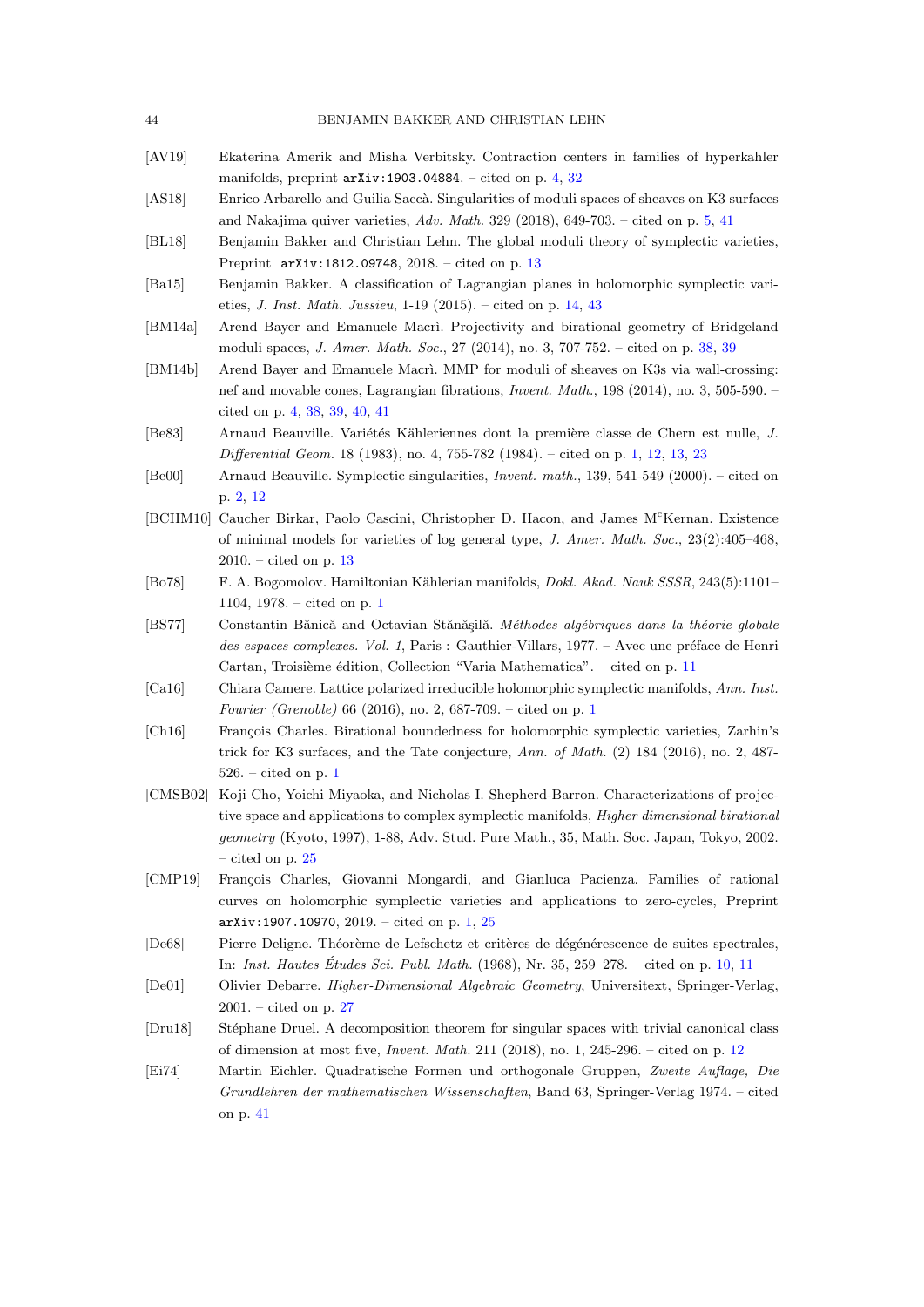- <span id="page-44-5"></span>[EGA3] Alexander Grothendieck. Eléments de géométrie algébrique. III. Étude cohomologique des faisceaux cohérents. II, In: Inst. Hautes Études Sci. Publ. Math.  $(1963)$ , Nr. 17. – cited on p. [11](#page-10-2)
- <span id="page-44-18"></span>[Fi87] Gerd Fischer. Complex analytic geometry, Lecture Notes in Mathematics, Vol. 538. Springer-Verlag, Berlin-New York, 1976. vii+201 pp. – cited on p. [37](#page-36-3)
- <span id="page-44-9"></span>[FK87] Hubert Flenner and Siegmund Kosarew. On locally trivial deformations, Publ. Res. Inst. Math. Sci., 23(4):627–665, 1987. – cited on p. [20](#page-19-4)
- <span id="page-44-4"></span>[Fu78] Akira Fujiki. On automorphism groups of compact Kähler manifolds, *Invent. Math.*, 44 (1978), no. 3, pp. 225-258. – cited on p. [7](#page-6-3)
- <span id="page-44-11"></span>[Fu87] Akira Fujiki. On the de Rham cohomology group of a compact Kähler symplectic manifold, Algebraic geometry (Sendai, 1985), Adv. Stud. Pure Math. 10, North-Holland, Amsterdam, 1987, pp.105-165. – cited on p. [22](#page-21-3)
- <span id="page-44-6"></span>[Gr62] Hans Grauert. Über Modifikationen und exzeptionelle analytische Mengen, Math. Ann. 146 1962 331-368. – cited on p. [12](#page-11-2)
- <span id="page-44-8"></span>[GGK19] Daniel Greb, Henri Guenancia and Stefan Kebekus. Klt varieties with trivial canonical class: holonomy, differential forms, and fundamental groups,  $Geometry \& Topology 23$ (2019) 2051-2124 – cited on p. [12](#page-11-2)
- <span id="page-44-10"></span>[GHJ] Mark Gross, Daniel Huybrechts, and Dominic Joyce. Calabi-Yau manifolds and related geometries, Universitext. Springer-Verlag, Berlin, 2003. – cited on p. [21,](#page-20-3) [22,](#page-21-3) [37](#page-36-3)
- <span id="page-44-14"></span>[GHS07] Valery Gritsenko, Klaus Hulek, and Gregory Sankaran. The Kodaira dimension of the moduli of K3 surfaces, Invent. Math. 169 (2007), no. 3, 519-567. – cited on p. [37](#page-36-3)
- <span id="page-44-15"></span>[GHS08] Valery Gritsenko, Klaus Hulek, and Gregory Sankaran. Hirzebruch-Mumford proportionality and locally symmetric varieties of orthogonal type, Doc. Math. Volume 13, (2008), 1-19. – cited on p. [37](#page-36-3)
- <span id="page-44-16"></span>[GHS10] Valery Gritsenko, Klaus Hulek, and Gregory Sankaran. Moduli spaces of irreducible symplectic manifolds, Compos. Math. 146 (2010), no. 2, 404-434. – cited on p. [37](#page-36-3)
- <span id="page-44-17"></span>[Gio19] Luca Giovenzana. The perfect cone compactification of quotients of type IV domains, Preprint arXiv:1904.08638, 2019. – cited on p. [37](#page-36-3)
- <span id="page-44-2"></span>[GKP11] Daniel Greb, Stefan Kebekus, and Thomas Peternell. Singular spaces with trivial canonical class, Minimal Models and Extremal Rays (Kyoto 2011), proceedings of a conference in honor of Shigefumi Mori's 60th birthday, Advanced Studies in Pure Mathematics 70, Mathematical Society of Japan, Tokyo, 2016, pp. 67-114. – cited on p. [2,](#page-1-1) [12](#page-11-2)
- <span id="page-44-13"></span>[Ha12] Kenji Hashimoto. Finite symplectic actions on the K3 lattice, Nagoya Math. J. 206 (2012), 99-153. – cited on p. [32](#page-31-2)
- <span id="page-44-12"></span>[HM07] Christopher D. Hacon and James M<sup>c</sup>Kernan. On Shokurov's rational connectedness conjecture, Duke Math. J. 138 (2007), no. 1, 119-136. – cited on p. [25,](#page-24-1) [26](#page-25-1)
- <span id="page-44-7"></span>[HP19] Andreas Höring and Thomas Peternell. Algebraic integrability of foliations with numerically trivial canonical bundle, *Invent. Math.* 216 (2019), no. 2,  $395-419$ . – cited on p. [12](#page-11-2)
- <span id="page-44-19"></span>[HT16] Brendan Hassett and Yuri Tschinkel. Extremal rays and automorphisms of holomorphic symplectic varieties, in K3 surfaces and their moduli, 73-95, Progr. Math., 315, Birkhäuser/Springer, [Cham],  $2016.$  – cited on p.  $42$
- <span id="page-44-0"></span>[Hu99] Daniel Huybrechts. Compact hyperkähler manifolds: Basic results, *Invent. Math.*, 135 (1999), 63-113. – cited on p. [1,](#page-0-1) [3,](#page-2-2) [22,](#page-21-3) [24,](#page-23-0) [29](#page-28-2)
- <span id="page-44-3"></span>[Hu03] Daniel Huybrechts. The Kähler cone of a compact hyperkähler manifold, Math. Ann., 326 (2003), 499-513. – cited on p. [3,](#page-2-2) [22,](#page-21-3) [23,](#page-22-2) [24,](#page-23-0) [32,](#page-31-2) [39](#page-38-2)
- <span id="page-44-1"></span>[Hu11] Daniel Huybrechts. A Global Torelli theorem for hyperkähler manifolds (after Verbitsky), Seminaire Bourbaki Exp. No. 1040 Juin 2011 Astérisque No. 348 (2012), 375-403. – cited on p. [1,](#page-0-1) [29](#page-28-2)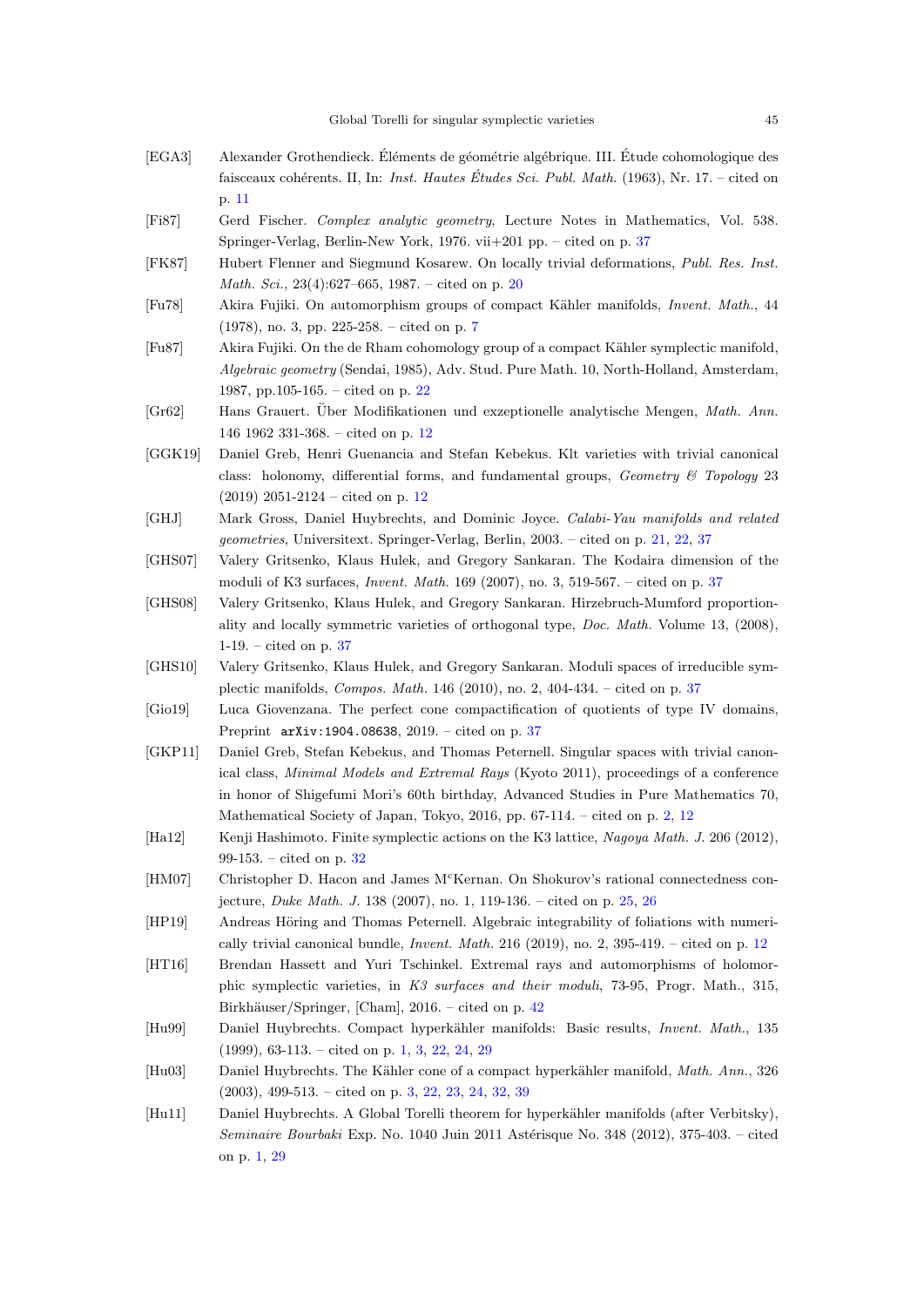- <span id="page-45-12"></span>[Hu14] Daniel Huybrechts (with an appendix by Claire Voisin). Curves and cycles on K3 surfaces, Algebraic Geometry 1 (2014), 69-106. – cited on p. [28](#page-27-2)
- <span id="page-45-17"></span>[Hu17] Daniel Huybrechts. The K3 category of a cubic fourfold, Compos. Math. 153 (2017), no. 3, 586-620. – cited on p. [39](#page-38-2)
- <span id="page-45-16"></span>[HS05] Daniel Huybrechts and Paolo Stellari. Equivalences of twisted K3 surfaces, Math. Ann. 332 (2005), no. 4, 901-936. – cited on p. [38](#page-37-1)
- <span id="page-45-9"></span>[Ka06] Dmitry B. Kaledin. Symplectic singularities from the Poisson point of view, J. Reine Angew. Math., 600 (2006), 135-156. – cited on p. [25](#page-24-1)
- <span id="page-45-13"></span>[Ka85] Yujiro Kawamata. Pluricanonical systems on minimal algebraic varieties, Invent. Math., 79(3), 567-588, 1985. – cited on p. [32](#page-31-2)
- <span id="page-45-5"></span>[Ka92] Yujiro Kawamata. Unobstructed deformations. A remark on a paper of Z. Ran: Deformations of manifolds with torsion or negative canonical bundle, J. Algebraic Geom.,  $1(2)$ , 183-190, 1992. – cited on p. [21](#page-20-3)
- <span id="page-45-6"></span>[Ka97] Yujiro Kawamata. Erratum on: Unobstructed deformations. A remark on a paper of Z. Ran: "Deformations of manifolds with torsion or negative canonical bundle, J. Algebraic Geom., 6(4), 803-804, 1997. – cited on p. [21](#page-20-3)
- <span id="page-45-2"></span>[KM92] János Kollár and Shigefumi Mori. Classification of three-dimensional flips, Cambridge Tracts in Mathematics, 134. Cambridge University Press, Cambridge, 1998. viii+254pp. – cited on p. [7,](#page-6-3) [9,](#page-8-1) [14,](#page-13-3) [20](#page-19-4)
- <span id="page-45-10"></span>[Ko96] János Kollár. Rational curves on algebraic varieties, Ergebnisse der Mathematik und ihrer Grenzgebiete. A Series of Modern Surveys in Mathematics, 32. Springer-Verlag, Berlin, 1996. viii+320 pp. – cited on p. [25,](#page-24-1) [26](#page-25-1)
- <span id="page-45-8"></span>[Ki15] Tim Kirschner. Period mappings with applications to symplectic complex spaces, Lecture Notes in Mathematics, 2140. Springer, Cham, 2015. xviii+275 pp. ISBN: 978-3-319-17520- 1; 978-3-319-17521-8. – cited on p. [22,](#page-21-3) [23](#page-22-2)
- <span id="page-45-18"></span>[KLCM19] Andreas Knutsen, Margherita Lelli-Chiesa, and Giovanni Mongardi. Wall divisors and algebraically coisotropic subvarieties of irreducible holomorphic symplectic manifolds, Trans. Amer. Math. Soc. 371 (2019), no. 2, 1403-1438. – cited on p. [42](#page-41-2)
- <span id="page-45-0"></span>[KLV14] Ljudmila Kamenova, Steven Lu, and Misha Verbitsky. Kobayashi pseudometric on hyperkähler manifolds, *J. Lond. Math. Soc.* (2) 90 (20[1](#page-0-1)4), no. 2, 436-450. – cited on p. 1
- <span id="page-45-3"></span>[KS18] Stefan Kebekus and Christian Schnell. Extending holomorphic forms from the regular locus of a complex space to a resolution of singularities. preprint arXiv:1811.03644, 2018. – cited on p. [8,](#page-7-5) [10,](#page-9-5) [15](#page-14-4)
- <span id="page-45-7"></span>[Le11] Christian Lehn. Symplectic Lagrangian Fibrations, Dissertation, Johannes–Gutenberg– Universität Mainz,  $2011. -$  cited on p.  $21$
- <span id="page-45-4"></span>[Le18] Christian Lehn. Twisted cubics on singular cubic fourfolds — On Starr's fibration, Math. Z. 290 (2018), no. 1-2, 379-388. – cited on p. [14](#page-13-3)
- <span id="page-45-1"></span>[LP16] Christian Lehn and Gianluca Pacienza. Deformations of singular symplectic varieties and termination of the log minimal model program, Algebr. Geom., Volume 3, Issue 4, 392-406, 2016. – cited on p. [2,](#page-1-1) [13,](#page-12-1) [22,](#page-21-3) [24](#page-23-0)
- <span id="page-45-11"></span>[LP19] Christian Lehn and Gianluca Pacienza. Stability of coisotropic fibrations on holomorphic symplectic manifolds,  $Ann. Sc. Norm. Super. Pisa Cl. Sci. (5), 19 (2019), no. 3, 965-980.$ – cited on p. [26,](#page-25-1) [42](#page-41-2)
- <span id="page-45-14"></span>[Ma18] Shouhei Ma. On the Kodaira dimension of orthogonal modular varieties, Invent. Math. 212 (2018), no. 3, 859-911. – cited on p. [37](#page-36-3)
- <span id="page-45-15"></span>[Ma08] Eyal Markman. On the monodromy of moduli spaces of sheaves on K3 surfaces, J. Algebraic Geom. 17 (2008), no. 1, 29-99. – cited on p. [38](#page-37-1)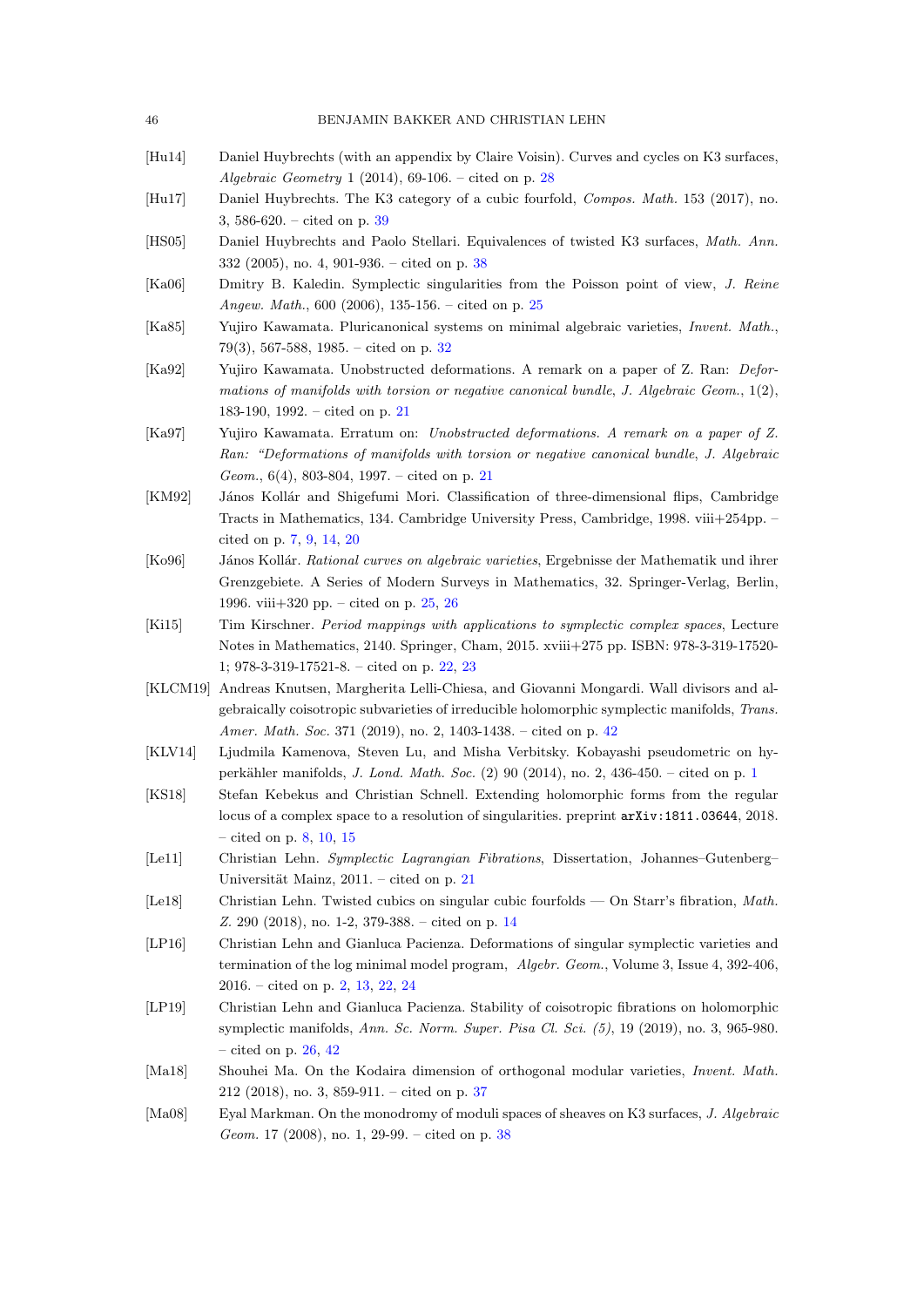- <span id="page-46-2"></span>[Ma11] Eyal Markman. A survey of Torelli and monodromy results for holomorphic-symplectic varieties, in Complex and differential geometry, Volume 8 of Springer Proc. Math. pp 257-322, Springer 2011. – cited on p. [1,](#page-0-1) [3,](#page-2-2) [16,](#page-15-4) [29,](#page-28-2) [30,](#page-29-1) [38](#page-37-1)
- <span id="page-46-17"></span>[Mo15] Giovanni Mongardi. A note on the Kähler and Mori cones of hyperkähler manifolds, Asian J. Math. 19 (2015), no. 4, 583-591. – cited on p. [29](#page-28-2)
- <span id="page-46-12"></span>[Mo15] Dave Witte Morris. Ratner's theorems on unipotent flows, Chicago Lectures in Mathematics. University of Chicago Press, Chicago, 2005. xii+203 pp. – cited on p. [16](#page-15-4)
- <span id="page-46-19"></span>[Mu88] Shigeru Mukai. Finite groups of automorphisms of K3 surfaces and the Mathieu group, Invent. Math. 94 (1988), no. 1, 183-221. – cited on p. [32](#page-31-2)
- <span id="page-46-14"></span>[Na01a] Yoshinori Namikawa. Extension of 2-forms and symplectic varieties, J. Reine Angew. Math. 539 (2001), 123-147. – cited on p. [21,](#page-20-3) [23](#page-22-2)
- <span id="page-46-3"></span>[Na01b] Yoshinori Namikawa. Deformation theory of singular symplectic n-folds, Math. Ann., 319 (2001), no. 3, 597–623. – cited on p. [2,](#page-1-1) [4,](#page-3-2) [20,](#page-19-4) [21,](#page-20-3) [37](#page-36-3)
- <span id="page-46-11"></span>[Nam01c] Yoshinori Namikawa. A note on symplectic singularities, Preprint arXiv:math/0101028, 2001. – cited on p. [14](#page-13-3)
- <span id="page-46-15"></span>[Na02] Yoshinori Namikawa. Projectivity criterion of Moishezon spaces and density of projective symplectic varieties, *Internat. J. Math.* 13 (2002), no. 2, 125-135. – cited on p. [22](#page-21-3)
- <span id="page-46-4"></span>[Na06] Yoshinori Namikawa. On deformations of Q-factorial symplectic varieties, J. Reine Angew. *Math.* 599 (2006) 97-110. – cited on p. [5,](#page-4-0) [8](#page-7-5)
- <span id="page-46-18"></span>[Ni76] Viacheslav V. Nikulin. Finite groups of automorphisms of Kählerian surfaces of type K3. (Russian), Uspehi Mat. Nauk 31 (1976), no. 2(188), 223-224. – cited on p. [32](#page-31-2)
- <span id="page-46-21"></span>[Ni79] Viacheslav V. Nikulin. Integer symmetric bilinear forms and some of their geometric applications. (Russian), Izv. Akad. Nauk SSSR Ser. Mat. 43 (1979), no. 1, 111-177, 238, English translation: Math USSR-Izv. 14 (1979), no. 1, 103-167 (1980). – cited on p. [41](#page-40-1)
- <span id="page-46-8"></span>[OG99] Kieran G. O'Grady. Desingularized moduli spaces of sheaves on a K3, J. Reine Angew. Math. 512 (1999), 49-117. – cited on p. [13](#page-12-1)
- <span id="page-46-10"></span>[OG03] Kieran G. O'Grady. A new six-dimensional irreducible symplectic variety, J. Algebraic Geom. 12 (2003), no. 3, 435-505. – cited on p. [13](#page-12-1)
- <span id="page-46-20"></span>[OZ96] Keiji Oguiso and De-Qi Zhang. On the most algebraic K3 surfaces and the most extremal log Enriques surfaces, Amer. J. Math. 118 (1996), no. 6, 1277-1297. – cited on p. [32](#page-31-2)
- <span id="page-46-6"></span>[PR13] A. Perego and A. Rapagnetta. Deformation of the O'Grady moduli spaces, J. Reine Angew. Math. J. Reine Angew. Math. 678 (2013), 1-34. – cited on p. [8](#page-7-5)
- <span id="page-46-13"></span>[Ra92] Ziv Ran. Deformations of manifolds with torsion or negative canonical bundle, J. Algebraic Geom.,  $1(2)$ , 279-291, 1992. – cited on p. [21](#page-20-3)
- <span id="page-46-16"></span>[Ra95] Ziv Ran. Hodge theory and deformation of maps, Compositio Mathematica, 97(3):309-328, 1995. – cited on p. [25](#page-24-1)
- <span id="page-46-9"></span>[Ra08] Antonio Rapagnetta. On the Beauville form of the known irreducible symplectic varieties, Math. Ann. 340 (2008), no. 1, 77-95. – cited on p. [13](#page-12-1)
- <span id="page-46-5"></span>[Sc16] Martin Schwald. Low degree Hodge theory for klt varieties, preprint arXiv:1612.01919. – cited on p. [8,](#page-7-5) [10](#page-9-5)
- <span id="page-46-7"></span>[Se66] Jean-Pierre Serre. Prolongement de faisceaux analytiques cohérents, Ann. Inst. Fourier (Grenoble), 16, fasc. 1, 363-374, 1966. – cited on p. [8](#page-7-5)
- <span id="page-46-0"></span>[Ti87] Gang Tian. Smoothness of the universal deformation space of compact Calabi-Yau manifolds and its Petersson-Weil metric, In Mathematical aspects of string theory, pages 629– 646. World Sci. Publishing, Singapore, 1987. – cited on p. [1](#page-0-1)
- <span id="page-46-1"></span>[To89] Andrey N. Todorov. The Weil-Petersson geometry of the moduli space of  $SU(n > 3)$ ] (Calabi-Yau) manifolds. I, Comm. Math. Phys., 126(2):325–346, 1989. – cited on p. [1](#page-0-1)